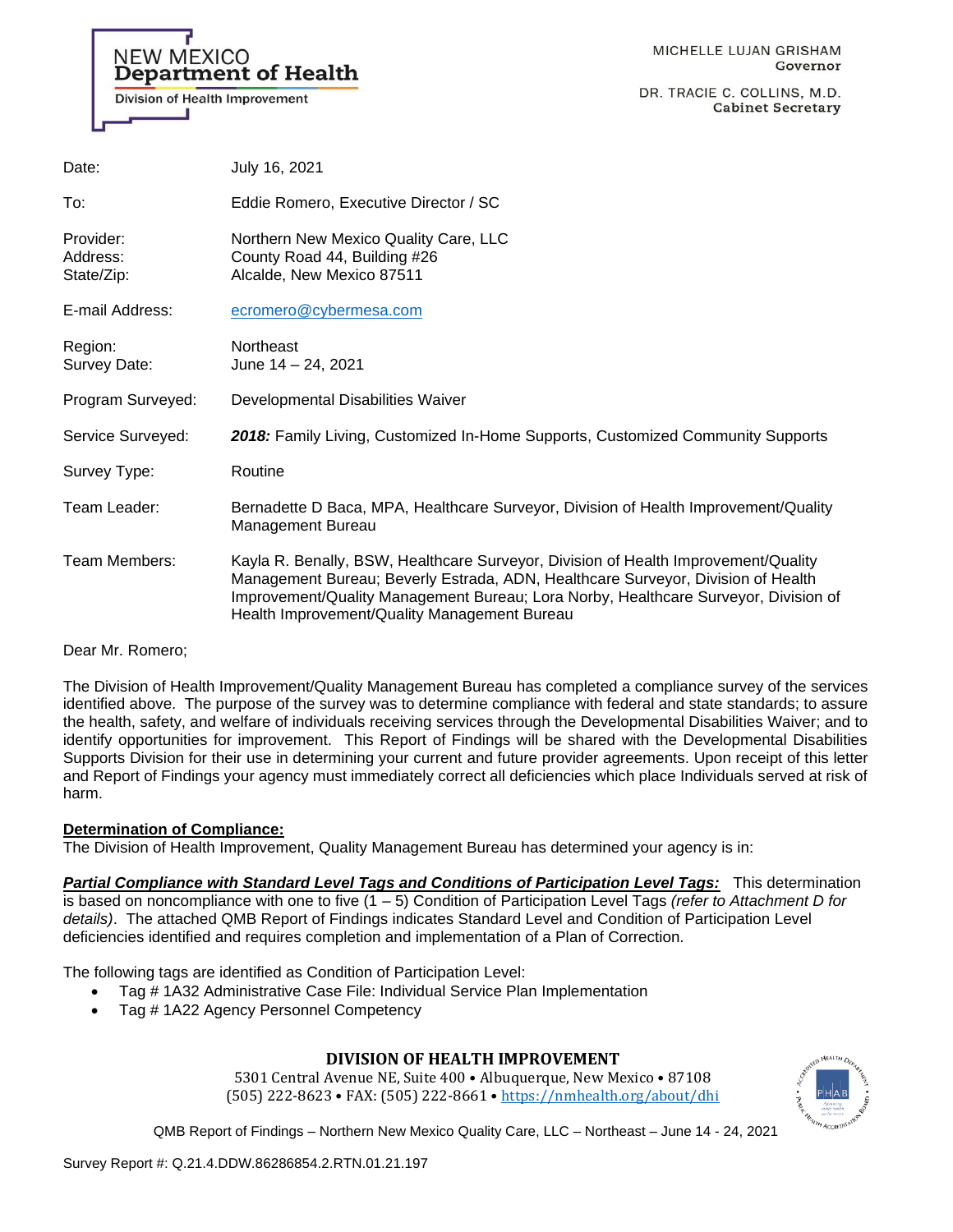- Tag # 1A09 Medication Delivery Routine Medication Administration
- Tag # 1A09.1 Medication Delivery PRN Medication Administration
- Tag # 1A15.2 Administrative Case File: Healthcare Documentation (Therap and Required Plans)

The following tags are identified as Standard Level:

- Tag # 1A08.1 Administrative and Residential Case File: Progress Notes
- Tag # 1A43.1 General Events Reporting: Individual Reporting
- Tag # LS27 Family Living Reimbursement
- Tag #IH32 Customized In-Home Supports Reimbursement

# **Plan of Correction:**

The attached Report of Findings identifies the deficiencies found during your agency's on-site compliance review. You are required to complete and implement a Plan of Correction. Your agency has a total of 45 business days (10 business days to submit your POC for approval and 35 days to implement your *approved* Plan of Correction) from the receipt of this letter.

You were provided information during the exit meeting portion of your on-site survey. Please refer to this information (Attachment A) for specific instruction on completing your Plan of Correction. At a minimum your Plan of Correction should address the following for each Tag cited:

# **Corrective Action for Current Citation**:

• How is the deficiency going to be corrected? (i.e. obtained documents, retrain staff, individuals and/or staff no longer in service, void/adjusts completed, etc.) This can be specific to each deficiency cited or if possible an overall correction, i.e. all documents will be requested and filed as appropriate.

# **On-going Quality Assurance/Quality Improvement Processes:**

- What is going to be done on an ongoing basis? (i.e. file reviews, etc.)
- How many individuals is this going to effect? (i.e. percentage of individuals reviewed, number of files reviewed, etc.)
- How often will this be completed? (i.e. weekly, monthly, quarterly, etc.)
- Who is responsible? (responsible position within your agency)
- What steps will be taken if issues are found? (i.e. retraining, requesting documents, filing RORA, etc.)
- How is this integrated in your agency's QIS, QI Committee reviews and annual report?

# **Submission of your Plan of Correction:**

Please submit your agency's Plan of Correction in the available space on the two right-hand columns of the Report of Findings. *(See attachment "A" for additional guidance in completing the Plan of Correction)*.

Within 10 business days of receipt of this letter your agency Plan of Correction must be submitted to the parties below:

- **1. Quality Management Bureau, Attention: Monica Valdez, Plan of Correction Coordinator in any of the following ways:**
	- a. Electronically at [MonicaE.Valdez@state.nm.us](mailto:MonicaE.Valdez@state.nm.us) *(preferred method)*
	- b. Fax to 505-222-8661, or
	- c. Mail to POC Coordinator, 5301 Central Ave NE Suite 400, Albuquerque, New Mexico 87108

#### **2. Developmental Disabilities Supports Division Regional Office for region of service surveyed**

Upon notification from QMB that your *Plan of Correction has been approved*, you must implement all remedies and corrective actions to come into compliance. If your Plan of Correction is denied, you must resubmit a revised plan as soon as possible for approval, as your POC approval and all remedies must be completed within 45 business days of the receipt of this letter.

Failure to submit your POC within the allotted 10 business days or complete and implement your Plan of Correction within the total 45 business days allowed may result in the imposition of a \$200 per day Civil Monetary Penalty until it is received, completed and/or implemented.

# **Billing Deficiencies:**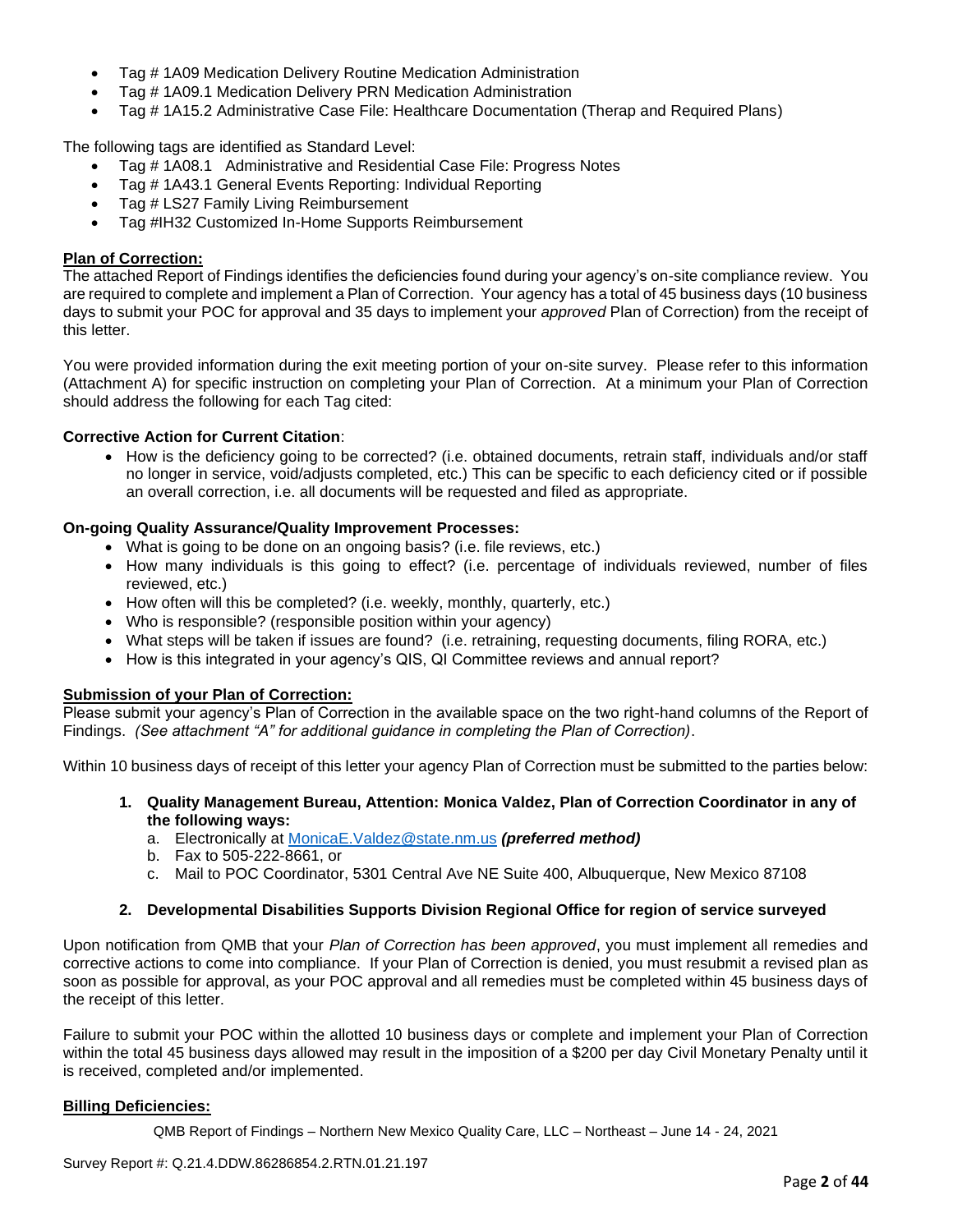If you have deficiencies noted in this report of findings under the *Service Domain: Medicaid Billing/Reimbursement*, you must complete a "Void/Adjust" claim or remit the identified overpayment via a check within 30 calendar days of the date of this letter to HSD/OIG/PIU, *though this is not the preferred method of payment*. If you choose to pay via check, please include a copy of this letter with the payment. Make the check payable to the New Mexico Human Services Department and mail to:

#### Attention: *Lisa Medina-Lujan* HSD/OIG/Program Integrity Unit 1474 Rodeo Road Santa Fe, New Mexico 87505

If you have questions and would like to speak with someone at HSD/OIG/PIU, please contact:

*Lisa Medina-Lujan [\(Lisa.medina-lujan@state.nm.us\)](mailto:Lisa.medina-lujan@state.nm.us)*

Please be advised that there is a one-week lag period for applying payments received by check to Void/Adjust claims. During this lag period, your other claim payments may be applied to the amount you owe even though you have sent a refund, reducing your payment amount. For this reason, we recommend that you allow the system to recover the overpayment instead of sending in a check.

#### **Request for Informal Reconsideration of Findings (IRF):**

If you disagree with a finding of deficient practice, you have 10 business days upon receipt of this notice to request an IRF. Submit your request for an IRF in writing to:

> ATTN: QMB Bureau Chief Request for Informal Reconsideration of Findings 5301 Central Ave NE Suite #400 Albuquerque, NM 87108 Attention: IRF request/QMB

See Attachment "C" for additional guidance in completing the request for Informal Reconsideration of Findings. The request for an IRF will not delay the implementation of your Plan of Correction which must be completed within 45 total business days (10 business days to submit your POC for approval and 35 days to implement your *approved* Plan of Correction). Providers may not appeal the nature or interpretation of the standard or regulation, the team composition or sampling methodology. If the IRF approves the modification or removal of a finding, you will be advised of any changes.

Please contact the Plan of Correction Coordinator, Monica Valdez at 505-273-1930 or email at: [MonicaE.Valdez@state.nm.us](mailto:MonicaE.Valdez@state.nm.us) if you have questions about the Report of Findings or Plan of Correction. Thank you for your cooperation and for the work you perform.

Sincerely,

Bernadette D. Baca. MPA

Bernadette D. Baca, MPA Team Lead/Healthcare Surveyor Division of Health Improvement Quality Management Bureau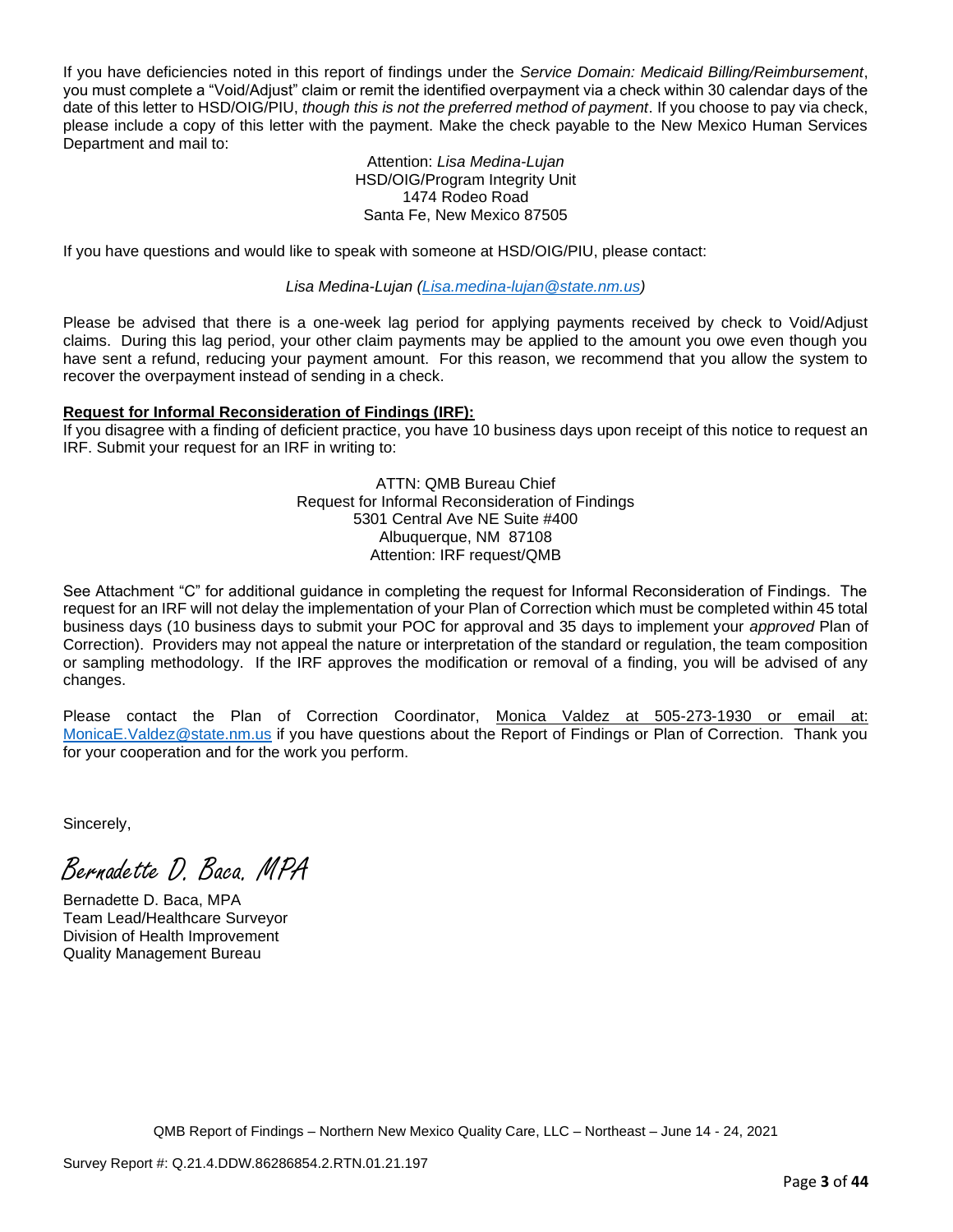| <b>Survey Process Employed:</b>              |                                                                                                                                                                                                                                                                  |
|----------------------------------------------|------------------------------------------------------------------------------------------------------------------------------------------------------------------------------------------------------------------------------------------------------------------|
| <b>Administrative Review Start Date:</b>     | June 14, 2021                                                                                                                                                                                                                                                    |
| Contact:                                     | <b>Northern New Mexico Quality Care, LLC</b><br>Eddie Romero, Executive Director / SC                                                                                                                                                                            |
|                                              | <b>DOH/DHI/QMB</b><br>Bernadette D Baca, MPA, Team Lead/Healthcare Surveyor                                                                                                                                                                                      |
| On-site Entrance Conference Date:            | Entrance Conference was waived by provider                                                                                                                                                                                                                       |
| <b>Exit Conference Date:</b>                 | June 24, 2021                                                                                                                                                                                                                                                    |
| Present:                                     | <b>Northern New Mexico Quality Care, LLC</b><br>Eddie Romero, Executive Director / SC                                                                                                                                                                            |
|                                              | DOH/DHI/QMB<br>Bernadette D Baca, MPA, Team Lead/Healthcare Surveyor<br>Kayla Benally, BSW, Healthcare Surveyor<br>Amanda Castañeda-Holguin, MPA, Healthcare Surveyor Supervisor<br>Beverly Estrada, ADN, Healthcare Surveyor<br>Lora Norby, Healthcare Surveyor |
|                                              | <b>DDSD - Northeast Regional Office</b><br>David Naranjo, Social and Community Service Coordinator                                                                                                                                                               |
| <b>Administrative Locations Visited:</b>     | 0 (Note: No administrative locations visited due to COVID-19<br>Public Health Emergency)                                                                                                                                                                         |
| <b>Total Sample Size:</b>                    | 9                                                                                                                                                                                                                                                                |
|                                              | 0 - Jackson Class Members<br>9 - Non-Jackson Class Members                                                                                                                                                                                                       |
|                                              | 4 - Family Living<br>5 - Customized In-Home Supports<br>4 - Customized Community Supports                                                                                                                                                                        |
| <b>Total Homes Observed by Video</b>         | 4 (Note: No home visits conducted due to COVID-19<br>Public Health Emergency, however, Video Observations were<br>conducted)                                                                                                                                     |
| Family Living Observed by Video<br>❖         | 4                                                                                                                                                                                                                                                                |
| <b>Persons Served Records Reviewed</b>       | 9                                                                                                                                                                                                                                                                |
| <b>Persons Served Interviewed</b>            | 4 (Note: Interviews conducted by video / phone due to COVID-<br>19 Public Health Emergency)                                                                                                                                                                      |
| <b>Persons Served Observed</b>               | 4 (Note: 4 individuals chose not to participate in phone/video<br><i>interviews</i> )                                                                                                                                                                            |
| Persons Served Not Seen and/or Not Available | 1 (Note: 1 Individual was not available during the on-site<br>survey.)                                                                                                                                                                                           |
| Direct Support Personnel Records Reviewed    | 34                                                                                                                                                                                                                                                               |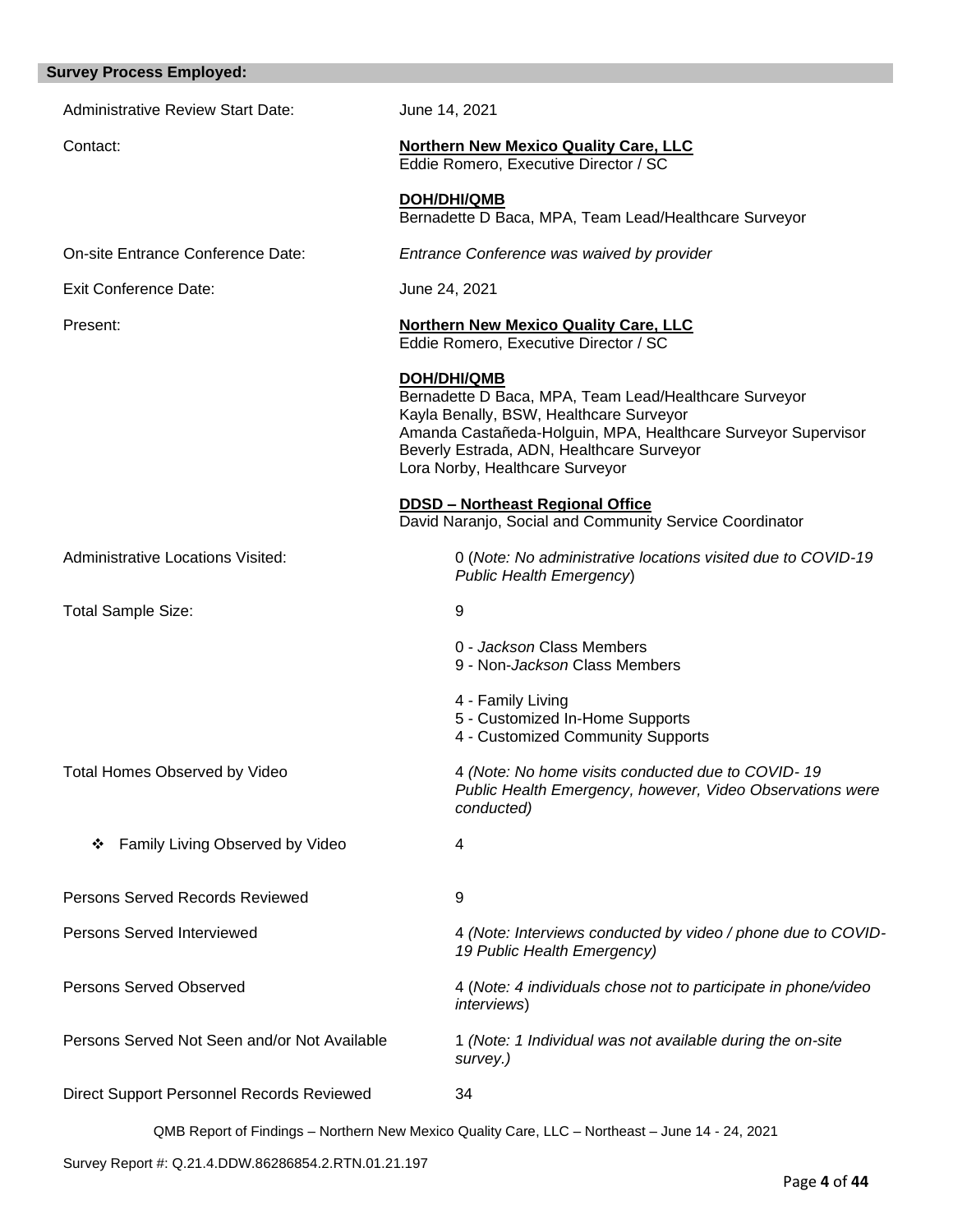| Substitute Care/Respite Personnel<br><b>Records Reviewed</b> |  |
|--------------------------------------------------------------|--|
| Service Coordinator Records Reviewed                         |  |
| Nurse Interview                                              |  |

Administrative Processes and Records Reviewed:

- Medicaid Billing/Reimbursement Records for all Services Provided
- Accreditation Records
- Oversight of Individual Funds
- Individual Medical and Program Case Files, including, but not limited to:
	- <sup>o</sup>Individual Service Plans
	- Progress on Identified Outcomes
	- **<sup>o</sup>Healthcare Plans**
	- Medication Administration Records
	- Medical Emergency Response Plans
	- **<sup>o</sup>Therapy Evaluations and Plans**
	- Healthcare Documentation Regarding Appointments and Required Follow-Up Other Required Health Information
- Internal Incident Management Reports and System Process / General Events Reports
- Personnel Files, including nursing and subcontracted staff
- Staff Training Records, Including Competency Interviews with Staff
- Agency Policy and Procedure Manual
- Caregiver Criminal History Screening Records
- Consolidated Online Registry/Employee Abuse Registry
- Human Rights Committee Notes and Meeting Minutes
- Quality Assurance / Improvement Plan
- CC: Distribution List: DOH Division of Health Improvement
	- DOH Developmental Disabilities Supports Division
	- DOH Office of Internal Audit
	- HSD Medical Assistance Division

NM Attorney General's Office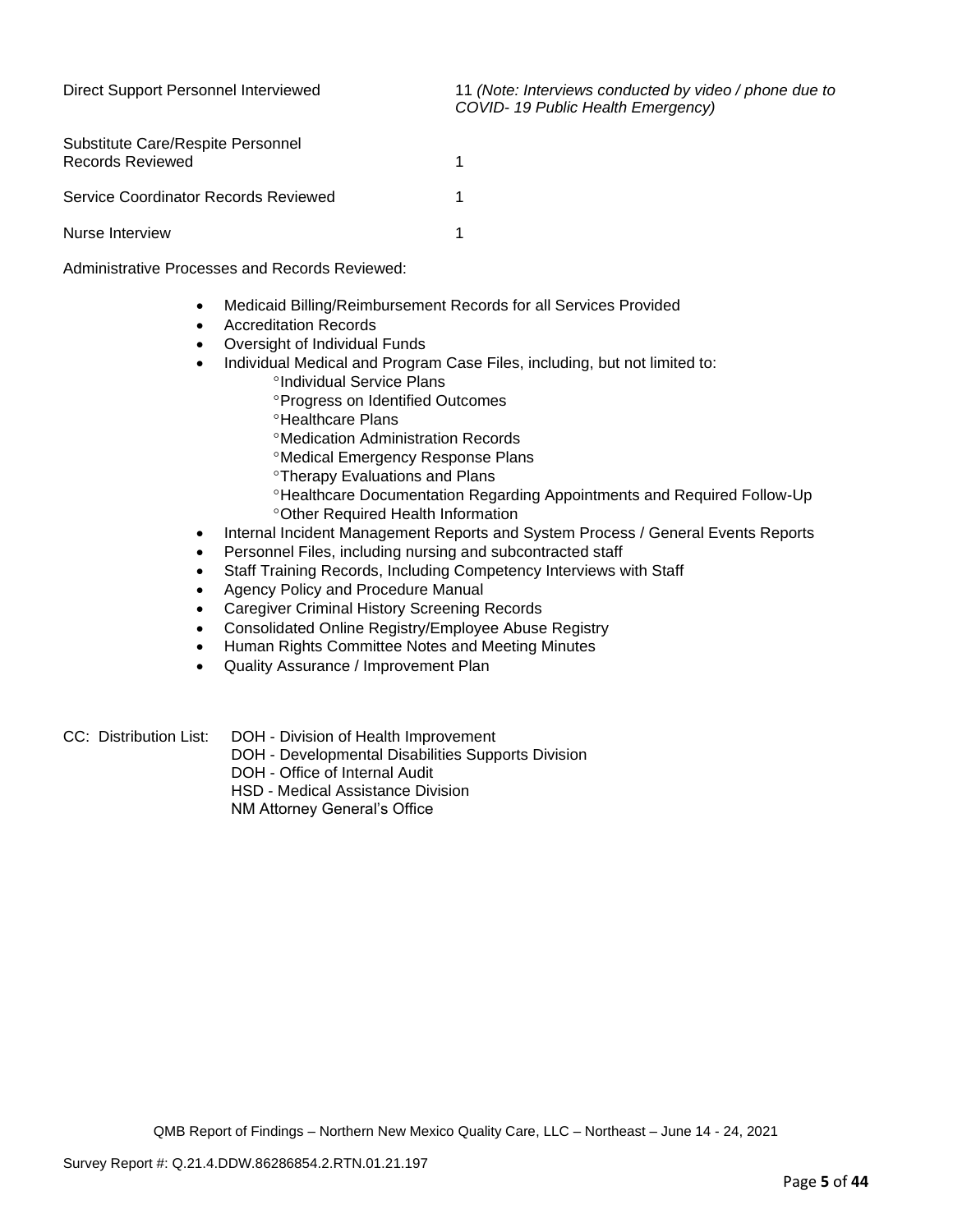# **Attachment A**

# **Provider Instructions for Completing the QMB Plan of Correction (POC) Process**

# *Introduction:*

After a QMB Compliance Survey, your QMB Report of Findings will be sent to you via e-mail.

Each provider must develop and implement a Plan of Correction (POC) that identifies specific quality assurance and quality improvement activities the agency will implement to correct deficiencies and prevent continued deficiencies and non-compliance.

Agencies must submit their Plan of Correction within ten (10) business days from the date you receive the QMB Report of Findings. (Providers who do not submit a POC within 10 business days may be referred to the DDSD Regional Office for purposes of contract management or the Internal Review Committee [IRC] for possible actions or sanctions).

Agencies must fully implement their approved Plan of Correction within 45 business days (10 business days to submit your POC for approval and 35 days to implement your approved Plan of Correction) from the date they receive the QMB Report of Findings. Providers who fail to complete a POC within the 45-business days allowed will be referred to the IRC for possible actions or sanctions.

If you have questions about the Plan of Correction process, call the Plan of Correction Coordinator at 505-273-1930 or email at [MonicaE.Valdez@state.nm.us.](mailto:MonicaE.Valdez@state.nm.us) Requests for technical assistance must be requested through your Regional DDSD Office.

The POC process cannot resolve disputes regarding findings. If you wish to dispute a finding on the official Report of Findings, you must file an Informal Reconsideration of Findings (IRF) request within ten (10) business days of receiving your report. Please note that you must still submit a POC for findings that are in question (see Attachment C).

#### *Instructions for Completing Agency POC:*

### *Required Content*

Your Plan of Correction should provide a step-by-step description of the methods to correct each deficient practice cited to prevent recurrence and information that ensures the regulation cited comes into and remains in compliance. The remedies noted in your POC are expected to be added to your Agency's required, annual Quality Assurance (QA) Plan.

If a deficiency has already been corrected since the on-site survey, the plan should state how it was corrected, the completion date (date the correction was accomplished), and how possible recurrence of the deficiency will be prevented.

*The following details should be considered when developing your Plan of Correction:*

#### *The Plan of Correction must address each deficiency cited in the Report of Findings unless otherwise noted with a "No Plan of Correction Required statement." The Plan of Correction must address the five (5) areas listed below:*

- 1. How the specific and realistic corrective action will be accomplished for individuals found to have been affected by the deficient practice.
- 2. How the agency will identify other individuals who have the potential to be affected by the same deficient practice, and how the agency will act to protect those individuals in similar situations.
- 3. What Quality Assurance measures will be put into place and what systemic changes made to ensure the deficient practice will not recur.
- 4. Indicate how the agency plans to monitor its performance to make certain solutions are sustained. The agency must develop a QA plan for ensuring correction is achieved and sustained. This QA plan must be implemented, and the corrective action is evaluated for its effectiveness. The plan of correction is integrated into the agency quality assurance system; and
- 5. Include dates when corrective actions will be completed. The corrective action completion dates must be acceptable to the State.

*The following details should be considered when developing your Plan of Correction:*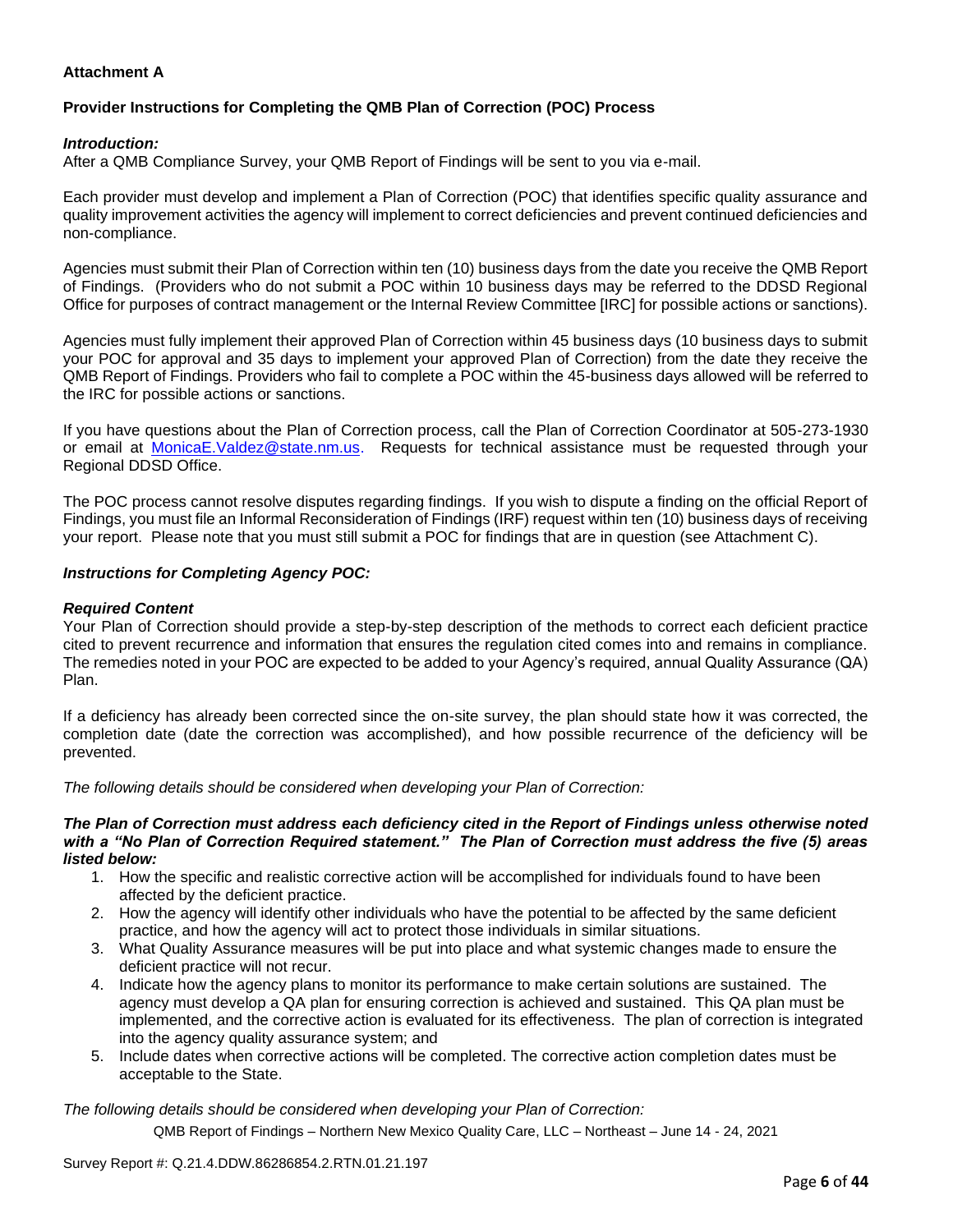- Details about how and when Individual Served, agency personnel and administrative and service delivery site files are audited by agency personnel to ensure they contain required documents;
- Information about how medication administration records are reviewed to verify they contain all required information before they are distributed to service sites, as they are being used, and after they are completed;
- Your processes for ensuring that all required agency personnel are trained on required DDSD required trainings;
- How accuracy in billing/reimbursement documentation is assured;
- How health, safety is assured;
- For Case Management providers, how Individual Service Plans are reviewed to verify they meet requirements, how the timeliness of level of care (LOC) packet submissions and consumer visits are tracked;
- Your process for gathering, analyzing and responding to quality data indicators; and,
- Details about Quality Targets in various areas, current status, analyses about why targets were not met, and remedies implemented.

*Note:* **Instruction or in-service of staff alone may not be a sufficient plan of correction.** This is a good first step toward correction, but additional steps must be taken to ensure the deficiency is corrected and will not recur.

#### *Completion Dates*

- The plan of correction must include a **completion date** (entered in the far right-hand column) for each finding. Be sure the date is **realistic** in the amount of time your Agency will need to correct the deficiency; not to exceed 45 total business days.
- Direct care issues should be corrected immediately and monitored appropriately.
- Some deficiencies may require a staged plan to accomplish total correction.
- Deficiencies requiring replacement of equipment, etc., may require more time to accomplish correction but should show reasonable time frames.

# *Initial Submission of the Plan of Correction Requirements*

- 1. The Plan of Correction must be completed on the official QMB Survey Report of Findings/Plan of Correction Form and received by QMB within ten (10) business days from the date you received the report of findings.
- 2. For questions about the POC process, call the POC Coordinator, Monica Valdez at 505-273-1930 or email at [MonicaE.Valdez@state.nm.us](mailto:MonicaE.Valdez@state.nm.us) for assistance.
- 3. For Technical Assistance (TA) in developing or implementing your POC, contact your Regional DDSD Office.
- 4. Submit your POC to Monica Valdez, POC Coordinator in any of the following ways:
	- a. Electronically at [MonicaE.Valdez@state.nm.us](mailto:MonicaE.Valdez@state.nm.us) *(preferred method)*
		- b. Fax to 505-222-8661, or
		- c. Mail to POC Coordinator, 5301 Central Ave NE Suite 400, Albuquerque, New Mexico 87108
- 5. *Do not submit supporting documentation* (evidence of compliance) to QMB *until after* your POC has been approved by the QMB.
- 6. QMB will notify you when your POC has been "approved" or "denied."
	- a. During this time, whether your POC is "approved," or "denied," you will have a maximum of 45-business days from the date of receipt of your Report of Findings to correct all survey deficiencies.
	- b. If your POC is denied, it must be revised and resubmitted as soon as possible, as the 45-business day limit is in effect.
	- c. If your POC is denied a second time your agency may be referred to the Internal Review Committee.
	- d. You will receive written confirmation when your POC has been approved by QMB and a final deadline for completion of your POC.
	- e. Please note that all POC correspondence will be sent electronically unless otherwise requested.
- 7. Failure to submit your POC within 10 business days without prior approval of an extension by QMB will result in a referral to the Internal Review Committee and the possible implementation of monetary penalties and/or sanctions.

#### *POC Document Submission Requirements*

Once your POC has been approved by the QMB Plan of Correction Coordinator you must submit copies of documents as evidence that all deficiencies have been corrected, as follows.

1. Your internal documents are due within a *maximum* of 45-business days of receipt of your Report of Findings.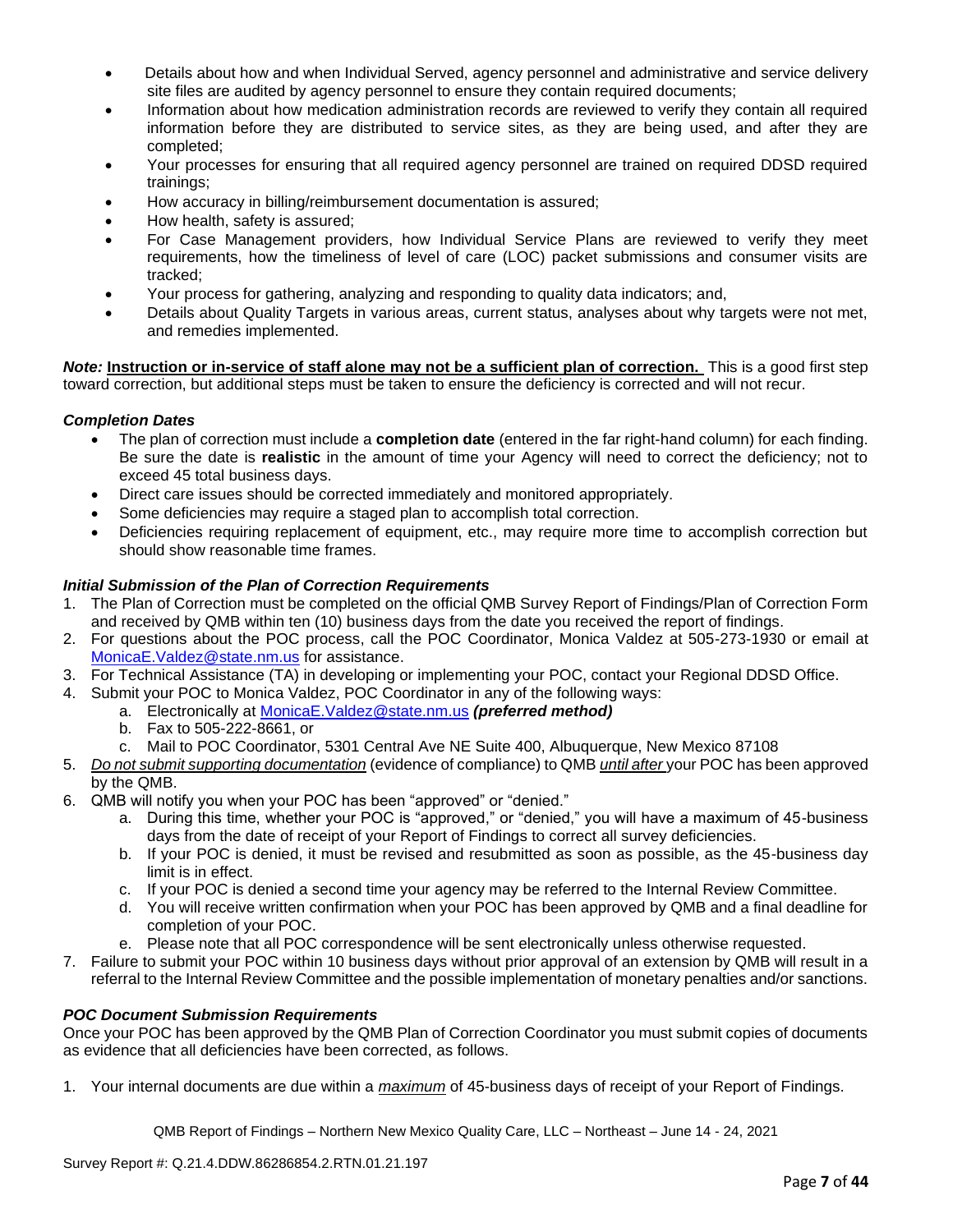- 2. It is preferred that you submit your documents via USPS or other carrier (scanned and saved to CD/DVD disc, flash drive, etc.). If documents containing HIPAA Protected Health Information (PHI) documents must be submitted through S-Comm (Therap), Fax or Postal System, do not send PHI directly to NMDOH email accounts. If the documents do not contain protected Health information (PHI) then you may submit your documents electronically scanned and attached to e-mails.
- 3. All submitted documents *must be annotated*; please be sure the tag numbers and Identification numbers are indicated on each document submitted. Documents which are not annotated with the Tag number and Identification number may not be accepted.
- 4. Do not submit original documents; Please provide copies or scanned electronic files for evidence. Originals must be maintained in the agency file(s) per DDSD Standards.
- 5. In lieu of some documents, you may submit copies of file or home audit forms that clearly indicate cited deficiencies have been corrected, other attestations of correction must be approved by the Plan of Correction Coordinator prior to their submission.
- 6. When billing deficiencies are cited, you must provide documentation to justify billing and/or void and adjust forms submitted to Xerox State Healthcare, LLC for the deficiencies cited in the Report of Findings.

**Revisions, Modifications or Extensions to your Plan of Correction (post QMB approval) must be made in writing and submitted to the Plan of Correction Coordinator, prior to the completion date and are approved on a case-by-case basis. No changes may be made to your POC or the timeframes for implementation without written approval of the POC Coordinator.**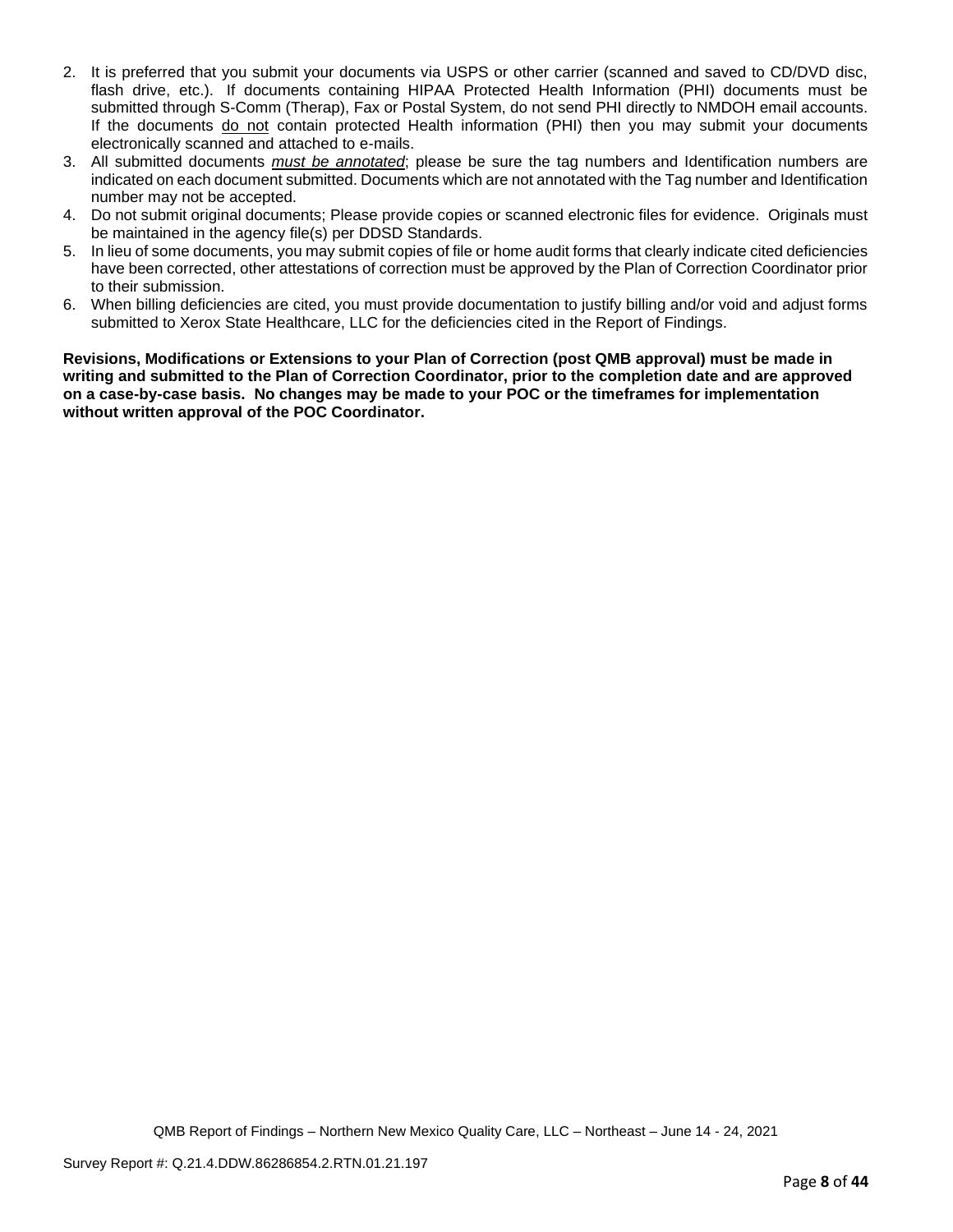# **Department of Health, Division of Health Improvement QMB Determination of Compliance Process**

The Division of Health Improvement, Quality Management Bureau (QMB) surveys compliance of the Developmental Disabilities Waiver (DDW) standards and other state and federal regulations. For the purpose of the LCA / CI survey the CMS waiver assurances have been grouped into four (4) Service Domains: Plan of Care (ISP Implementation); Qualified Providers; Health, Welfare and Safety; and Administrative Oversight (note that Administrative Oversight listed in this document is not the same as the CMS assurance of Administrative Authority. Used in this context it is related to the agency's operational policies and procedures, Quality Assurance system and Medicaid billing and reimbursement processes.)

The QMB Determination of Compliance process is based on provider compliance or non-compliance with standards and regulations identified during the on-site survey process and as reported in the QMB Report of Findings. All areas reviewed by QMB have been agreed to by DDSD and DHI/QMB and are reflective of CMS requirements. All deficiencies (non-compliance with standards and regulations) are identified and cited as either a Standard level deficiency or a Condition of Participation level deficiency in the QMB Reports of Findings. All deficiencies require corrective action when non-compliance is identified.

Each deficiency in your Report of Findings has been predetermined to be a Standard Level Deficiency, a Condition of Participation Level Deficiency, if below 85% compliance or a non-negotiable Condition of Participation Level Deficiency. Your Agency's overall Compliance Determination is based on a Scope and Severity Scale which takes into account the number of Standard and Condition Level Tags cited as well as the percentage of Individuals affected in the sample.

# **Conditions of Participation (CoPs)**

CoPs are based on the Centers for Medicare and Medicaid Services, Home and Community-Based Waiver required assurances, in addition to the New Mexico Developmental Disability Waiver (DDW) Service Standards. The Division of Health Improvement (DHI), in conjunction with the Developmental Disability Support Division (DDSD), has identified certain deficiencies that have the potential to be a Condition of Participation Level, if the tag falls below 85% compliance based on the number of people affected. Additionally, there are what are called nonnegotiable Conditions of Participation, regardless if one person or multiple people are affected. In this context, a CoP is defined as an essential / fundamental regulation or standard, which when out of compliance directly affects the health and welfare of the Individuals served. If no deficiencies within a Tag are at the level of a CoP, it is cited as a Standard Level Deficiency.

# *Service Domains and CoPs for Living Care Arrangements and Community Inclusion are as follows:*

**Service Domain: Service Plan: ISP Implementation -** *Services are delivered in accordance with the service plan, including type, scope, amount, duration and frequency specified in the service plan.*

#### **Potential Condition of Participation Level Tags, if compliance is below 85%:**

- **1A08.3 –** Administrative Case File: Individual Service Plan / ISP Components
- **1A32 –** Administrative Case File: Individual Service Plan Implementation
- **LS14 –** Residential Service Delivery Site Case File (ISP and Healthcare Requirements)
- **IS14 –** CCS / CIES Service Delivery Site Case File (ISP and Healthcare Requirements)

**Service Domain: Qualified Providers -** *The State monitors non-licensed/non-certified providers to assure adherence to waiver requirements. The State implements its policies and procedures for verifying that provider training is conducted in accordance with State requirements and the approved waiver.*

#### **Potential Condition of Participation Level Tags, if compliance is below 85%:**

- **1A20 -** Direct Support Personnel Training
- **1A22 -** Agency Personnel Competency
- **1A37 –** Individual Specific Training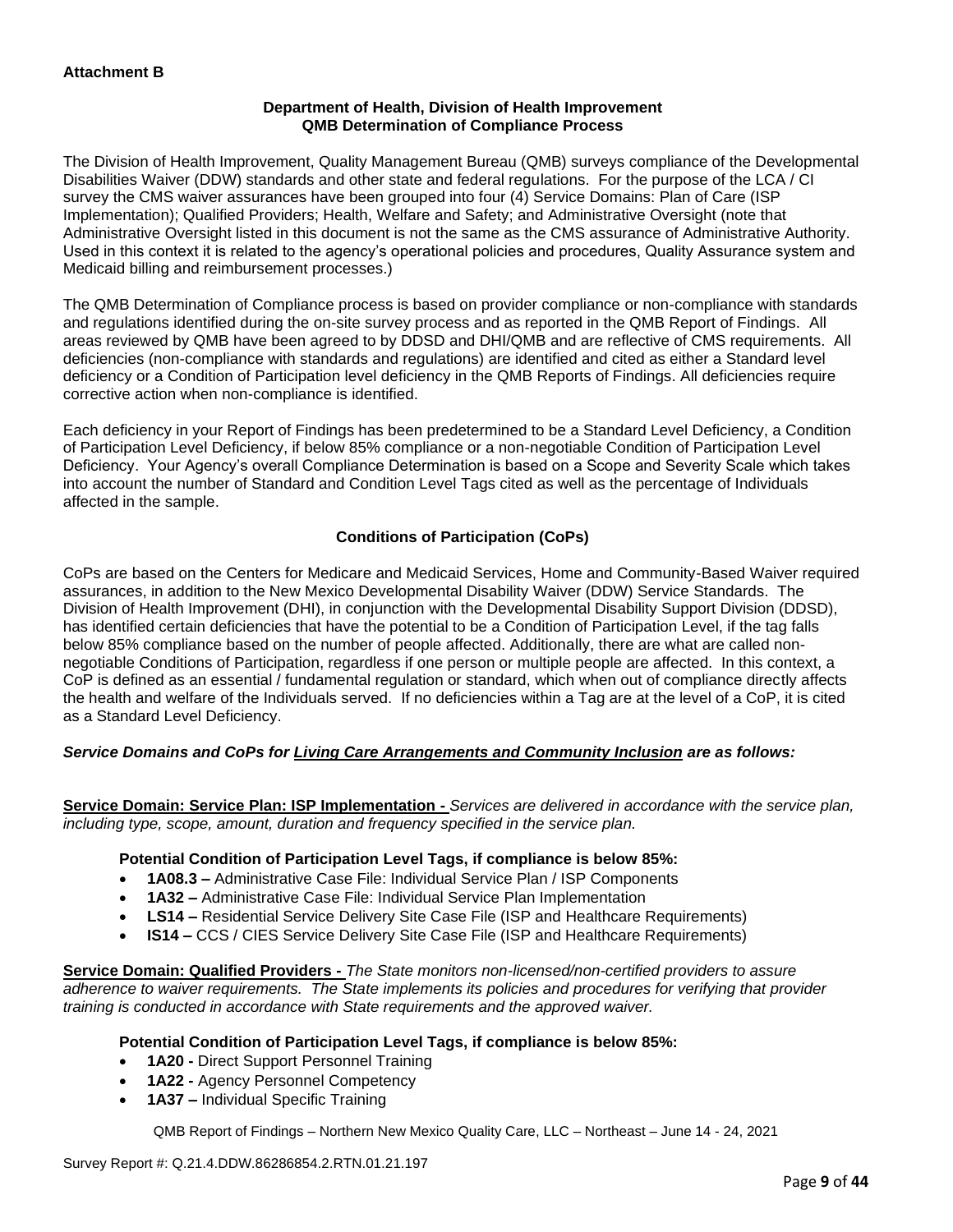### **Non-Negotiable Condition of Participation Level Tags (one or more Individuals are cited):**

- **1A25.1 –** Caregiver Criminal History Screening
- **1A26.1 –** Consolidated On-line Registry Employee Abuse Registry

**Service Domain: Health, Welfare and Safety -** *The State, on an ongoing basis, identifies, addresses and seeks to prevent occurrences of abuse, neglect and exploitation. Individuals shall be afforded their basic human rights. The provider supports individuals to access needed healthcare services in a timely manner.*

### **Potential Condition of Participation Level Tags, if compliance is below 85%:**

- **1A08.2 –** Administrative Case File: Healthcare Requirements & Follow-up
- **1A09 –** Medication Delivery Routine Medication Administration
- **1A09.1 –** Medication Delivery PRN Medication Administration
- **1A15.2 –** Administrative Case File: Healthcare Documentation (Therap and Required Plans)

#### **Non-Negotiable Condition of Participation Level Tags (one or more Individuals are cited):**

- **1A05 –** General Requirements / Agency Policy and Procedure Requirements
- **1A07 –** Social Security Income (SSI) Payments
- **1A09.2 –** Medication Delivery Nurse Approval for PRN Medication
- **1A15 –** Healthcare Coordination Nurse Availability / Knowledge
- **1A31 –** Client Rights/Human Rights
- **LS25.1 –** Residential Reqts. (Physical Environment Supported Living / Family Living / Intensive Medical Living)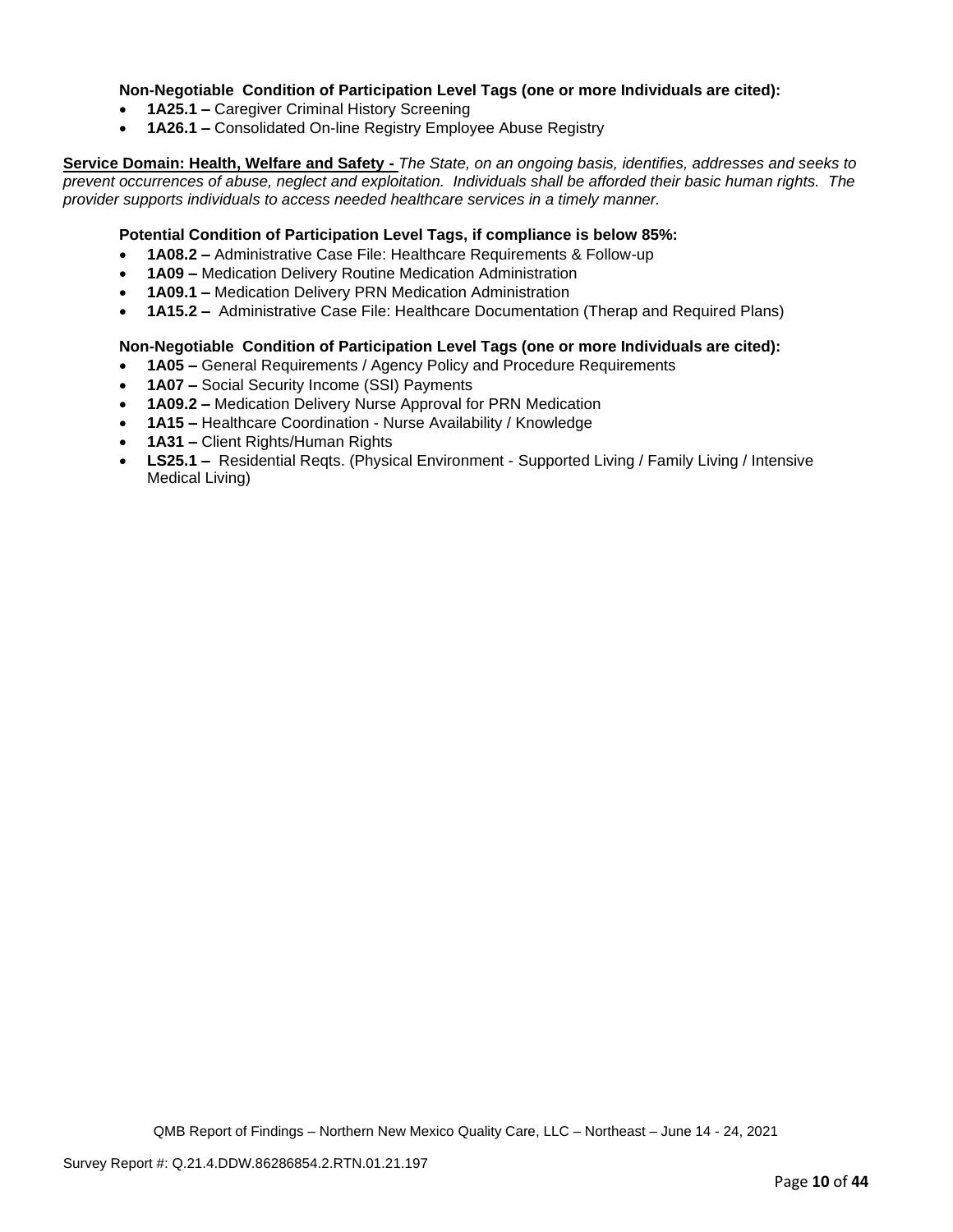# **Attachment C**

#### **Guidelines for the Provider Informal Reconsideration of Finding (IRF) Process**

#### **Introduction:**

Throughout the QMB Survey process, surveyors are openly communicating with providers. Open communication means surveyors have clarified issues and/or requested missing information before completing the review through the use of the signed/dated "Document Request," or "Administrative Needs," etc. forms. Regardless, there may still be instances where the provider disagrees with a specific finding. Providers may use the following process to informally dispute a finding.

#### **Instructions:**

- 1. The Informal Reconsideration of the Finding (IRF) request must be received in writing to the QMB Bureau Chief **within 10 business days** of receipt of the final Report of Findings **(***Note: No extensions are granted for the IRF)***.**
- 2. The written request for an IRF *must* be completed on the QMB Request for Informal Reconsideration of Finding form available on the QMB website: <https://nmhealth.org/about/dhi/cbp/irf/>
- 3. The written request for an IRF must specify in detail the request for reconsideration and why the finding is inaccurate.
- 4. The IRF request must include all supporting documentation or evidence.
- 5. If you have questions about the IRF process, email the IRF Chairperson, Valerie V. Valdez at [valerie.valdez@state.nm.us](mailto:valerie.valdez@state.nm.us) for assistance.

#### **The following limitations apply to the IRF process:**

- The written request for an IRF and all supporting evidence must be received within 10 business days.
- Findings based on evidence requested during the survey and not provided may not be subject to reconsideration.
- The supporting documentation must be new evidence not previously reviewed or requested by the survey team.
- Providers must continue to complete their Plan of Correction during the IRF process
- Providers may not request an IRF to challenge the sampling methodology.
- Providers may not request an IRF based on disagreement with the nature of the standard or regulation.
- Providers may not request an IRF to challenge the team composition.
- Providers may not request an IRF to challenge the DHI/QMB determination of compliance or the length of their DDSD provider contract.

A Provider forfeits the right to an IRF if the request is not received within 10 business days of receiving the report and/or does not include all supporting documentation or evidence to show compliance with the standards and regulations.

The IRF Committee will review the request; the Provider will be notified in writing of the ruling; no face-to-face meeting will be conducted.

When a Provider requests that a finding be reconsidered, it does not stop or delay the Plan of Correction process. **Providers must continue to complete the Plan of Correction, including the finding in dispute regardless of the IRF status.** If a finding is removed or modified, it will be noted and removed or modified from the Report of Findings. It should be noted that in some cases a Plan of Correction may be completed prior to the IRF process being completed. The provider will be notified in writing on the decisions of the IRF committee.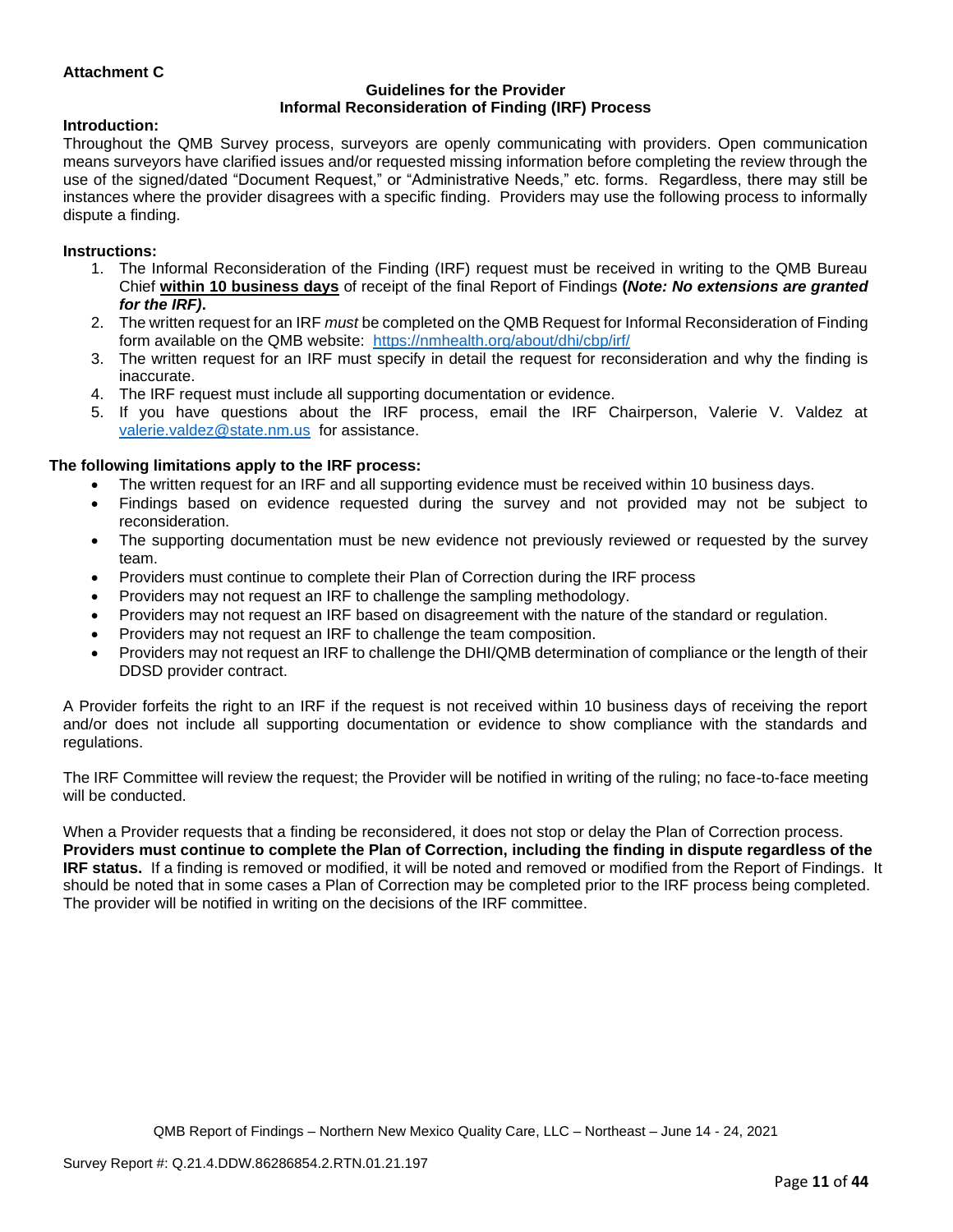# **QMB Determinations of Compliance**

# **Compliance:**

The QMB determination of *Compliance* indicates that a provider has either no deficiencies found during a survey or that no deficiencies at the Condition of Participation Level were found. The agency has obtained a level of compliance such that there is a minimal potential for harm to individuals' health and safety. To qualify for a determination of *Compliance*, the provider must have received no Conditions of Participation Level Deficiencies and have a minimal number of Individuals on the sample affected by the findings indicated in the Standards Level Tags.

# **Partial-Compliance with Standard Level Tags:**

The QMB determination of *Partial-Compliance with Standard Level Tags* indicates that a provider is in compliance with all Condition of Participation Level deficiencies but is out of compliance with a certain percentage of Standard Level deficiencies. This partial-compliance, if not corrected, may result in a negative outcome or the potential for more than minimal harm to individuals' health and safety. There are two ways to receive a determination of Partial Compliance with Standard Level Tags:

- 1. Your Report of Findings includes 16 or fewer Standards Level Tags with between 75% and 100% of the survey sample affected in any tag.
- 2. Your Report of Findings includes 17 or more Standard Level Tags with between 50% to 74% of the survey sample affected in any tag.

# **Partial-Compliance with Standard Level Tags and Condition of Participation Level Tags:**

The QMB determination of *Partial-Compliance with Standard Level Tags and Condition of Participation Level Tags*  indicates that a provider is out of compliance with one to five  $(1 - 5)$  Condition of Participation Level Tags. This partial-compliance, if not corrected, may result in a serious negative outcome or the potential for more than minimal harm to individuals' health and safety.

#### **Non-Compliance:**

The QMB determination of *Non-Compliance* indicates a provider is significantly out of compliance with both Standard Level deficiencies and Conditions of Participation level deficiencies. This non-compliance, if not corrected, may result in a serious negative outcome or the potential for more than minimal harm to individuals' health and safety. There are three ways an agency can receive a determination of Non-Compliance:

- 1. Your Report of Findings includes 17 or more total Tags with 0 to 5 Condition of Participation Level Tags with 75% to 100% of the survey sample affected in any Condition of Participation Level tag.
- 2. Your Report of Findings includes any amount of Standard Level Tags with 6 or more Condition of Participation Level Tags.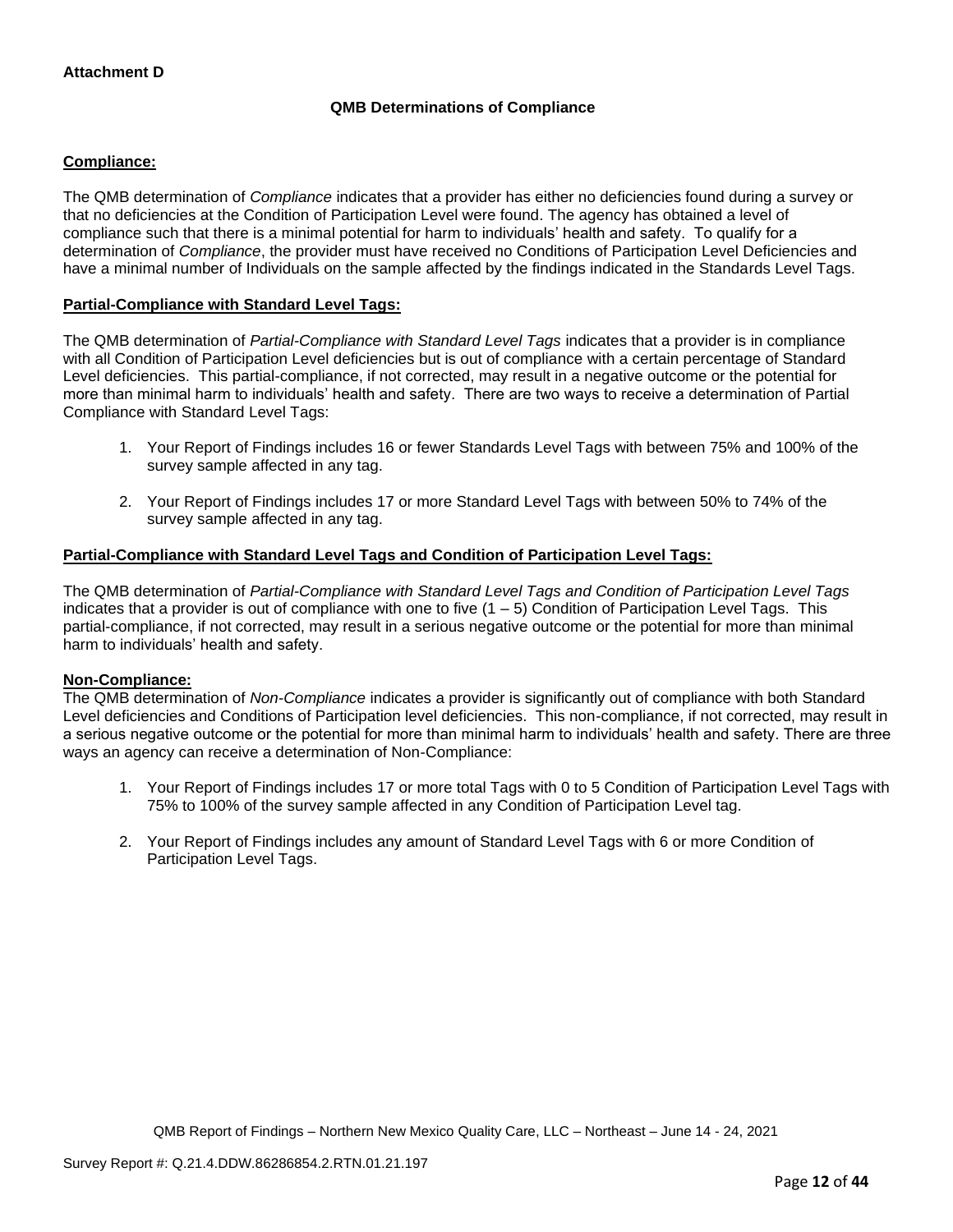| Compliance                                                                                                 | Weighting                                                                                                                     |                                                                                                                                 |                                                                                                                          |                                                                                                                        |                                                                                                                                |                                                                                                                             |                                                                                                               |
|------------------------------------------------------------------------------------------------------------|-------------------------------------------------------------------------------------------------------------------------------|---------------------------------------------------------------------------------------------------------------------------------|--------------------------------------------------------------------------------------------------------------------------|------------------------------------------------------------------------------------------------------------------------|--------------------------------------------------------------------------------------------------------------------------------|-----------------------------------------------------------------------------------------------------------------------------|---------------------------------------------------------------------------------------------------------------|
| <b>Determination</b>                                                                                       |                                                                                                                               | <b>LOW</b>                                                                                                                      |                                                                                                                          | <b>MEDIUM</b>                                                                                                          |                                                                                                                                |                                                                                                                             | <b>HIGH</b>                                                                                                   |
| <b>Total Tags:</b>                                                                                         | up to 16                                                                                                                      | 17 or more                                                                                                                      | up to 16                                                                                                                 | 17 or more                                                                                                             | <b>Any Amount</b>                                                                                                              | 17 or more                                                                                                                  | <b>Any Amount</b>                                                                                             |
|                                                                                                            | and                                                                                                                           | and                                                                                                                             | and                                                                                                                      | and                                                                                                                    | And/or                                                                                                                         | and                                                                                                                         | And/or                                                                                                        |
| COP Level Tags:                                                                                            | 0 COP                                                                                                                         | 0 COP                                                                                                                           | 0 COP                                                                                                                    | 0 COP                                                                                                                  | 1 to 5 COP                                                                                                                     | 0 to 5 CoPs                                                                                                                 | 6 or more COP                                                                                                 |
|                                                                                                            | and                                                                                                                           | and                                                                                                                             | and                                                                                                                      | and                                                                                                                    |                                                                                                                                | and                                                                                                                         |                                                                                                               |
| Sample Affected:                                                                                           | 0 to 74%                                                                                                                      | 0 to 49%                                                                                                                        | 75 to 100%                                                                                                               | 50 to 74%                                                                                                              |                                                                                                                                | 75 to 100%                                                                                                                  |                                                                                                               |
| "Non-Compliance"                                                                                           |                                                                                                                               |                                                                                                                                 |                                                                                                                          |                                                                                                                        |                                                                                                                                | 17 or more<br><b>Total Tags with</b><br>75 to 100% of<br>the Individuals<br>in the sample<br>cited in any CoP<br>Level tag. | Any Amount of<br><b>Standard Level</b><br>Tags and 6 or<br>more Conditions<br>of Participation<br>Level Tags. |
| "Partial Compliance<br>with Standard Level<br>tags and Condition of<br><b>Participation Level</b><br>Tags" |                                                                                                                               |                                                                                                                                 |                                                                                                                          |                                                                                                                        | <b>Any Amount</b><br><b>Standard Level</b><br>Tags, plus 1 to 5<br><b>Conditions of</b><br><b>Participation Level</b><br>tags. |                                                                                                                             |                                                                                                               |
| "Partial Compliance<br>with Standard Level<br>tags"                                                        |                                                                                                                               |                                                                                                                                 | up to 16<br><b>Standard Level</b><br>Tags with 75 to<br>100% of the<br>individuals in<br>the sample cited<br>in any tag. | 17 or more<br><b>Standard Level</b><br>Tags with 50 to<br>74% of the<br>individuals in<br>the sample cited<br>any tag. |                                                                                                                                |                                                                                                                             |                                                                                                               |
| "Compliance"                                                                                               | Up to 16<br><b>Standard Level</b><br>Tags with 0 to<br><b>74% of the</b><br>individuals in<br>the sample<br>cited in any tag. | 17 or more<br><b>Standard Level</b><br>Tags with 0 to<br><b>49% of the</b><br>individuals in<br>the sample cited<br>in any tag. |                                                                                                                          |                                                                                                                        |                                                                                                                                |                                                                                                                             |                                                                                                               |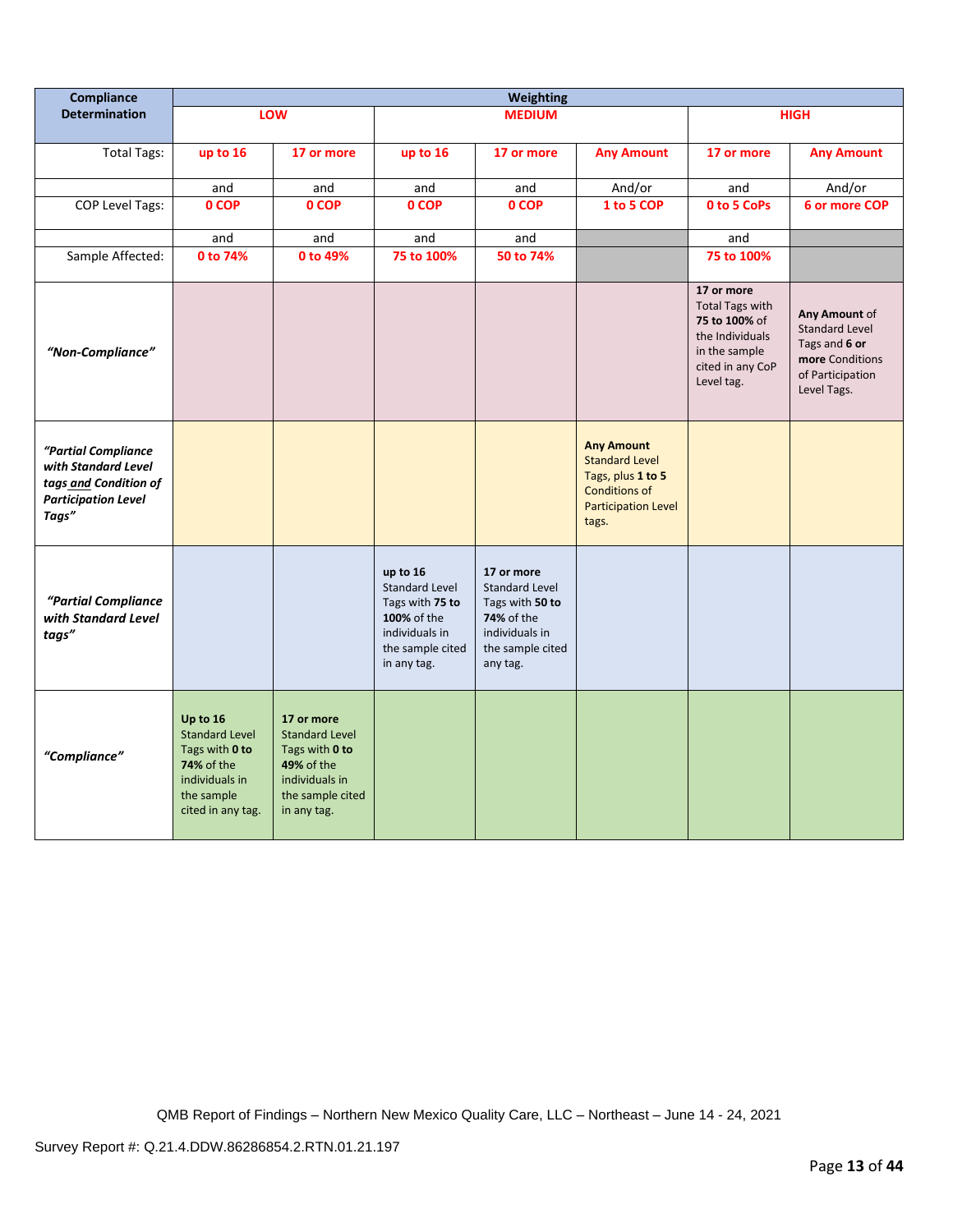# **Agency: Northern New Mexico Quality Care, LLC – Northeast Region** Program: Developmental Disabilities Waiver<br>Service: 2018: Family Living, Customized In 2018: Family Living, Customized In-Home Supports, Customized Community Supports Services<br>Routine Survey Type:<br>Survey Date: **Survey Date: June 14 – 24, 2021**

| <b>Standard of Care</b>                           | <b>Deficiencies</b>                               | Agency Plan of Correction, On-going QA/QI<br>and Responsible Party                                                                                          | <b>Completion</b><br><b>Date</b> |
|---------------------------------------------------|---------------------------------------------------|-------------------------------------------------------------------------------------------------------------------------------------------------------------|----------------------------------|
|                                                   |                                                   | Service Domain: Service Plans: ISP Implementation - Services are delivered in accordance with the service plan, including type, scope, amount, duration and |                                  |
| frequency specified in the service plan.          |                                                   |                                                                                                                                                             |                                  |
| Tag #1A08.1 Administrative and                    | <b>Standard Level Deficiency</b>                  |                                                                                                                                                             |                                  |
| <b>Residential Case File: Progress Notes</b>      |                                                   |                                                                                                                                                             |                                  |
| Developmental Disabilities (DD) Waiver            | Based on record review, the Agency did not        | Provider:                                                                                                                                                   |                                  |
| Service Standards 2/26/2018; Re-Issue:            | maintain progress notes and other service         | <b>State your Plan of Correction for the</b>                                                                                                                |                                  |
| 12/28/2018; Eff 1/1/2019                          | delivery documentation for 1 of 9 Individuals.    | deficiencies cited in this tag here (How is the                                                                                                             |                                  |
| <b>Chapter 20: Provider Documentation and</b>     |                                                   | deficiency going to be corrected? This can be                                                                                                               |                                  |
| <b>Client Records 20.2 Client Records</b>         | Review of the Agency individual case files        | specific to each deficiency cited or if possible an                                                                                                         |                                  |
| Requirements: All DD Waiver Provider              | revealed the following items were not found:      | overall correction?): $\rightarrow$                                                                                                                         |                                  |
| Agencies are required to create and maintain      |                                                   |                                                                                                                                                             |                                  |
| individual client records. The contents of client | <b>Administrative Case File:</b>                  |                                                                                                                                                             |                                  |
| records vary depending on the unique needs of     |                                                   |                                                                                                                                                             |                                  |
| the person receiving services and the resultant   | <b>Family Living Progress Notes/Daily Contact</b> |                                                                                                                                                             |                                  |
| information produced. The extent of               | Logs:                                             |                                                                                                                                                             |                                  |
| documentation required for individual client      | • Individual #10 - None found for 4/23/2021.      |                                                                                                                                                             |                                  |
| records per service type depends on the           |                                                   | <b>Provider:</b>                                                                                                                                            |                                  |
| location of the file, the type of service being   |                                                   |                                                                                                                                                             |                                  |
| provided, and the information necessary.          |                                                   | <b>Enter your ongoing Quality</b>                                                                                                                           |                                  |
| DD Waiver Provider Agencies are required to       |                                                   | <b>Assurance/Quality Improvement</b><br>processes as it related to this tag number                                                                          |                                  |
| adhere to the following:                          |                                                   |                                                                                                                                                             |                                  |
| 1. Client records must contain all documents      |                                                   | here (What is going to be done? How many<br>individuals is this going to affect? How often will                                                             |                                  |
| essential to the service being provided and       |                                                   | this be completed? Who is responsible? What                                                                                                                 |                                  |
| essential to ensuring the health and safety of    |                                                   | steps will be taken if issues are found?): $\rightarrow$                                                                                                    |                                  |
| the person during the provision of the service.   |                                                   |                                                                                                                                                             |                                  |
| Provider Agencies must have readily<br>2.         |                                                   |                                                                                                                                                             |                                  |
| accessible records in home and community          |                                                   |                                                                                                                                                             |                                  |
| settings in paper or electronic form. Secure      |                                                   |                                                                                                                                                             |                                  |
| access to electronic records through the          |                                                   |                                                                                                                                                             |                                  |
| Therap web-based system using computers or        |                                                   |                                                                                                                                                             |                                  |
| mobile devices is acceptable.                     |                                                   |                                                                                                                                                             |                                  |
| Provider Agencies are responsible for<br>3.       |                                                   |                                                                                                                                                             |                                  |
| ensuring that all plans created by nurses, RDs,   |                                                   |                                                                                                                                                             |                                  |
| therapists or BSCs are present in all needed      |                                                   |                                                                                                                                                             |                                  |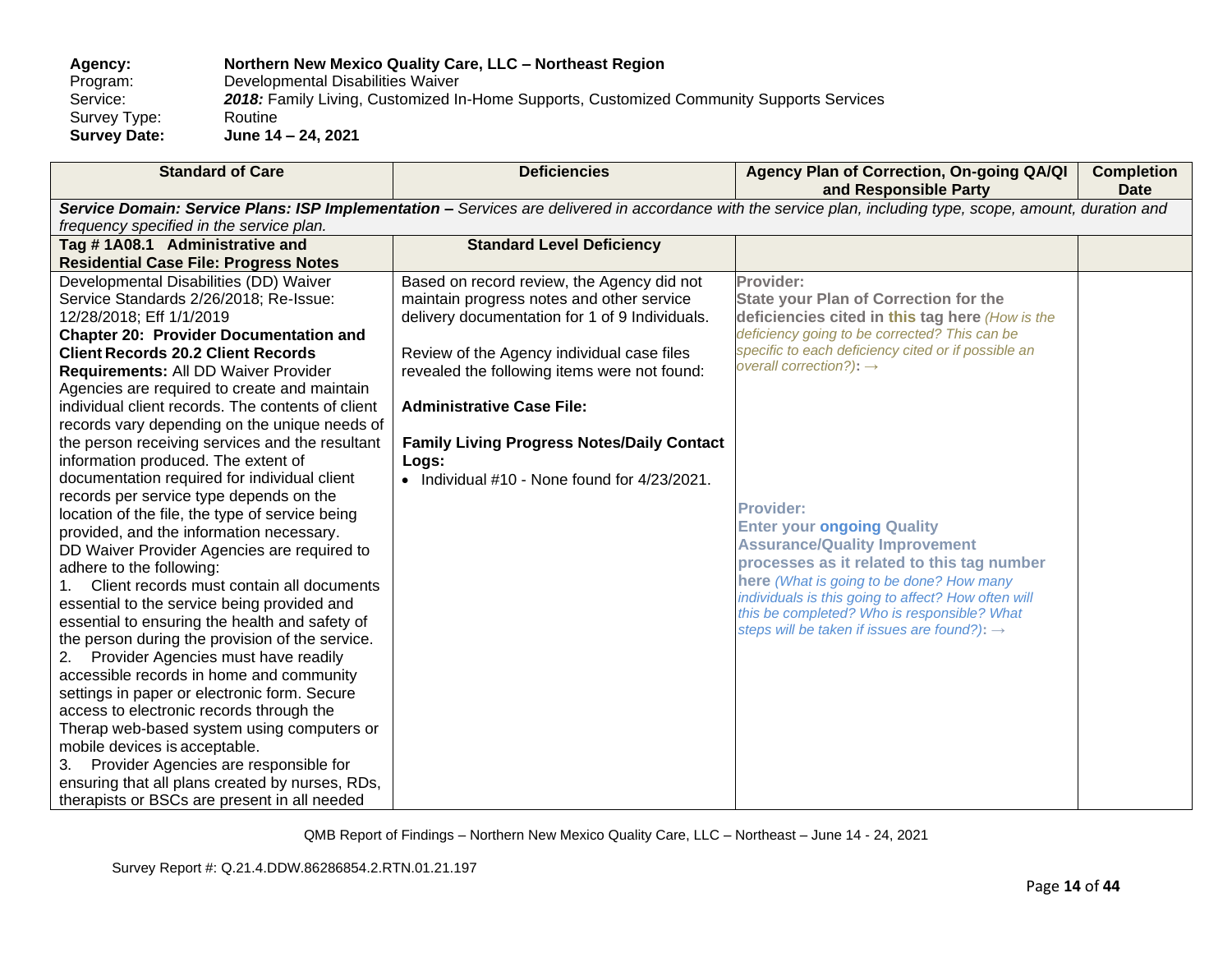| settings.                                         |  |  |
|---------------------------------------------------|--|--|
| 4. Provider Agencies must maintain records        |  |  |
| of all documents produced by agency               |  |  |
| personnel or contractors on behalf of each        |  |  |
| person, including any routine notes or data,      |  |  |
| annual assessments, semi-annual reports,          |  |  |
| evidence of training provided/received,           |  |  |
| progress notes, and any other interactions for    |  |  |
| which billing is generated.                       |  |  |
| 5. Each Provider Agency is responsible for        |  |  |
| maintaining the daily or other contact notes      |  |  |
| documenting the nature and frequency of           |  |  |
| service delivery, as well as data tracking only   |  |  |
| for the services provided by their agency.        |  |  |
| 6. The current Client File Matrix found in        |  |  |
| Appendix A Client File Matrix details the         |  |  |
| minimum requirements for records to be            |  |  |
| stored in agency office files, the delivery site, |  |  |
| or with DSP while providing services in the       |  |  |
| community.                                        |  |  |
| 7. All records pertaining to JCMs must be         |  |  |
| retained permanently and must be made             |  |  |
| available to DDSD upon request, upon the          |  |  |
| termination or expiration of a provider           |  |  |
| agreement, or upon provider withdrawal from       |  |  |
| services.                                         |  |  |
|                                                   |  |  |
|                                                   |  |  |
|                                                   |  |  |
|                                                   |  |  |
|                                                   |  |  |
|                                                   |  |  |
|                                                   |  |  |
|                                                   |  |  |
|                                                   |  |  |
|                                                   |  |  |
|                                                   |  |  |
|                                                   |  |  |
|                                                   |  |  |
|                                                   |  |  |
|                                                   |  |  |
|                                                   |  |  |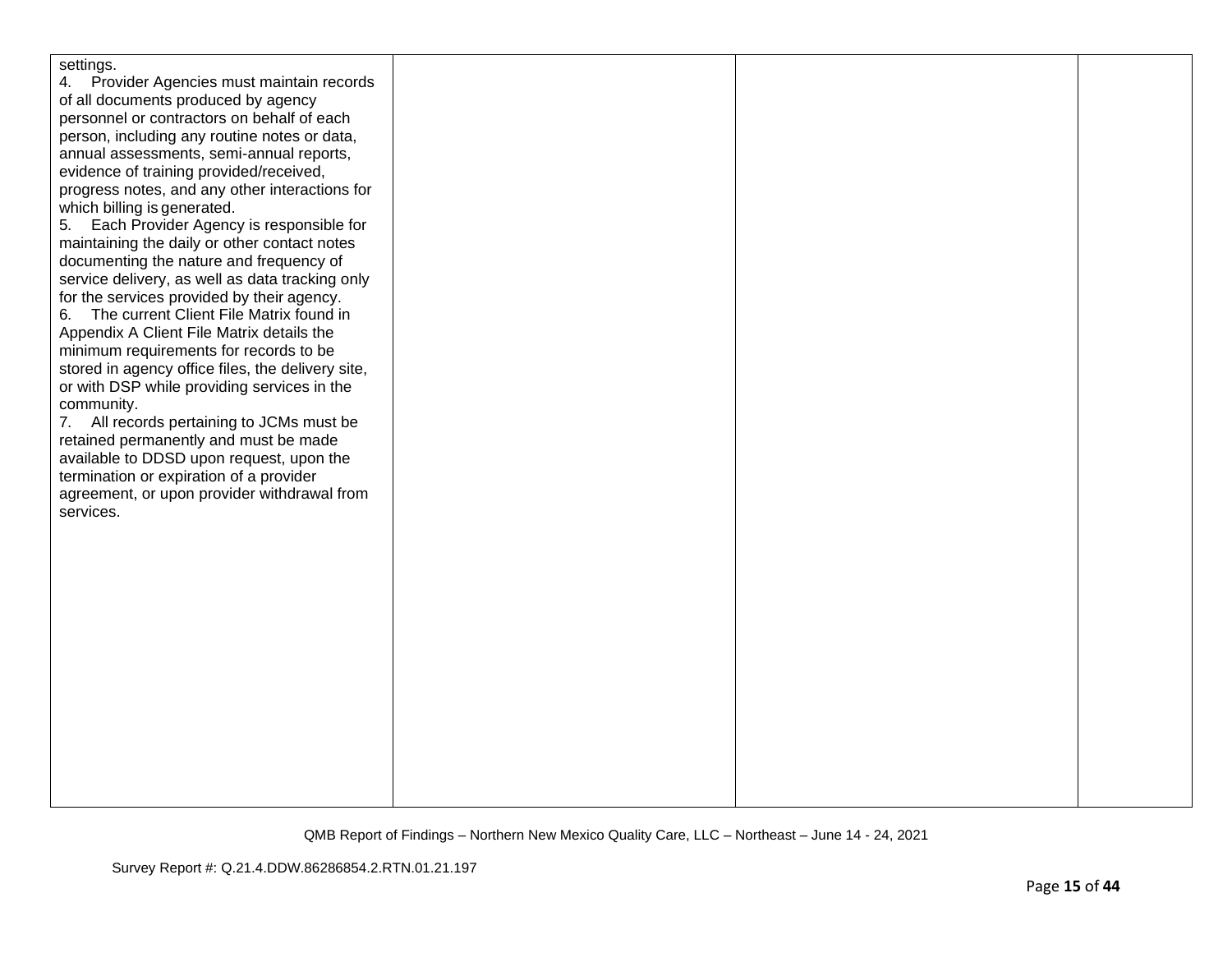| Tag #1A32 Administrative Case File:                | <b>Condition of Participation Level Deficiency</b>  |                                                                                                 |  |
|----------------------------------------------------|-----------------------------------------------------|-------------------------------------------------------------------------------------------------|--|
| <b>Individual Service Plan Implementation</b>      |                                                     |                                                                                                 |  |
| NMAC 7.26.5.16.C and D Development of              | After an analysis of the evidence, it has been      | Provider:                                                                                       |  |
| the ISP. Implementation of the ISP. The ISP        | determined there is a significant potential for a   | <b>State your Plan of Correction for the</b>                                                    |  |
| shall be implemented according to the              | negative outcome to occur.                          | deficiencies cited in this tag here (How is the                                                 |  |
| timelines determined by the IDT and as             |                                                     | deficiency going to be corrected? This can be                                                   |  |
| specified in the ISP for each stated desired       | Based on administrative record review, the          | specific to each deficiency cited or if possible an                                             |  |
| outcomes and action plan.                          | Agency did not implement the ISP according to       | overall correction?): $\rightarrow$                                                             |  |
|                                                    | the timelines determined by the IDT and as          |                                                                                                 |  |
| C. The IDT shall review and discuss                | specified in the ISP for each stated desired        |                                                                                                 |  |
| information and recommendations with the           | outcomes and action plan for 2 of 9 individuals.    |                                                                                                 |  |
| individual, with the goal of supporting the        |                                                     |                                                                                                 |  |
| individual in attaining desired outcomes. The      | As indicated by Individuals ISP the following       |                                                                                                 |  |
| IDT develops an ISP based upon the                 | was found with regards to the implementation        |                                                                                                 |  |
| individual's personal vision statement,            | of ISP Outcomes:                                    |                                                                                                 |  |
| strengths, needs, interests and preferences.       |                                                     | <b>Provider:</b>                                                                                |  |
| The ISP is a dynamic document, revised             | <b>Family Living Data Collection/Data</b>           | <b>Enter your ongoing Quality</b>                                                               |  |
| periodically, as needed, and amended to            | Tracking/Progress with regards to ISP               | <b>Assurance/Quality Improvement</b>                                                            |  |
| reflect progress towards personal goals and        | <b>Outcomes:</b>                                    | processes as it related to this tag number                                                      |  |
| achievements consistent with the individual's      |                                                     | here (What is going to be done? How many<br>individuals is this going to affect? How often will |  |
| future vision. This regulation is consistent with  | Individual #6                                       | this be completed? Who is responsible? What                                                     |  |
| standards established for individual plan          | • None found regarding: Live Outcome/Action         | steps will be taken if issues are found?): $\rightarrow$                                        |  |
| development as set forth by the commission on      | Step: "will obtain the dusting supplies and         |                                                                                                 |  |
| the accreditation of rehabilitation facilities     | dust her bedroom furniture four times a             |                                                                                                 |  |
| (CARF) and/or other program accreditation          | month" for 3/2021. Action step is to be             |                                                                                                 |  |
| approved and adopted by the developmental          | completed 1 time per week.                          |                                                                                                 |  |
| disabilities division and the department of        |                                                     |                                                                                                 |  |
| health. It is the policy of the developmental      | Individual #8                                       |                                                                                                 |  |
| disabilities division (DDD), that to the extent    | • Review of Agency's documented Outcomes            |                                                                                                 |  |
| permitted by funding, each individual receive      | and Action Steps do not match the current           |                                                                                                 |  |
| supports and services that will assist and         | ISP Outcomes and Action Steps for 3/2021 -          |                                                                                                 |  |
| encourage independence and productivity in         | 4/2021 Live area.                                   |                                                                                                 |  |
| the community and attempt to prevent               | Agency's Outcomes/Action Steps are as               |                                                                                                 |  |
| regression or loss of current capabilities.        | follows:                                            |                                                                                                 |  |
| Services and supports include specialized          | $\circ$<br>"With assistance as needed, I will place |                                                                                                 |  |
| and/or generic services, training, education       | my laundry from the hamper into the                 |                                                                                                 |  |
| and/or treatment as determined by the IDT and      | washer" 2 times per month.                          |                                                                                                 |  |
| documented in the ISP.                             |                                                     |                                                                                                 |  |
|                                                    | ° "With assistance as needed, I will transfer       |                                                                                                 |  |
| D. The intent is to provide choice and obtain      | the laundry from the washer to the dryer"           |                                                                                                 |  |
| opportunities for individuals to live, work and    | 2 times per month.                                  |                                                                                                 |  |
| play with full participation in their communities. |                                                     |                                                                                                 |  |
| The following principles provide direction and     |                                                     |                                                                                                 |  |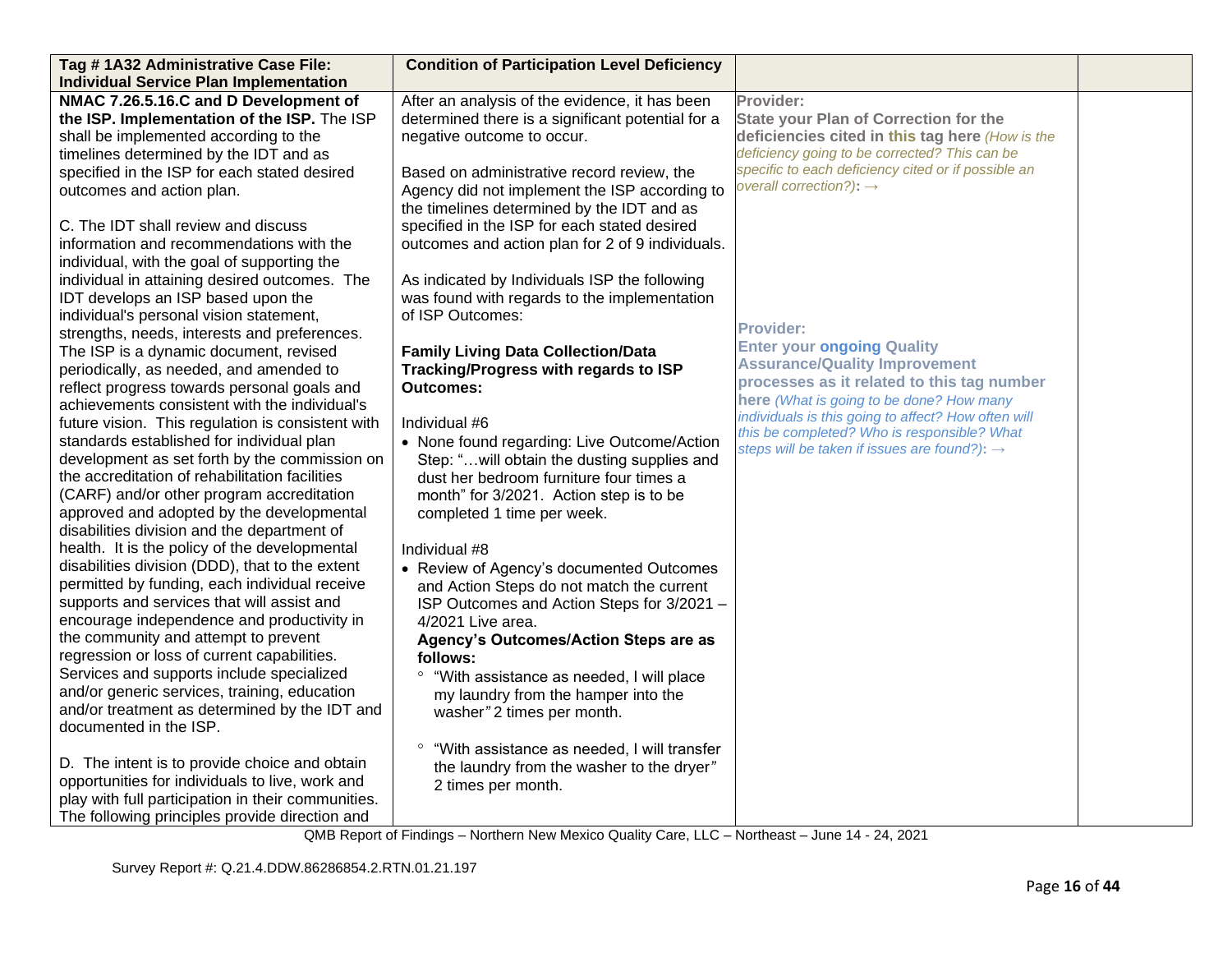| purpose in planning for individuals with                                                                                                                 | "With assistance as needed, I will remove                                                                                   |  |
|----------------------------------------------------------------------------------------------------------------------------------------------------------|-----------------------------------------------------------------------------------------------------------------------------|--|
| developmental disabilities. [05/03/94; 01/15/97;                                                                                                         | my laundry and place it into the empty                                                                                      |  |
| Recompiled 10/31/01]                                                                                                                                     | hamper" 2 times per month.                                                                                                  |  |
| Developmental Disabilities (DD) Waiver<br>Service Standards 2/26/2018; Re-Issue:<br>12/28/2018; Eff 1/1/2019<br>Chapter 6: Individual Service Plan (ISP) | ° "I will transport the hamper with the clean<br>clothing back to my room, with assistance<br>as needed" 2 times per month. |  |
| 6.8 ISP Implementation and Monitoring: All                                                                                                               | Annual ISP (9/2020 - 8/2021)                                                                                                |  |
| DD Waiver Provider Agencies with a signed                                                                                                                | <b>Outcomes/Action Steps are as follows:</b>                                                                                |  |
| SFOC are required to provide services as                                                                                                                 | ° "will sort her laundry" 2 times per                                                                                       |  |
| detailed in the ISP. The ISP must be readily                                                                                                             | month.                                                                                                                      |  |
| accessible to Provider Agencies on the                                                                                                                   |                                                                                                                             |  |
| approved budget. (See Chapter 20: Provider                                                                                                               | ° "will load and start the washing                                                                                          |  |
| Documentation and Client Records.) CMs                                                                                                                   | machine" 2 times per month.                                                                                                 |  |
| facilitate and maintain communication with the                                                                                                           |                                                                                                                             |  |
| person, his/her representative, other IDT                                                                                                                | ° "will load and start the dryer" 2 times                                                                                   |  |
| members, Provider Agencies, and relevant                                                                                                                 | per month.                                                                                                                  |  |
| parties to ensure that the person receives the<br>maximum benefit of his/her services and that                                                           |                                                                                                                             |  |
| revisions to the ISP are made as needed. All                                                                                                             | ° " will put her clothes away" 2 times per                                                                                  |  |
| DD Waiver Provider Agencies are required to                                                                                                              | month.                                                                                                                      |  |
| cooperate with monitoring activities conducted                                                                                                           |                                                                                                                             |  |
| by the CM and the DOH. Provider Agencies                                                                                                                 |                                                                                                                             |  |
| are required to respond to issues at the                                                                                                                 |                                                                                                                             |  |
| individual level and agency level as described                                                                                                           |                                                                                                                             |  |
| in Chapter 16: Qualified Provider Agencies.                                                                                                              |                                                                                                                             |  |
|                                                                                                                                                          |                                                                                                                             |  |
| <b>Chapter 20: Provider Documentation and</b>                                                                                                            |                                                                                                                             |  |
| <b>Client Records 20.2 Client Records</b>                                                                                                                |                                                                                                                             |  |
| Requirements: All DD Waiver Provider                                                                                                                     |                                                                                                                             |  |
| Agencies are required to create and maintain                                                                                                             |                                                                                                                             |  |
| individual client records. The contents of client                                                                                                        |                                                                                                                             |  |
| records vary depending on the unique needs of                                                                                                            |                                                                                                                             |  |
| the person receiving services and the resultant                                                                                                          |                                                                                                                             |  |
| information produced. The extent of                                                                                                                      |                                                                                                                             |  |
| documentation required for individual client                                                                                                             |                                                                                                                             |  |
| records per service type depends on the                                                                                                                  |                                                                                                                             |  |
| location of the file, the type of service being                                                                                                          |                                                                                                                             |  |
| provided, and the information necessary.                                                                                                                 |                                                                                                                             |  |
| DD Waiver Provider Agencies are required to                                                                                                              |                                                                                                                             |  |
| adhere to the following:                                                                                                                                 |                                                                                                                             |  |
| 1.<br>Client records must contain all documents                                                                                                          |                                                                                                                             |  |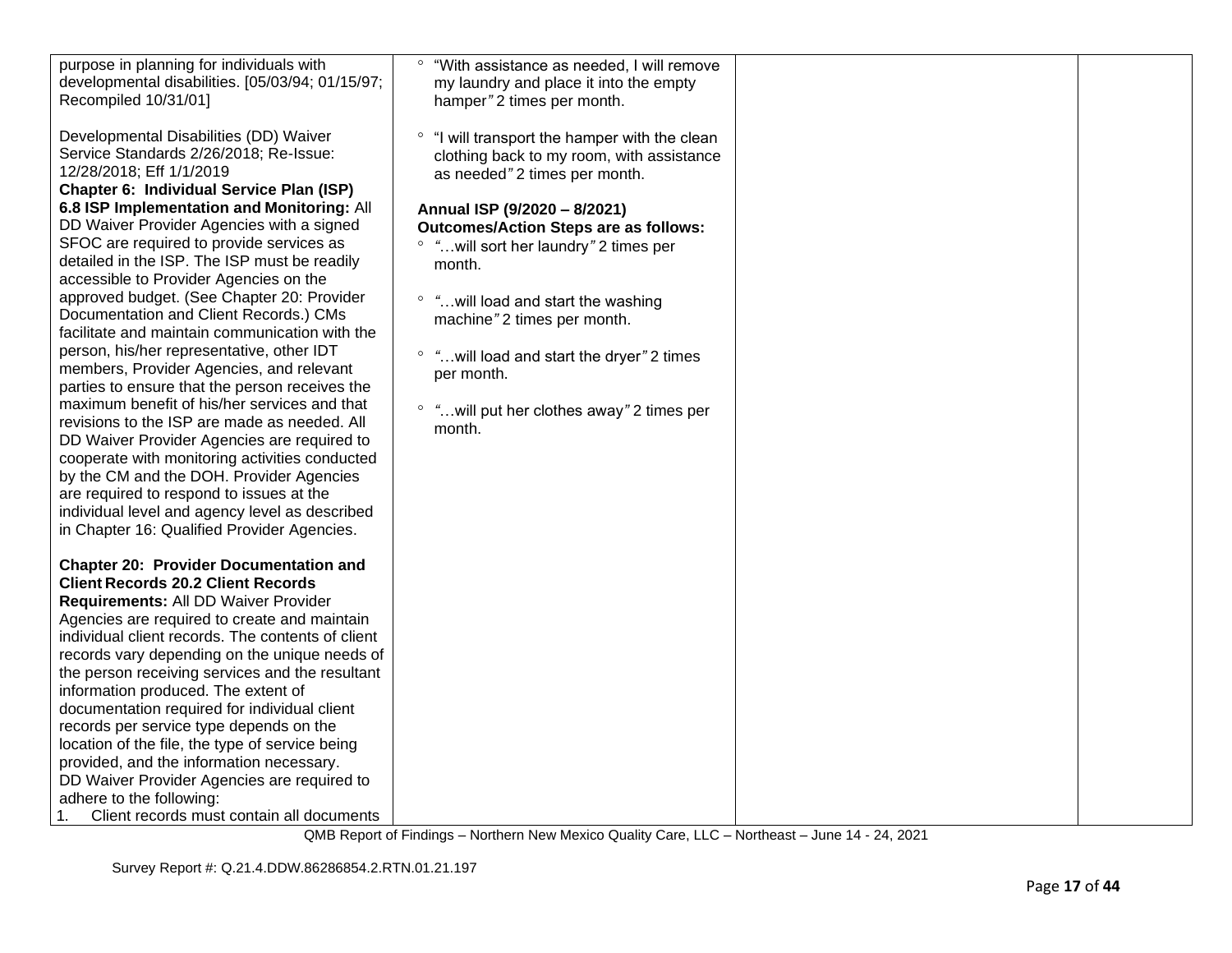| essential to the service being provided and       |  |  |
|---------------------------------------------------|--|--|
| essential to ensuring the health and safety of    |  |  |
| the person during the provision of the service.   |  |  |
| Provider Agencies must have readily<br>2.         |  |  |
| accessible records in home and community          |  |  |
| settings in paper or electronic form. Secure      |  |  |
| access to electronic records through the          |  |  |
| Therap web-based system using computers or        |  |  |
| mobile devices is acceptable.                     |  |  |
| Provider Agencies are responsible for<br>3.       |  |  |
| ensuring that all plans created by nurses, RDs,   |  |  |
| therapists or BSCs are present in all needed      |  |  |
| settings.                                         |  |  |
| Provider Agencies must maintain records<br>4.     |  |  |
| of all documents produced by agency               |  |  |
| personnel or contractors on behalf of each        |  |  |
| person, including any routine notes or data,      |  |  |
| annual assessments, semi-annual reports,          |  |  |
| evidence of training provided/received,           |  |  |
| progress notes, and any other interactions for    |  |  |
| which billing is generated.                       |  |  |
| Each Provider Agency is responsible for<br>5.     |  |  |
| maintaining the daily or other contact notes      |  |  |
| documenting the nature and frequency of           |  |  |
| service delivery, as well as data tracking only   |  |  |
| for the services provided by their agency.        |  |  |
| The current Client File Matrix found in<br>6.     |  |  |
| Appendix A Client File Matrix details the         |  |  |
| minimum requirements for records to be            |  |  |
| stored in agency office files, the delivery site, |  |  |
| or with DSP while providing services in the       |  |  |
| community.                                        |  |  |
| All records pertaining to JCMs must be<br>7.      |  |  |
| retained permanently and must be made             |  |  |
| available to DDSD upon request, upon the          |  |  |
| termination or expiration of a provider           |  |  |
| agreement, or upon provider withdrawal from       |  |  |
| services.                                         |  |  |
|                                                   |  |  |
|                                                   |  |  |
|                                                   |  |  |
|                                                   |  |  |
|                                                   |  |  |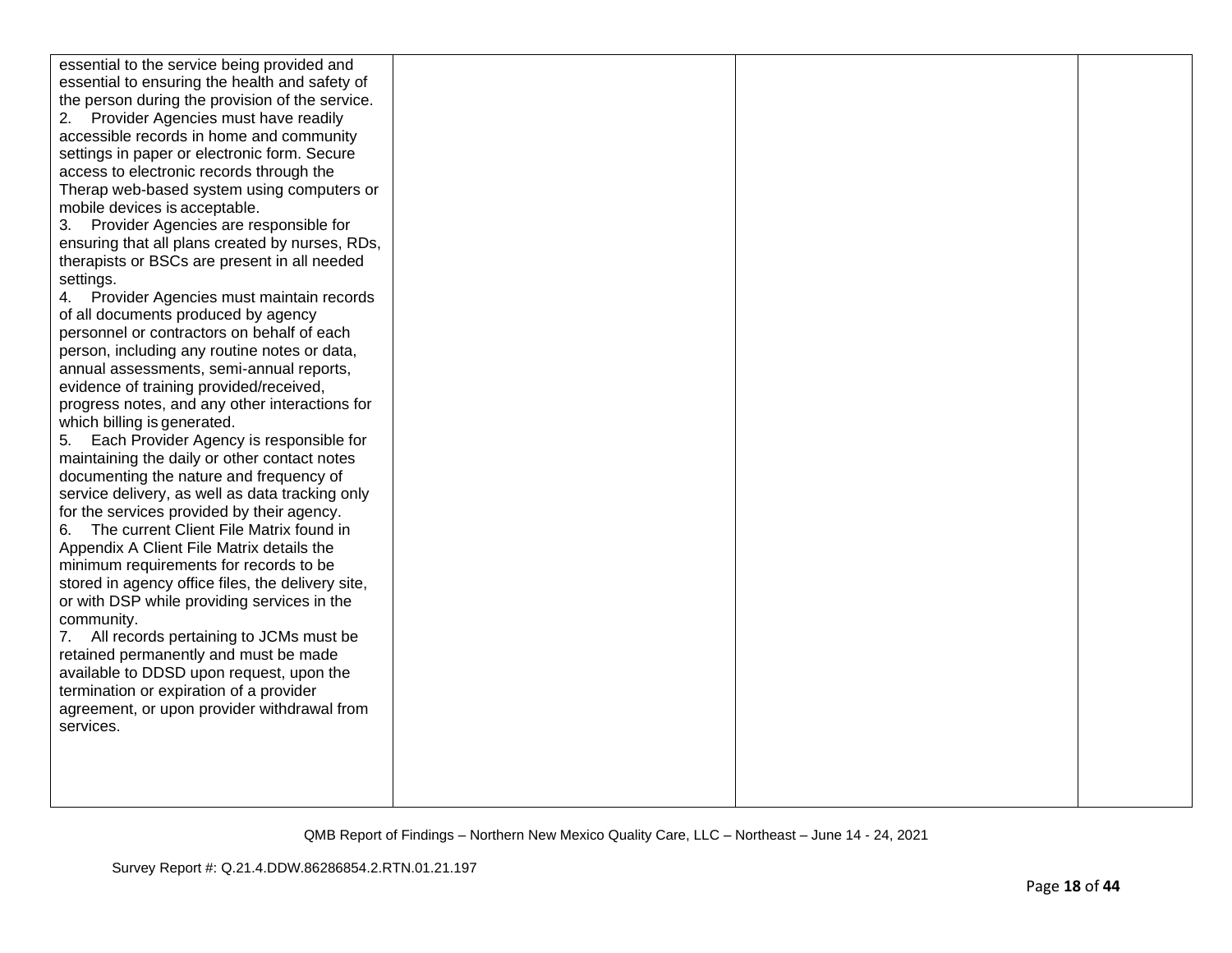| <b>Standard of Care</b>                                                                                                                             | <b>Deficiencies</b>                                                                         | Agency Plan of Correction, On-going QA/QI<br>and Responsible Party                                                                                      | <b>Completion</b><br><b>Date</b> |  |
|-----------------------------------------------------------------------------------------------------------------------------------------------------|---------------------------------------------------------------------------------------------|---------------------------------------------------------------------------------------------------------------------------------------------------------|----------------------------------|--|
|                                                                                                                                                     |                                                                                             |                                                                                                                                                         |                                  |  |
| Service Domain: Qualified Providers - The State monitors non-licensed/non-certified providers to assure adherence to waiver requirements. The State |                                                                                             |                                                                                                                                                         |                                  |  |
|                                                                                                                                                     |                                                                                             | implements its policies and procedures for verifying that provider training is conducted in accordance with State requirements and the approved waiver. |                                  |  |
| Tag #1A22 Agency Personnel Competency                                                                                                               | <b>Condition of Participation Level Deficiency</b>                                          |                                                                                                                                                         |                                  |  |
| Developmental Disabilities (DD) Waiver                                                                                                              | After an analysis of the evidence, it has been                                              | Provider:                                                                                                                                               |                                  |  |
| Service Standards 2/26/2018; Re-Issue:                                                                                                              | determined there is a significant potential for a                                           | <b>State your Plan of Correction for the</b>                                                                                                            |                                  |  |
| 12/28/2018; Eff 1/1/2019                                                                                                                            | negative outcome to occur.                                                                  | deficiencies cited in this tag here (How is the                                                                                                         |                                  |  |
| Chapter 13: Nursing Services 13.2.11                                                                                                                |                                                                                             | deficiency going to be corrected? This can be                                                                                                           |                                  |  |
| Training and Implementation of Plans:                                                                                                               | Based on interview, the Agency did not ensure                                               | specific to each deficiency cited or if possible an<br>overall correction?): $\rightarrow$                                                              |                                  |  |
| 1. RNs and LPNs are required to provide                                                                                                             | training competencies were met for 2 of 11                                                  |                                                                                                                                                         |                                  |  |
| Individual Specific Training (IST) regarding                                                                                                        | Direct Support Personnel.                                                                   |                                                                                                                                                         |                                  |  |
| <b>HCPs and MERPs.</b>                                                                                                                              |                                                                                             |                                                                                                                                                         |                                  |  |
| 2. The agency nurse is required to deliver and                                                                                                      | When DSP were asked, if the Individual had                                                  |                                                                                                                                                         |                                  |  |
| document training for DSP/DSS regarding the                                                                                                         | a Positive Behavioral Supports Plan                                                         |                                                                                                                                                         |                                  |  |
| healthcare interventions/strategies and MERPs                                                                                                       | (PBSP), have you been trained on the PBSP                                                   |                                                                                                                                                         |                                  |  |
| that the DSP are responsible to implement,                                                                                                          | and what does the plan cover, the following                                                 |                                                                                                                                                         |                                  |  |
| clearly indicating level of competency achieved                                                                                                     | was reported:                                                                               | <b>Provider:</b>                                                                                                                                        |                                  |  |
| by each trainee as described in Chapter 17.10<br>Individual-Specific Training.                                                                      |                                                                                             | <b>Enter your ongoing Quality</b>                                                                                                                       |                                  |  |
|                                                                                                                                                     | • DSP #507 stated, "Let me look for it in the                                               | <b>Assurance/Quality Improvement</b>                                                                                                                    |                                  |  |
|                                                                                                                                                     | plan, The Therapist does work with her on                                                   | processes as it related to this tag number                                                                                                              |                                  |  |
| <b>Chapter 17: Training Requirement</b><br>17.10 Individual-Specific Training: The                                                                  | zoom." When asked what the plan covers,                                                     | here (What is going to be done? How many                                                                                                                |                                  |  |
| following are elements of IST: defined                                                                                                              | DSP were unable to describe what the plan                                                   | individuals is this going to affect? How often will                                                                                                     |                                  |  |
| standards of performance, curriculum tailored                                                                                                       | covers. According to the Individual Specific<br>Training Section of the ISP, the Individual | this be completed? Who is responsible? What                                                                                                             |                                  |  |
| to teach skills and knowledge necessary to                                                                                                          | requires a Positive Behavioral Supports                                                     | steps will be taken if issues are found?): $\rightarrow$                                                                                                |                                  |  |
| meet those standards of performance, and                                                                                                            | Plan. (Individual #6)                                                                       |                                                                                                                                                         |                                  |  |
| formal examination or demonstration to verify                                                                                                       |                                                                                             |                                                                                                                                                         |                                  |  |
| standards of performance, using the                                                                                                                 | • DSP #522 stated, "I'm confused, no we                                                     |                                                                                                                                                         |                                  |  |
| established DDSD training levels of                                                                                                                 | don't have a behavioral plan She has                                                        |                                                                                                                                                         |                                  |  |
| awareness, knowledge, and skill.                                                                                                                    | zoom, but I don't see the plan so no."                                                      |                                                                                                                                                         |                                  |  |
| Reaching an awareness level may be                                                                                                                  | According to the Individual Specific Training                                               |                                                                                                                                                         |                                  |  |
| accomplished by reading plans or other                                                                                                              | Section of the ISP, the Individual requires a                                               |                                                                                                                                                         |                                  |  |
| information. The trainee is cognizant of                                                                                                            | Positive Behavioral Supports Plan.                                                          |                                                                                                                                                         |                                  |  |
| information related to a person's specific                                                                                                          | (Individual #6)                                                                             |                                                                                                                                                         |                                  |  |
| condition. Verbal or written recall of basic                                                                                                        |                                                                                             |                                                                                                                                                         |                                  |  |
| information or knowing where to access the                                                                                                          | When DSP were asked, if the Individual's                                                    |                                                                                                                                                         |                                  |  |
| information can verify awareness.                                                                                                                   | had Health Care Plans, where could they be                                                  |                                                                                                                                                         |                                  |  |
| Reaching a knowledge level may take the                                                                                                             | located and if they had been trained, the                                                   |                                                                                                                                                         |                                  |  |
| form of observing a plan in action, reading a                                                                                                       | following was reported:                                                                     |                                                                                                                                                         |                                  |  |
| plan more thoroughly, or having a plan                                                                                                              |                                                                                             |                                                                                                                                                         |                                  |  |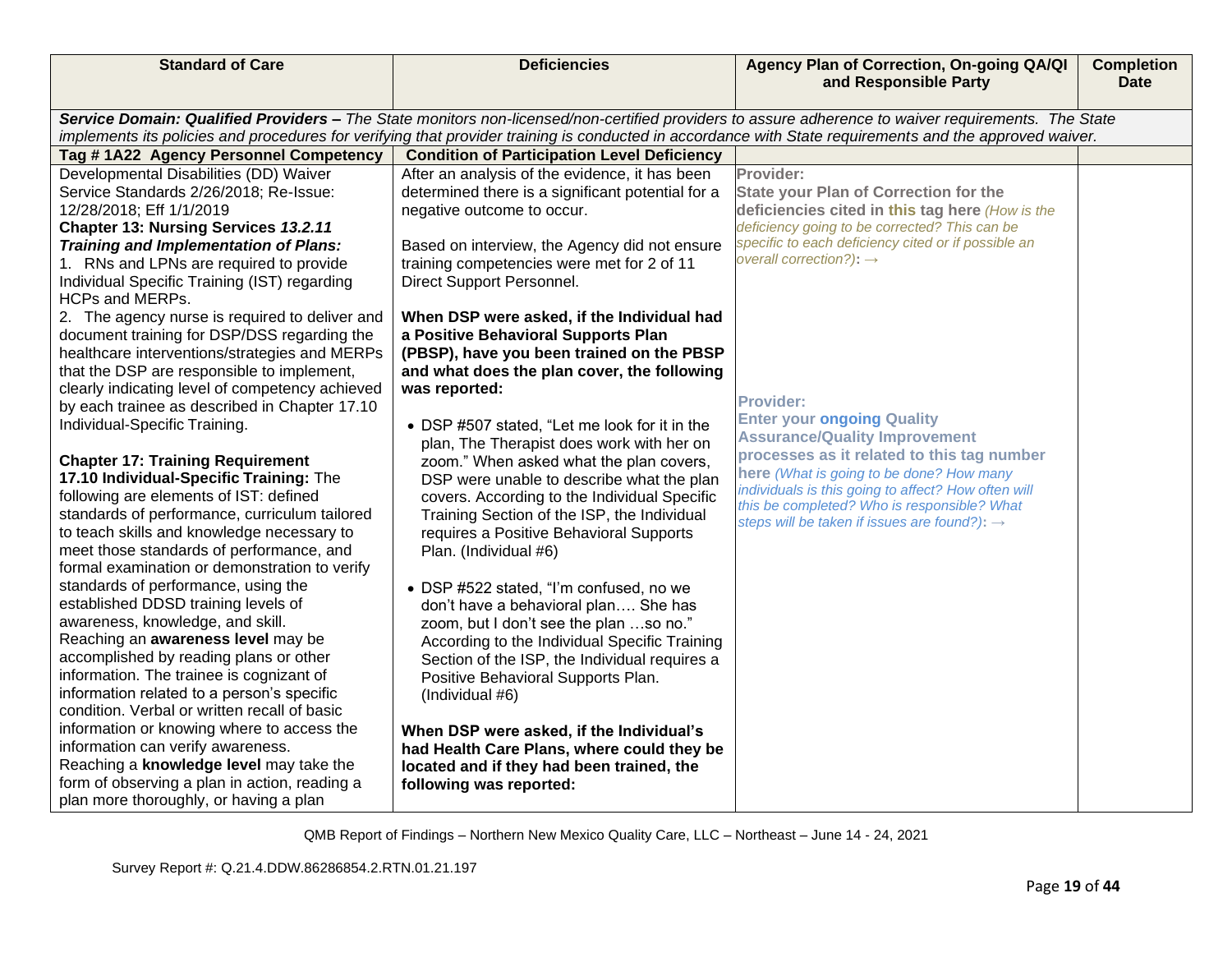| described by the author or their designee.       | • DSP #507 stated, "Aspiration Risk, Medical |  |
|--------------------------------------------------|----------------------------------------------|--|
| Verbal or written recall or demonstration may    | Emergency Response Plans, a CARMP,           |  |
| verify this level of competence.                 | oral hygiene. As indicated by the Electronic |  |
| Reaching a skill level involves being trained    | Comprehensive Health Assessment Tool,        |  |
| by a therapist, nurse, designated or             | the Individual additionally requires Health  |  |
| experienced designated trainer. The trainer      | Care Plans for Body Mass Index, Seizures,    |  |
| shall demonstrate the techniques according to    | Respiratory, and Pain. (Individual #6)       |  |
| the plan. Then they observe and provide          |                                              |  |
| feedback to the trainee as they implement the    | When DSP were asked, if the Individual's     |  |
| techniques. This should be repeated until        | had Medical Emergency Response Plans         |  |
| competence is demonstrated. Demonstration        | and where could they be located, the         |  |
| of skill or observed implementation of the       | following was reported, the following was    |  |
| techniques or strategies verifies skill level    | reported:                                    |  |
| competence. Trainees should be observed on       |                                              |  |
| more than one occasion to ensure appropriate     | • DSP #522 stated, "I don't know." As        |  |
| techniques are maintained and to provide         | indicated by the Electronic Comprehensive    |  |
| additional coaching/feedback.                    | Health Assessment Tool and the Individual    |  |
| Individuals shall receive services from          | Specific Training section of the ISP, the    |  |
| competent and qualified Provider Agency          | Individual requires Medical Emergency        |  |
| personnel who must successfully complete IST     | Response Plans for Aspiration, Seizures,     |  |
| requirements in accordance with the              | Respiratory, Cardiac Condition, and          |  |
| specifications described in the ISP of each      | Gastrointestinal. (Individual #6)            |  |
| person supported.                                |                                              |  |
| IST must be arranged and conducted at<br>1.      |                                              |  |
| least annually. IST includes training on the ISP |                                              |  |
| Desired Outcomes, Action Plans, strategies,      |                                              |  |
| and information about the person's preferences   |                                              |  |
| regarding privacy, communication style, and      |                                              |  |
| routines. More frequent training may be          |                                              |  |
| necessary if the annual ISP changes before the   |                                              |  |
| year ends.                                       |                                              |  |
| 2.<br>IST for therapy-related WDSI, HCPs,        |                                              |  |
| MERPs, CARMPs, PBSA, PBSP, and BCIP,             |                                              |  |
| must occur at least annually and more often if   |                                              |  |
| plans change, or if monitoring by the plan       |                                              |  |
| author or agency finds incorrect                 |                                              |  |
| implementation, when new DSP or CM are           |                                              |  |
| assigned to work with a person, or when an       |                                              |  |
| existing DSP or CM requires a refresher.         |                                              |  |
| 3. The competency level of the training is       |                                              |  |
| based on the IST section of the ISP.             |                                              |  |
| 4. The person should be present for and          |                                              |  |
| involved in IST whenever possible.               |                                              |  |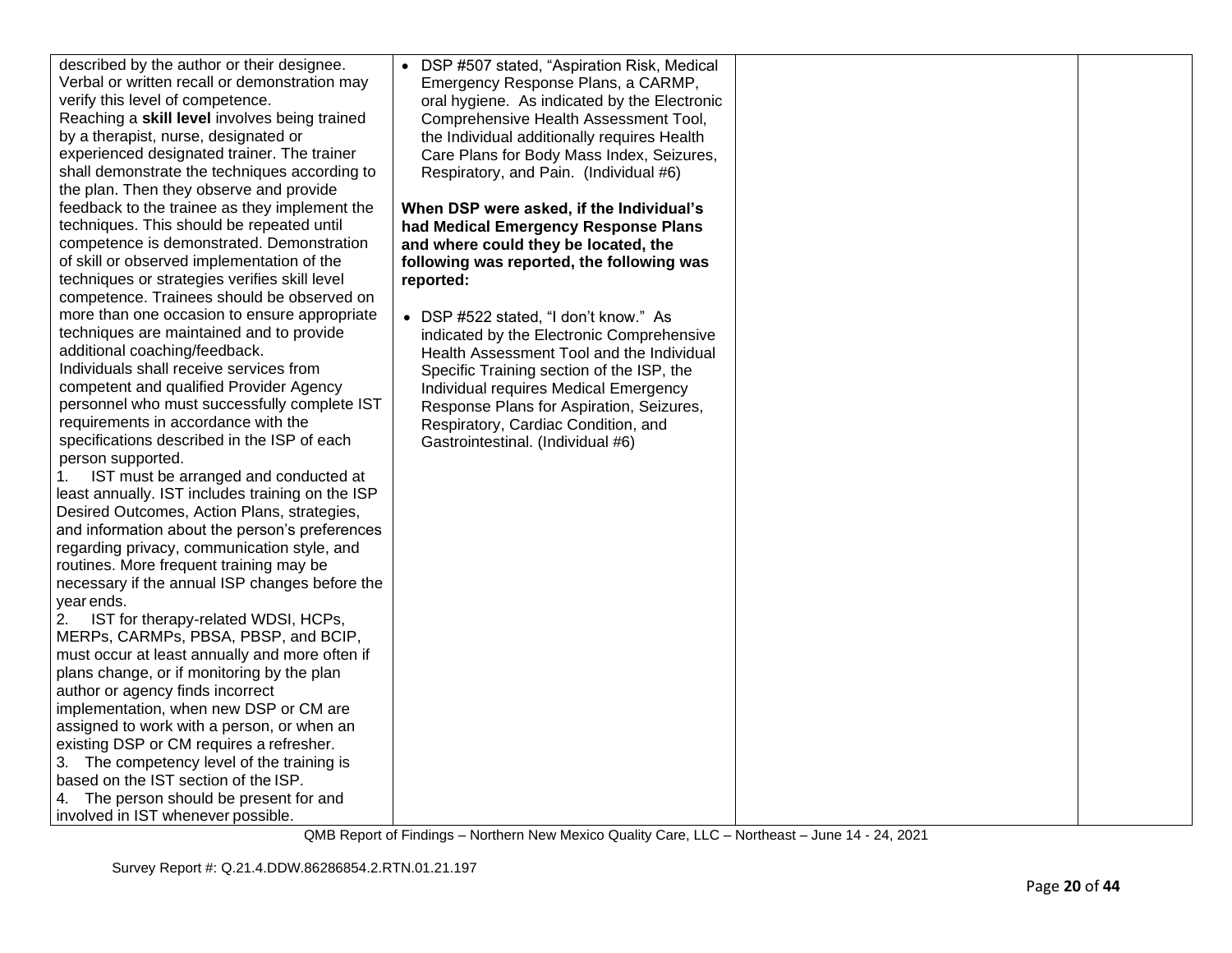| 5. Provider Agencies are responsible for          |  |  |
|---------------------------------------------------|--|--|
| tracking of IST requirements.                     |  |  |
| 6. Provider Agencies must arrange and             |  |  |
| ensure that DSP's are trained on the contents     |  |  |
|                                                   |  |  |
| of the plans in accordance with timelines         |  |  |
| indicated in the Individual-Specific Training     |  |  |
| Requirements: Support Plans section of the        |  |  |
| ISP and notify the plan authors when new DSP      |  |  |
| are hired to arrange for trainings.               |  |  |
| 7. If a therapist, BSC, nurse, or other author of |  |  |
| a plan, healthcare or otherwise, chooses to       |  |  |
| designate a trainer, that person is still         |  |  |
| responsible for providing the curriculum to the   |  |  |
| designated trainer. The author of the plan is     |  |  |
| also responsible for ensuring the designated      |  |  |
| trainer is verifying competency in alignment      |  |  |
| with their curriculum, doing periodic quality     |  |  |
| assurance checks with their designated trainer,   |  |  |
| and re-certifying the designated trainer at least |  |  |
| annually and/or when there is a change to a       |  |  |
| person's plan.                                    |  |  |
|                                                   |  |  |
|                                                   |  |  |
|                                                   |  |  |
|                                                   |  |  |
|                                                   |  |  |
|                                                   |  |  |
|                                                   |  |  |
|                                                   |  |  |
|                                                   |  |  |
|                                                   |  |  |
|                                                   |  |  |
|                                                   |  |  |
|                                                   |  |  |
|                                                   |  |  |
|                                                   |  |  |
|                                                   |  |  |
|                                                   |  |  |
|                                                   |  |  |
|                                                   |  |  |
|                                                   |  |  |
|                                                   |  |  |
|                                                   |  |  |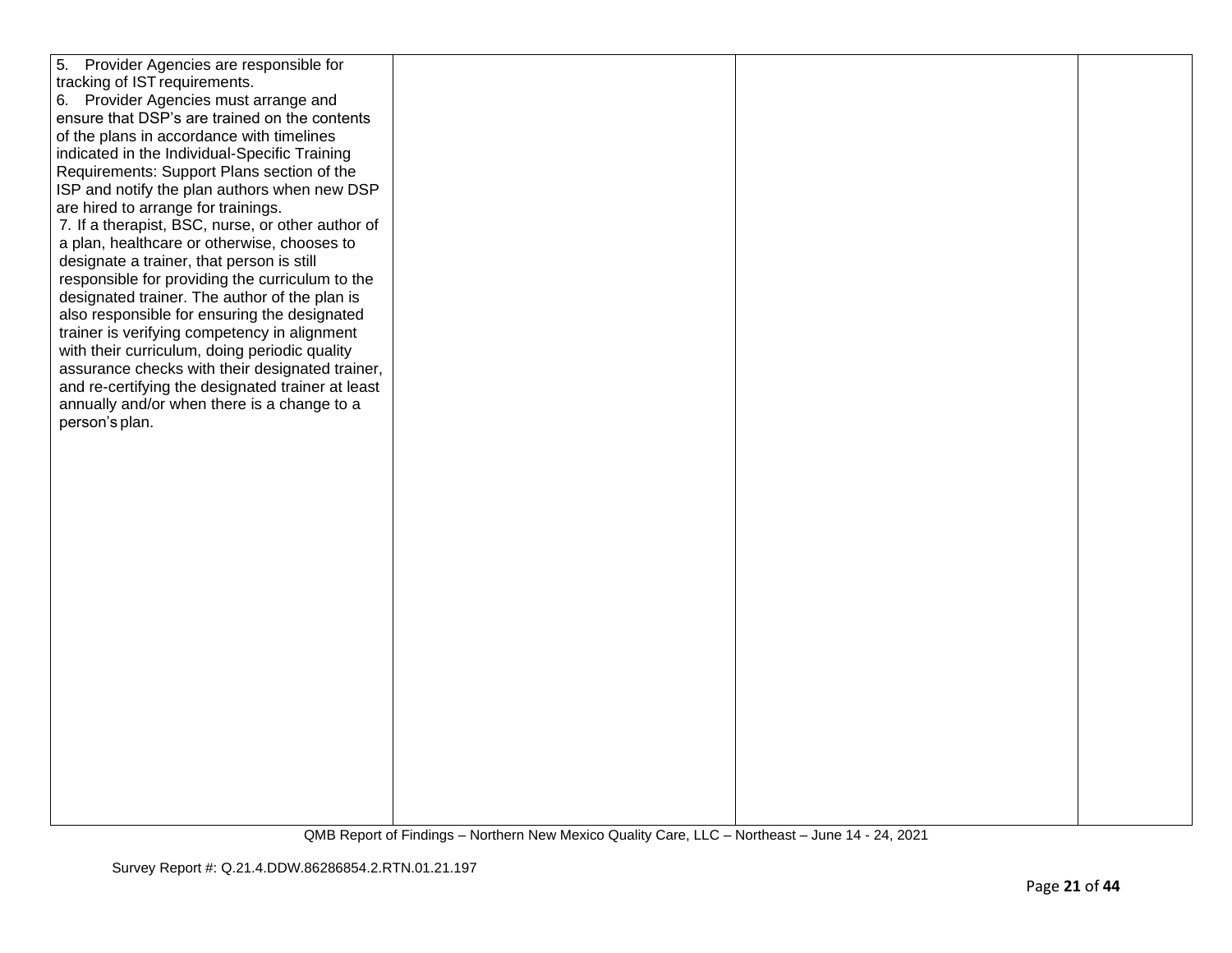| Tag #1A43.1 General Events Reporting:<br><b>Individual Reporting</b>                                                                                                                                                                                                                    | <b>Standard Level Deficiency</b>                                                                                                                                             |                                                                                                                                                                                                                                                          |  |
|-----------------------------------------------------------------------------------------------------------------------------------------------------------------------------------------------------------------------------------------------------------------------------------------|------------------------------------------------------------------------------------------------------------------------------------------------------------------------------|----------------------------------------------------------------------------------------------------------------------------------------------------------------------------------------------------------------------------------------------------------|--|
| Developmental Disabilities (DD) Waiver<br>Service Standards 2/26/2018; Re-Issue:<br>12/28/2018; Eff 1/1/2019<br><b>Chapter 19: Provider Reporting</b><br><b>Requirements: 19.2 General Events</b>                                                                                       | Based on record review, the Agency did not<br>follow the General Events Reporting<br>requirements as indicated by the policy for 4 of<br>9 individuals.                      | Provider:<br><b>State your Plan of Correction for the</b><br>deficiencies cited in this tag here (How is the<br>deficiency going to be corrected? This can be<br>specific to each deficiency cited or if possible an                                     |  |
| Reporting (GER): The purpose of General<br>Events Reporting (GER) is to report, track and<br>analyze events, which pose a risk to adults in<br>the DD Waiver program, but do not meet<br>criteria for ANE or other reportable incidents as                                              | The following General Events Reporting<br>records contained evidence that indicated<br>the General Events Report was not entered<br>and / or approved within 2 business days | overall correction?): $\rightarrow$                                                                                                                                                                                                                      |  |
| defined by the IMB. Analysis of GER is<br>intended to identify emerging patterns so that<br>preventative action can be taken at the<br>individual, Provider Agency, regional and<br>statewide level. On a quarterly and annual<br>basis, DDSD analyzes GER data at the                  | Individual #5<br>• General Events Report (GER) indicates on<br>3/15/2021 the Individual received a Covid-<br>19 Vaccine. (Covid -19 Vaccine). GER was<br>approved 4/13/2021. | <b>Provider:</b><br><b>Enter your ongoing Quality</b><br><b>Assurance/Quality Improvement</b>                                                                                                                                                            |  |
| provider, regional and statewide levels to<br>identify any patterns that warrant intervention.<br>Provider Agency use of GER in Therap is<br>required as follows:<br>1. DD Waiver Provider Agencies<br>approved to provide Customized In-                                               | Individual #7<br>• General Events Report (GER) indicates on<br>1/11/2021 the Individual received a Covid-<br>19 Vaccine. (Covid -19 Vaccine). GER was<br>approved 1/25/2021. | processes as it related to this tag number<br>here (What is going to be done? How many<br>individuals is this going to affect? How often will<br>this be completed? Who is responsible? What<br>steps will be taken if issues are found?): $\rightarrow$ |  |
| Home Supports, Family Living, IMLS,<br>Supported Living, Customized<br><b>Community Supports, Community</b><br>Integrated Employment, Adult Nursing<br>and Case Management must use GER in<br>the Therap system.                                                                        | Individual #8<br>• General Events Report (GER) indicates on<br>4/9/2021 the Individual received a Covid-19<br>Vaccine. (Covid -19 Vaccine). GER was<br>approved 5/3/2021.    |                                                                                                                                                                                                                                                          |  |
| <b>DD Waiver Provider Agencies</b><br>2.<br>referenced above are responsible for entering<br>specified information into the GER section of<br>the secure website operated under contract by<br>Therap according to the GER Reporting<br>Requirements in Appendix B GER<br>Requirements. | Individual #9<br>• General Events Report (GER) indicates on<br>2/11/2021 the Individual received a Covid-<br>19 Vaccine. (Covid -19 Vaccine). GER was<br>approved 2/16/2021. |                                                                                                                                                                                                                                                          |  |
| At the Provider Agency's discretion<br>3.<br>additional events, which are not required by<br>DDSD, may also be tracked within the GER<br>section of Therap.<br>GER does not replace a Provider<br>4.<br>Agency's obligations to report ANE or other                                     |                                                                                                                                                                              |                                                                                                                                                                                                                                                          |  |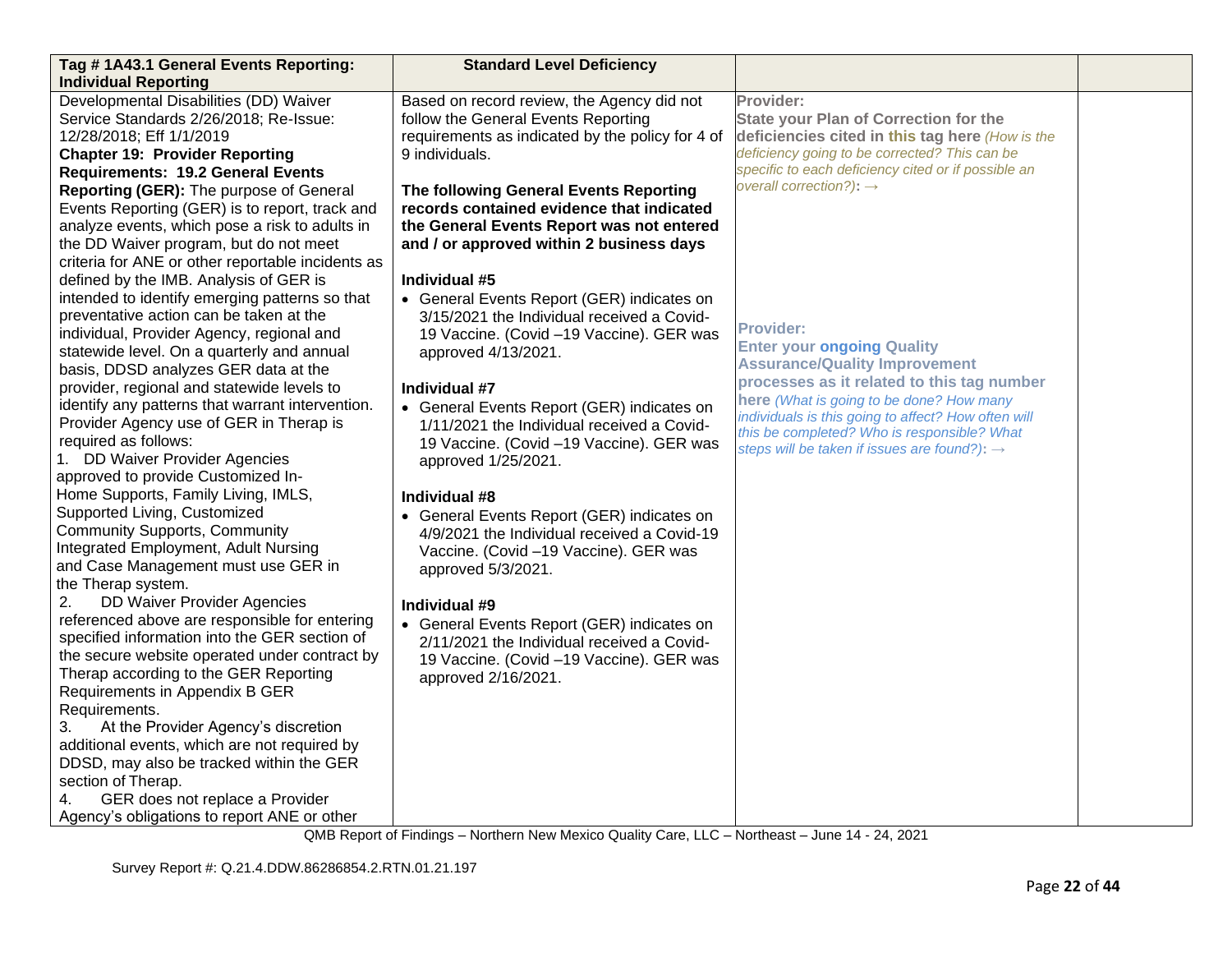| reportable incidents as described in Chapter<br>18: Incident Management System.<br>GER does not replace a Provider<br>5.<br>Agency's obligations related to healthcare<br>coordination, modifications to the ISP, or any<br>other risk management and QI activities.<br><b>Appendix B GER Requirements: DDSD is</b><br>pleased to introduce the revised General<br>Events Reporting (GER), requirements. There<br>are two important changes related to<br>medication error reporting:<br>1. Effective immediately, DDSD requires ALL<br>medication errors be entered into Therap<br>GER with the exception of those required to<br>be reported to Division of Health<br>Improvement-Incident Management Bureau.<br>2. No alternative methods for reporting are<br>permitted.<br>The following events need to be reported in<br>the Therap GER:<br>• Emergency Room/Urgent Care/Emergency<br><b>Medical Services</b><br>• Falls Without Injury<br>• Injury (including Falls, Choking, Skin<br>Breakdown and Infection)<br>• Law Enforcement Use |  |
|------------------------------------------------------------------------------------------------------------------------------------------------------------------------------------------------------------------------------------------------------------------------------------------------------------------------------------------------------------------------------------------------------------------------------------------------------------------------------------------------------------------------------------------------------------------------------------------------------------------------------------------------------------------------------------------------------------------------------------------------------------------------------------------------------------------------------------------------------------------------------------------------------------------------------------------------------------------------------------------------------------------------------------------------|--|
|                                                                                                                                                                                                                                                                                                                                                                                                                                                                                                                                                                                                                                                                                                                                                                                                                                                                                                                                                                                                                                                |  |
|                                                                                                                                                                                                                                                                                                                                                                                                                                                                                                                                                                                                                                                                                                                                                                                                                                                                                                                                                                                                                                                |  |
|                                                                                                                                                                                                                                                                                                                                                                                                                                                                                                                                                                                                                                                                                                                                                                                                                                                                                                                                                                                                                                                |  |
|                                                                                                                                                                                                                                                                                                                                                                                                                                                                                                                                                                                                                                                                                                                                                                                                                                                                                                                                                                                                                                                |  |
|                                                                                                                                                                                                                                                                                                                                                                                                                                                                                                                                                                                                                                                                                                                                                                                                                                                                                                                                                                                                                                                |  |
|                                                                                                                                                                                                                                                                                                                                                                                                                                                                                                                                                                                                                                                                                                                                                                                                                                                                                                                                                                                                                                                |  |
|                                                                                                                                                                                                                                                                                                                                                                                                                                                                                                                                                                                                                                                                                                                                                                                                                                                                                                                                                                                                                                                |  |
|                                                                                                                                                                                                                                                                                                                                                                                                                                                                                                                                                                                                                                                                                                                                                                                                                                                                                                                                                                                                                                                |  |
|                                                                                                                                                                                                                                                                                                                                                                                                                                                                                                                                                                                                                                                                                                                                                                                                                                                                                                                                                                                                                                                |  |
|                                                                                                                                                                                                                                                                                                                                                                                                                                                                                                                                                                                                                                                                                                                                                                                                                                                                                                                                                                                                                                                |  |
|                                                                                                                                                                                                                                                                                                                                                                                                                                                                                                                                                                                                                                                                                                                                                                                                                                                                                                                                                                                                                                                |  |
|                                                                                                                                                                                                                                                                                                                                                                                                                                                                                                                                                                                                                                                                                                                                                                                                                                                                                                                                                                                                                                                |  |
|                                                                                                                                                                                                                                                                                                                                                                                                                                                                                                                                                                                                                                                                                                                                                                                                                                                                                                                                                                                                                                                |  |
|                                                                                                                                                                                                                                                                                                                                                                                                                                                                                                                                                                                                                                                                                                                                                                                                                                                                                                                                                                                                                                                |  |
|                                                                                                                                                                                                                                                                                                                                                                                                                                                                                                                                                                                                                                                                                                                                                                                                                                                                                                                                                                                                                                                |  |
|                                                                                                                                                                                                                                                                                                                                                                                                                                                                                                                                                                                                                                                                                                                                                                                                                                                                                                                                                                                                                                                |  |
| • Medication Errors                                                                                                                                                                                                                                                                                                                                                                                                                                                                                                                                                                                                                                                                                                                                                                                                                                                                                                                                                                                                                            |  |
| • Medication Documentation Errors                                                                                                                                                                                                                                                                                                                                                                                                                                                                                                                                                                                                                                                                                                                                                                                                                                                                                                                                                                                                              |  |
| • Missing Person/Elopement                                                                                                                                                                                                                                                                                                                                                                                                                                                                                                                                                                                                                                                                                                                                                                                                                                                                                                                                                                                                                     |  |
| • Out of Home Placement- Medical:<br>Hospitalization, Long Term Care, Skilled<br>Nursing or Rehabilitation Facility Admission                                                                                                                                                                                                                                                                                                                                                                                                                                                                                                                                                                                                                                                                                                                                                                                                                                                                                                                  |  |
| • PRN Psychotropic Medication                                                                                                                                                                                                                                                                                                                                                                                                                                                                                                                                                                                                                                                                                                                                                                                                                                                                                                                                                                                                                  |  |
| • Restraint Related to Behavior                                                                                                                                                                                                                                                                                                                                                                                                                                                                                                                                                                                                                                                                                                                                                                                                                                                                                                                                                                                                                |  |
| • Suicide Attempt or Threat<br><b>Entry Guidance: Provider Agencies must</b><br>complete the following sections of the GER<br>with detailed information: profile information,<br>event information, other event information,                                                                                                                                                                                                                                                                                                                                                                                                                                                                                                                                                                                                                                                                                                                                                                                                                   |  |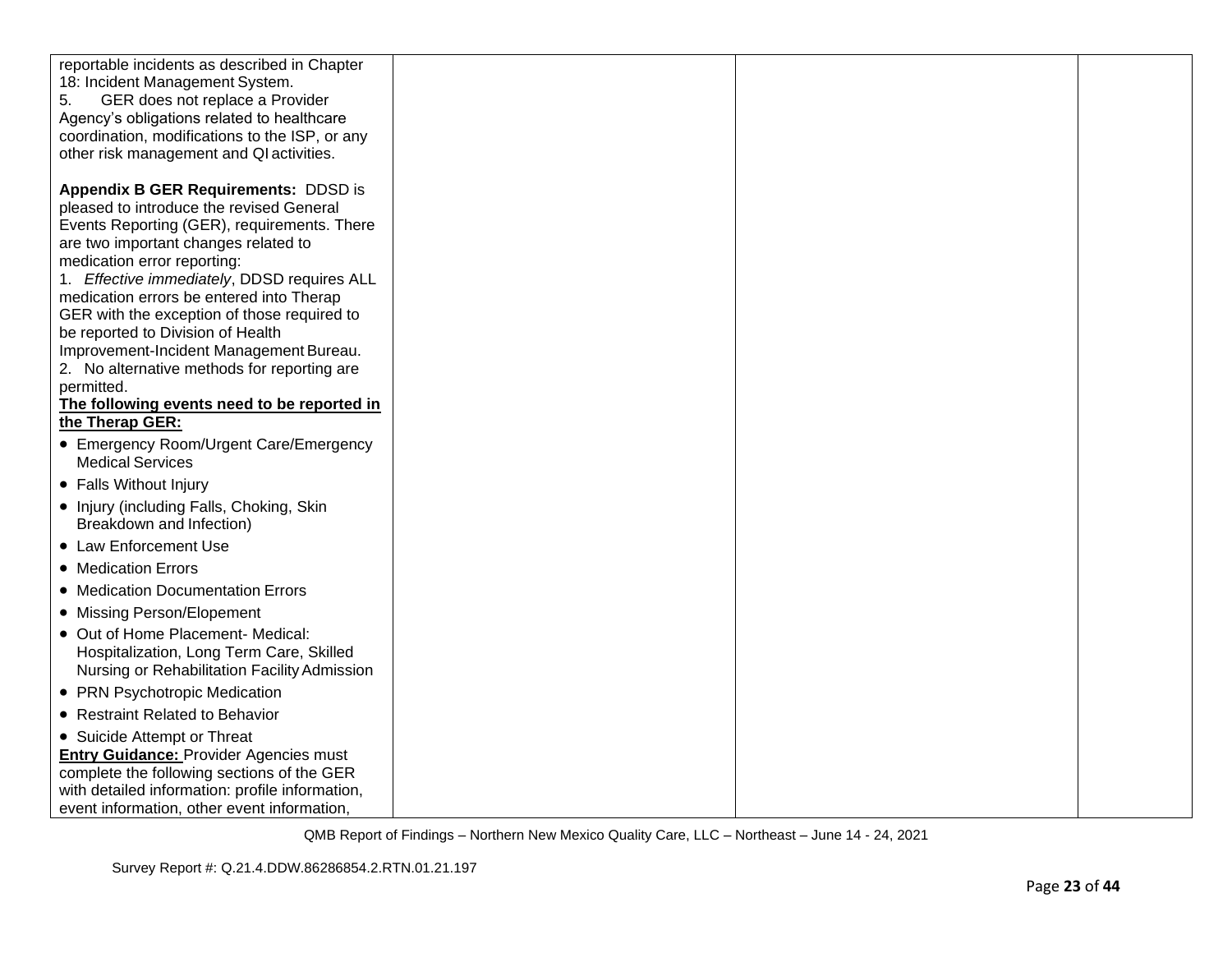| general information, notification, actions  |  |  |
|---------------------------------------------|--|--|
| taken or planned, and the review follow up  |  |  |
| comments section. Please attach any         |  |  |
| pertinent external documents such as        |  |  |
| discharge summary, medical consultation     |  |  |
| form, etc. Provider Agencies must enter and |  |  |
| approve GERs within 2 business days with    |  |  |
| the exception of Medication Errors which    |  |  |
| must be entered into GER on at least a      |  |  |
| monthly basis.                              |  |  |
|                                             |  |  |
|                                             |  |  |
|                                             |  |  |
|                                             |  |  |
|                                             |  |  |
|                                             |  |  |
|                                             |  |  |
|                                             |  |  |
|                                             |  |  |
|                                             |  |  |
|                                             |  |  |
|                                             |  |  |
|                                             |  |  |
|                                             |  |  |
|                                             |  |  |
|                                             |  |  |
|                                             |  |  |
|                                             |  |  |
|                                             |  |  |
|                                             |  |  |
|                                             |  |  |
|                                             |  |  |
|                                             |  |  |
|                                             |  |  |
|                                             |  |  |
|                                             |  |  |
|                                             |  |  |
|                                             |  |  |
|                                             |  |  |
|                                             |  |  |
|                                             |  |  |
|                                             |  |  |
|                                             |  |  |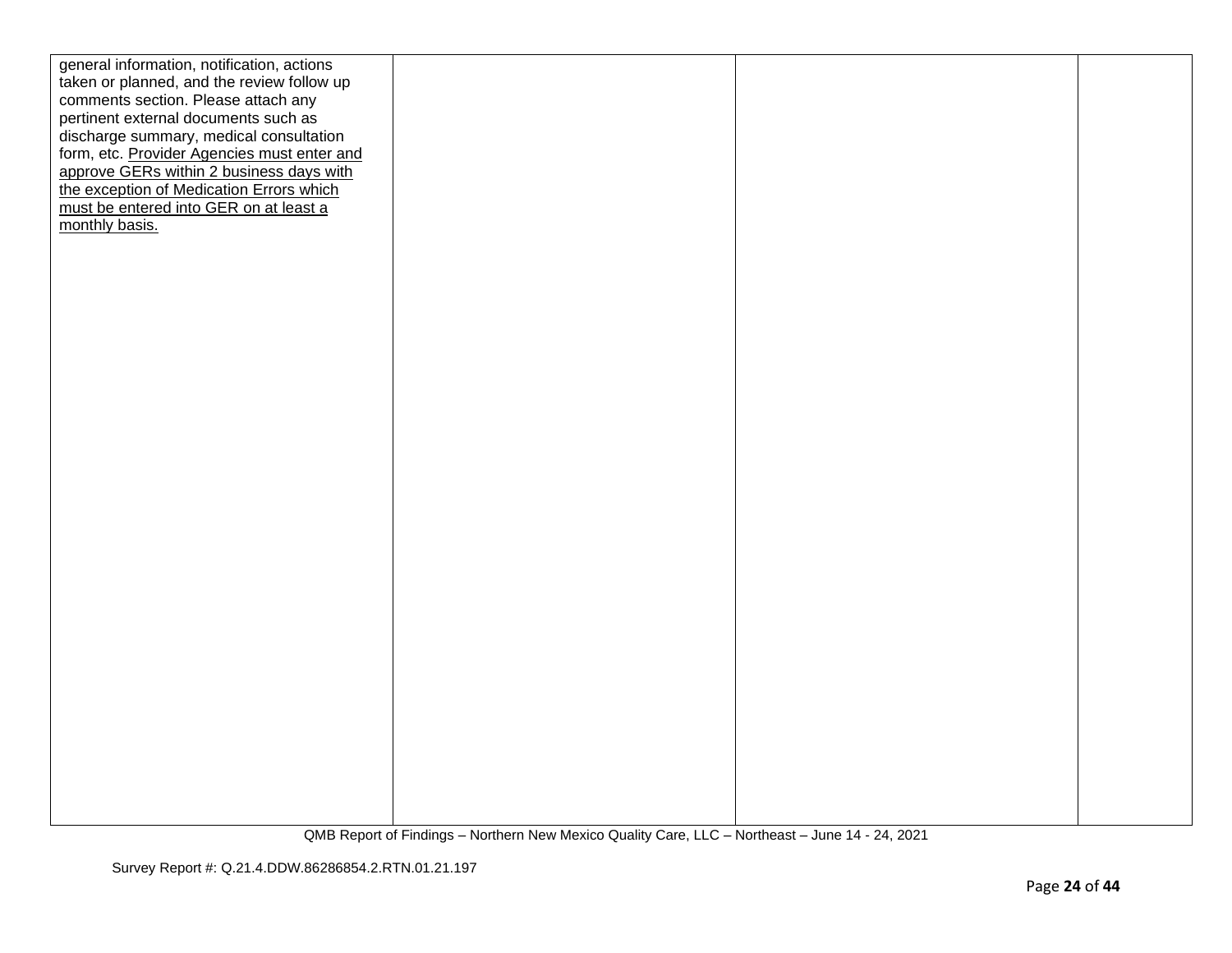| <b>Standard of Care</b>                                                                                                                                          | <b>Deficiencies</b>                                                                        | Agency Plan of Correction, On-going QA/QI<br>and Responsible Party                                   | <b>Completion</b><br><b>Date</b> |
|------------------------------------------------------------------------------------------------------------------------------------------------------------------|--------------------------------------------------------------------------------------------|------------------------------------------------------------------------------------------------------|----------------------------------|
| Service Domain: Health and Welfare - The state, on an ongoing basis, identifies, addresses and seeks to prevent occurrences of abuse, neglect and                |                                                                                            |                                                                                                      |                                  |
| exploitation. Individuals shall be afforded their basic human rights. The provider supports individuals to access needed healthcare services in a timely manner. |                                                                                            |                                                                                                      |                                  |
| Tag #1A09 Medication Delivery Routine                                                                                                                            | <b>Condition of Participation Level Deficiency</b>                                         |                                                                                                      |                                  |
| <b>Medication Administration</b>                                                                                                                                 |                                                                                            |                                                                                                      |                                  |
| Developmental Disabilities (DD) Waiver                                                                                                                           | After an analysis of the evidence, it has been                                             | Provider:                                                                                            |                                  |
| Service Standards 2/26/2018; Re-Issue:                                                                                                                           | determined there is a significant potential for a                                          | <b>State your Plan of Correction for the</b>                                                         |                                  |
| 12/28/2018; Eff 1/1/2019                                                                                                                                         | negative outcome to occur.                                                                 | deficiencies cited in this tag here (How is the                                                      |                                  |
| <b>Chapter 20: Provider Documentation and</b>                                                                                                                    |                                                                                            | deficiency going to be corrected? This can be<br>specific to each deficiency cited or if possible an |                                  |
| <b>Client Records 20.6 Medication</b>                                                                                                                            | Medication Administration Records (MAR)                                                    | overall correction?): $\rightarrow$                                                                  |                                  |
| <b>Administration Record (MAR):</b> A current                                                                                                                    | were reviewed for the month of May 2021.                                                   |                                                                                                      |                                  |
| Medication Administration Record (MAR) must                                                                                                                      |                                                                                            |                                                                                                      |                                  |
| be maintained in all settings where<br>medications or treatments are delivered.                                                                                  | Based on record review, 1 of 1 individuals had<br>Medication Administration Records (MAR), |                                                                                                      |                                  |
| Family Living Providers may opt not to use                                                                                                                       | which contained missing medications entries                                                |                                                                                                      |                                  |
| MARs if they are the sole provider who                                                                                                                           | and/or other errors:                                                                       |                                                                                                      |                                  |
| supports the person with medications or                                                                                                                          |                                                                                            |                                                                                                      |                                  |
| treatments. However, if there are services                                                                                                                       | Individual #6                                                                              |                                                                                                      |                                  |
| provided by unrelated DSP, ANS for                                                                                                                               | May 2021                                                                                   | <b>Provider:</b>                                                                                     |                                  |
| Medication Oversight must be budgeted, and a                                                                                                                     | Medication Administration Records contain                                                  | <b>Enter your ongoing Quality</b>                                                                    |                                  |
| MAR must be created and used by the DSP.                                                                                                                         | the following medication. No Physician's                                                   | <b>Assurance/Quality Improvement</b>                                                                 |                                  |
| Primary and Secondary Provider Agencies are                                                                                                                      | Order was found for the following                                                          | processes as it related to this tag number                                                           |                                  |
| responsible for:                                                                                                                                                 | medication:                                                                                | here (What is going to be done? How many                                                             |                                  |
| 1. Creating and maintaining either an                                                                                                                            | • Ammonium Lactate 12% Lotion (1 time                                                      | individuals is this going to affect? How often will<br>this be completed? Who is responsible? What   |                                  |
| electronic or paper MAR in their service                                                                                                                         | daily)                                                                                     | steps will be taken if issues are found?): $\rightarrow$                                             |                                  |
| setting. Provider Agencies may use the                                                                                                                           |                                                                                            |                                                                                                      |                                  |
| MAR in Therap, but are not mandated                                                                                                                              | • Atorvastatin 40 mg (1 time daily)                                                        |                                                                                                      |                                  |
| to do so.                                                                                                                                                        |                                                                                            |                                                                                                      |                                  |
| 2. Continually communicating any                                                                                                                                 | • Calcium Acetate 667mg (1 time daily)                                                     |                                                                                                      |                                  |
| changes about medications and                                                                                                                                    |                                                                                            |                                                                                                      |                                  |
| treatments between Provider Agencies to<br>assure health and safety.                                                                                             | • Famotidine 40 mg (1 time daily)                                                          |                                                                                                      |                                  |
| 7. Including the following on the MAR:                                                                                                                           |                                                                                            |                                                                                                      |                                  |
| a. The name of the person, a                                                                                                                                     | • Ketoconazole 2% Cream (1 time daily)                                                     |                                                                                                      |                                  |
| transcription of the physician's or                                                                                                                              |                                                                                            |                                                                                                      |                                  |
| licensed health care provider's orders                                                                                                                           | • Lasix 20 mg (1 time daily)                                                               |                                                                                                      |                                  |
| including the brand and generic                                                                                                                                  |                                                                                            |                                                                                                      |                                  |
| names for all ordered routine and PRN                                                                                                                            | • Metoprolol Succinate ER 50 mg (1 time                                                    |                                                                                                      |                                  |
| medications or treatments, and the                                                                                                                               | daily)                                                                                     |                                                                                                      |                                  |
| diagnoses for which the medications                                                                                                                              | • Norco $7.5 - 325$ mg (1 time daily)                                                      |                                                                                                      |                                  |
| or treatments are prescribed;                                                                                                                                    |                                                                                            |                                                                                                      |                                  |
|                                                                                                                                                                  |                                                                                            |                                                                                                      |                                  |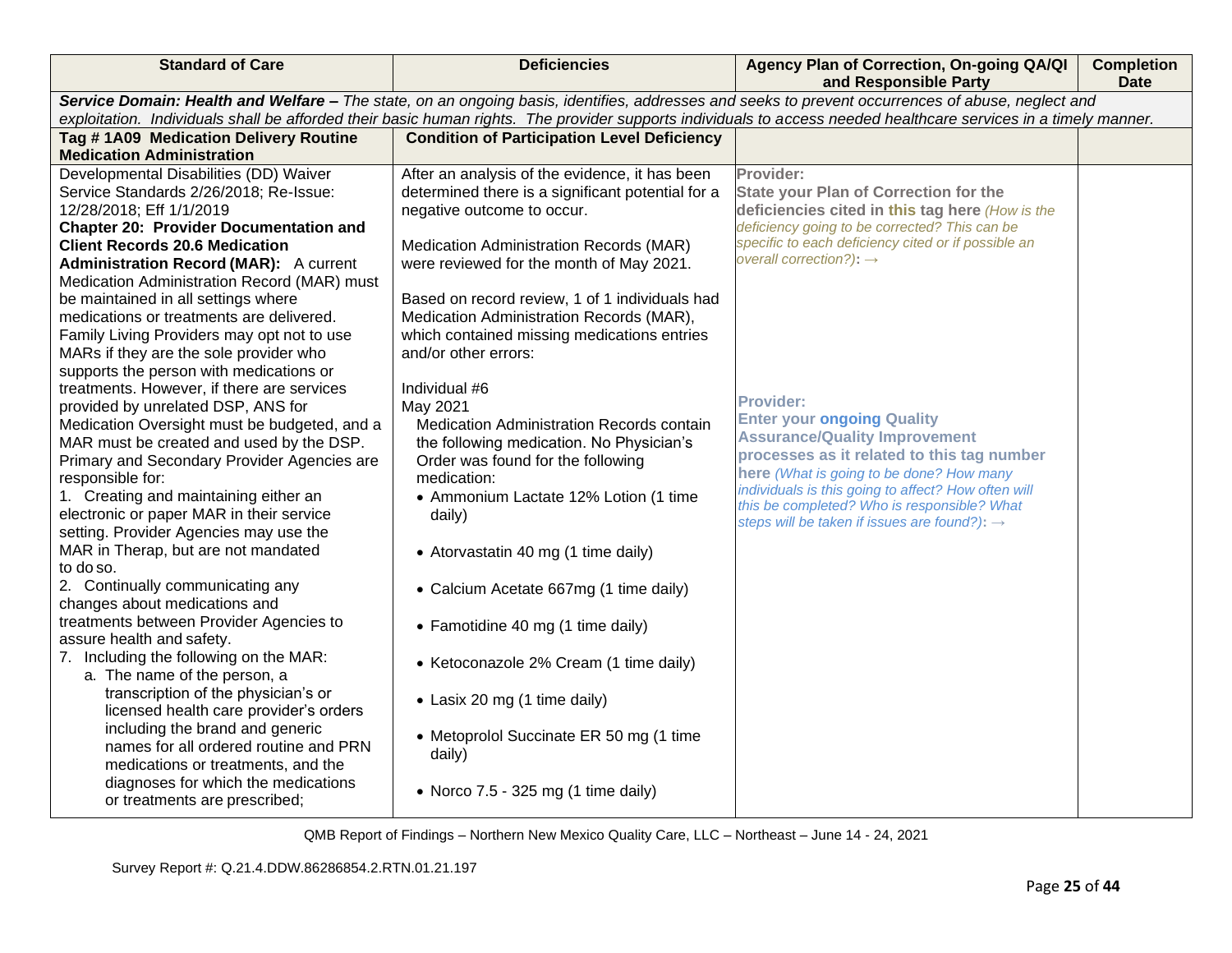|    | b. The prescribed dosage, frequency        | • Olanzapine 5 mg (1 time daily)       |  |
|----|--------------------------------------------|----------------------------------------|--|
|    | and method or route of administration;     |                                        |  |
|    | times and dates of administration for      | • Oxybutynin 5 mg (1 time daily)       |  |
|    | all ordered routine or PRN                 |                                        |  |
|    | prescriptions or treatments; over the      | • Potassium Chloride ER 10 mEq (1 time |  |
|    | counter (OTC) or "comfort"                 | daily)                                 |  |
|    | medications or treatments and all self-    |                                        |  |
|    | selected herbal or vitamin therapy;        | • Ropinirole 4 mg (1 time daily)       |  |
|    | c. Documentation of all time limited or    |                                        |  |
|    | discontinued medications or treatments;    |                                        |  |
|    | d. The initials of the individual          |                                        |  |
|    | administering or assisting with the        |                                        |  |
|    | medication delivery and a signature        |                                        |  |
|    | page or electronic record that             |                                        |  |
|    | designates the full name                   |                                        |  |
|    | corresponding to the initials;             |                                        |  |
|    | e. Documentation of refused, missed, or    |                                        |  |
|    | held medications or treatments;            |                                        |  |
|    | f. Documentation of any allergic           |                                        |  |
|    | reaction that occurred due to              |                                        |  |
|    | medication or treatments; and              |                                        |  |
| a. | For PRN medications or treatments:         |                                        |  |
|    | i. instructions for the use of the PRN     |                                        |  |
|    | medication or treatment which must         |                                        |  |
|    | include observable signs/symptoms or       |                                        |  |
|    | circumstances in which the                 |                                        |  |
|    | medication or treatment is to be used      |                                        |  |
|    | and the number of doses that may be        |                                        |  |
|    | used in a 24-hour period;                  |                                        |  |
|    | ii. clear documentation that the           |                                        |  |
|    | DSP contacted the agency nurse             |                                        |  |
|    | prior to assisting with the                |                                        |  |
|    | medication or treatment, unless            |                                        |  |
|    | the DSP is a Family Living                 |                                        |  |
|    | Provider related by affinity of            |                                        |  |
|    | consanguinity; and                         |                                        |  |
|    | iii. documentation of the                  |                                        |  |
|    | effectiveness of the PRN                   |                                        |  |
|    | medication or treatment.                   |                                        |  |
|    |                                            |                                        |  |
|    | <b>Chapter 10 Living Care Arrangements</b> |                                        |  |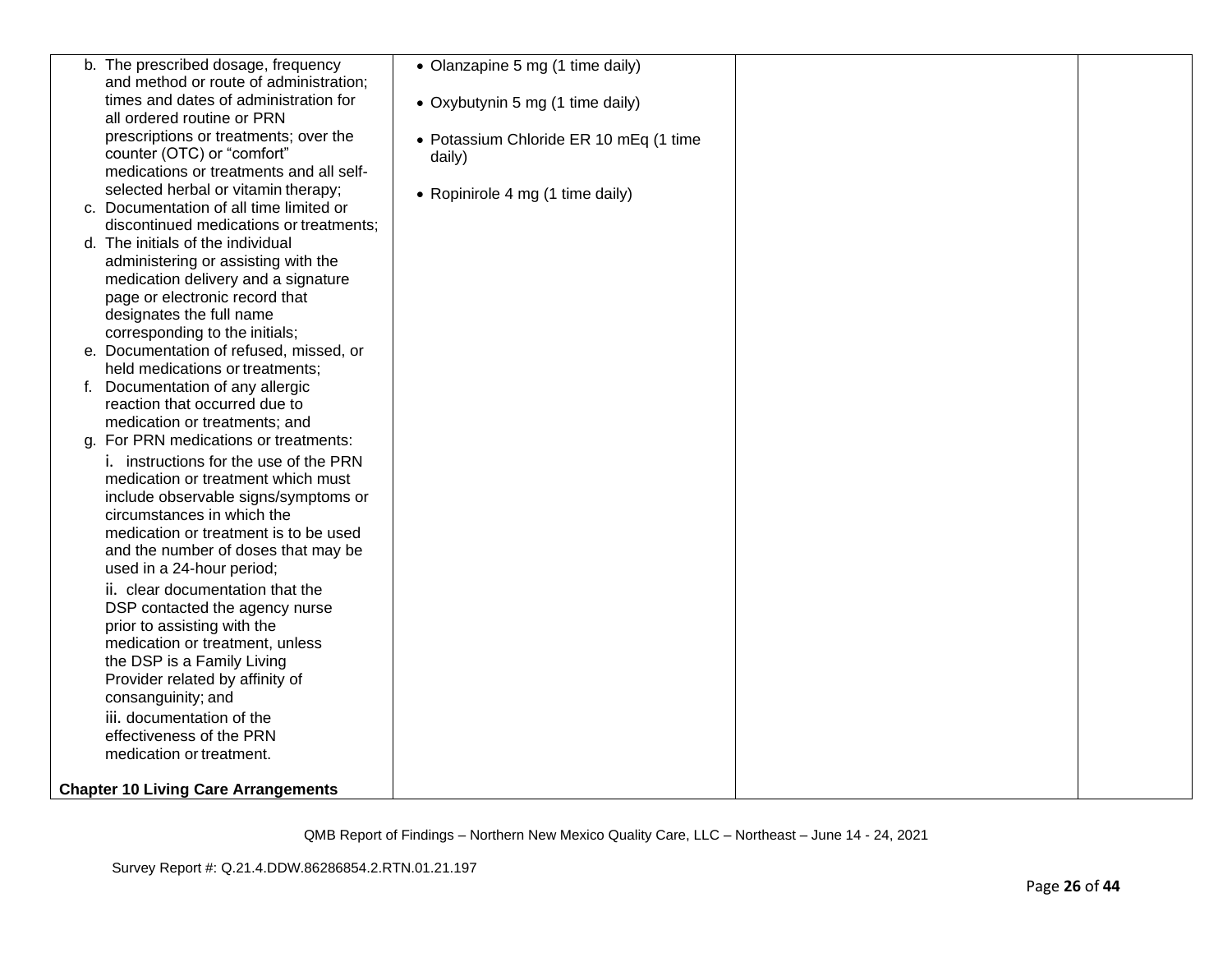| 10.3.4 Medication Assessment and<br>Delivery:<br>Living Supports Provider Agencies must<br>support and comply with:<br>1. the processes identified in the DDSD<br>AWMD training;<br>2. the nursing and DSP functions<br>identified in the Chapter 13.3 Part 2- Adult<br><b>Nursing Services;</b><br>3. all Board of Pharmacy regulations as noted<br>in Chapter 16.5 Board of Pharmacy; and<br>4. documentation requirements in a<br><b>Medication Administration Record</b><br>(MAR) as described in Chapter 20.6<br><b>Medication Administration Record</b><br>$(MAR)$ .                                                                                                                                                                                          |  |  |
|---------------------------------------------------------------------------------------------------------------------------------------------------------------------------------------------------------------------------------------------------------------------------------------------------------------------------------------------------------------------------------------------------------------------------------------------------------------------------------------------------------------------------------------------------------------------------------------------------------------------------------------------------------------------------------------------------------------------------------------------------------------------|--|--|
| NMAC 16.19.11.8 MINIMUM STANDARDS:<br>A. MINIMUM STANDARDS FOR THE<br>DISTRIBUTION, STORAGE, HANDLING<br>AND RECORD KEEPING OF DRUGS:<br>(d) The facility shall have a Medication<br>Administration Record (MAR) documenting<br>medication administered to residents,<br>including over-the-counter medications.<br>This documentation shall include:<br>Name of resident;<br>(i)<br>Date given;<br>(ii)<br>(iii) Drug product name;<br>Dosage and form;<br>(iv)<br>Strength of drug;<br>(V)<br>Route of administration;<br>(Vi)<br>(vii) How often medication is to be taken;<br>(viii) Time taken and staff initials;<br>(ix) Dates when the medication is<br>discontinued or changed;<br>The name and initials of all staff<br>(x)<br>administering medications. |  |  |
| <b>Model Custodial Procedure Manual</b><br><b>D. Administration of Drugs</b>                                                                                                                                                                                                                                                                                                                                                                                                                                                                                                                                                                                                                                                                                        |  |  |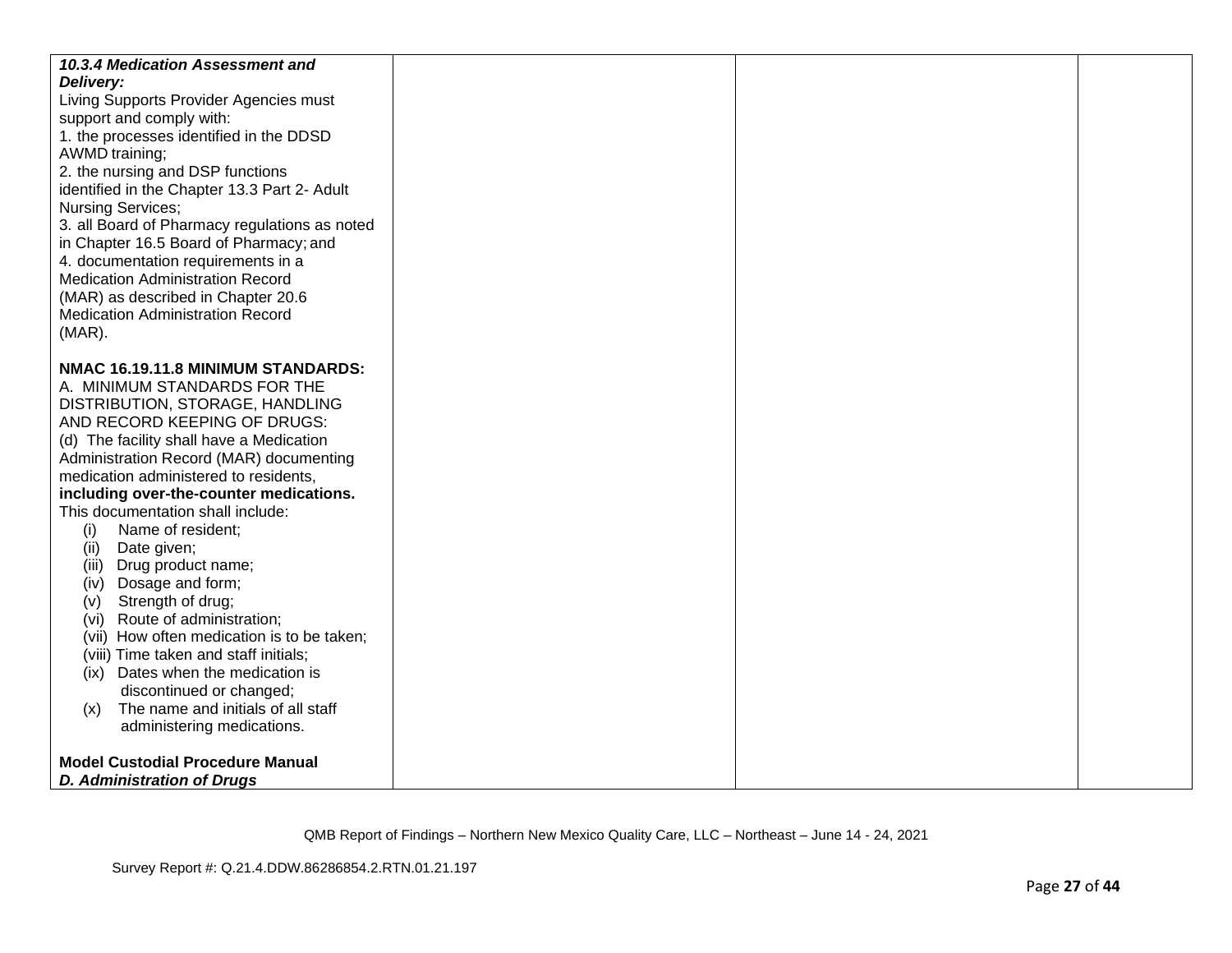| Unless otherwise stated by practitioner,                      |  |  |
|---------------------------------------------------------------|--|--|
| patients will not be allowed to administer their              |  |  |
| own medications.                                              |  |  |
| Document the practitioner's order authorizing                 |  |  |
| the self-administration of medications.                       |  |  |
|                                                               |  |  |
| All PRN (As needed) medications shall have                    |  |  |
| complete detail instructions regarding the                    |  |  |
| administering of the medication. This shall                   |  |  |
| include:                                                      |  |  |
| $\triangleright$ symptoms that indicate the use of the        |  |  |
| medication,                                                   |  |  |
| exact dosage to be used, and<br>$\blacktriangleright$         |  |  |
| the exact amount to be used in a 24-<br>$\blacktriangleright$ |  |  |
| hour period.                                                  |  |  |
|                                                               |  |  |
|                                                               |  |  |
|                                                               |  |  |
|                                                               |  |  |
|                                                               |  |  |
|                                                               |  |  |
|                                                               |  |  |
|                                                               |  |  |
|                                                               |  |  |
|                                                               |  |  |
|                                                               |  |  |
|                                                               |  |  |
|                                                               |  |  |
|                                                               |  |  |
|                                                               |  |  |
|                                                               |  |  |
|                                                               |  |  |
|                                                               |  |  |
|                                                               |  |  |
|                                                               |  |  |
|                                                               |  |  |
|                                                               |  |  |
|                                                               |  |  |
|                                                               |  |  |
|                                                               |  |  |
|                                                               |  |  |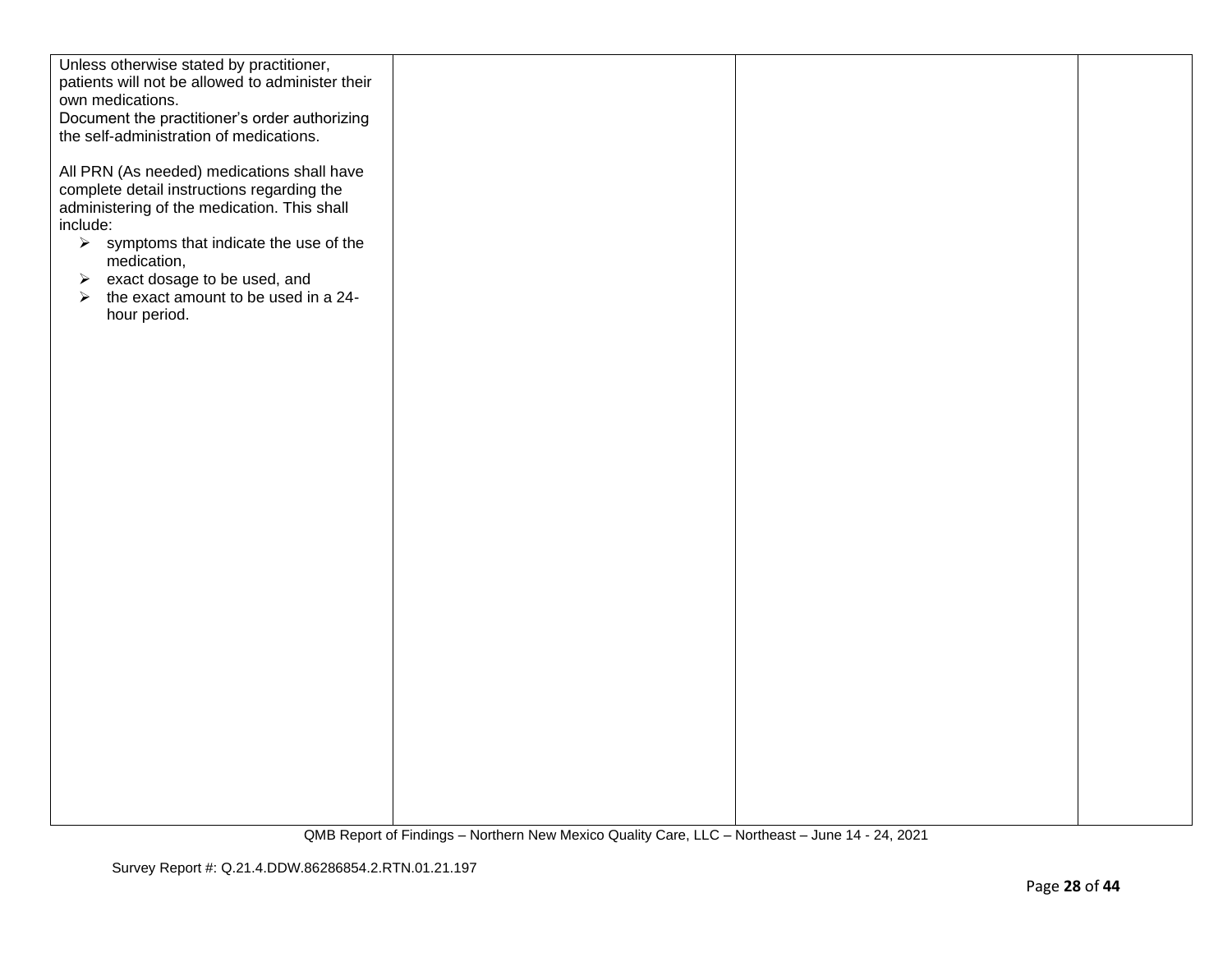| Tag #1A09.1 Medication Delivery PRN           | <b>Condition of Participation Level Deficiency</b> |                                                          |  |
|-----------------------------------------------|----------------------------------------------------|----------------------------------------------------------|--|
| <b>Medication Administration</b>              |                                                    |                                                          |  |
| Developmental Disabilities (DD) Waiver        | After an analysis of the evidence, it has been     | Provider:                                                |  |
| Service Standards 2/26/2018; Re-Issue:        | determined there is a significant potential for a  | <b>State your Plan of Correction for the</b>             |  |
| 12/28/2018; Eff 1/1/2019                      | negative outcome to occur.                         | deficiencies cited in this tag here (How is the          |  |
| <b>Chapter 20: Provider Documentation and</b> |                                                    | deficiency going to be corrected? This can be            |  |
| <b>Client Records 20.6 Medication</b>         | Medication Administration Records (MAR)            | specific to each deficiency cited or if possible an      |  |
| <b>Administration Record (MAR):</b> A current | were reviewed for the month of May 2021            | overall correction?): $\rightarrow$                      |  |
| Medication Administration Record (MAR) must   |                                                    |                                                          |  |
| be maintained in all settings where           | Based on record review, 1 of 1 individuals had     |                                                          |  |
| medications or treatments are delivered.      | <b>PRN Medication Administration Records</b>       |                                                          |  |
| Family Living Providers may opt not to use    | (MAR), which contained missing elements as         |                                                          |  |
| MARs if they are the sole provider who        | required by standard:                              |                                                          |  |
| supports the person with medications or       |                                                    |                                                          |  |
| treatments. However, if there are services    | Individual #6                                      |                                                          |  |
| provided by unrelated DSP, ANS for            | May 2021                                           | <b>Provider:</b>                                         |  |
| Medication Oversight must be budgeted, and a  | Medication Administration Records contain          | <b>Enter your ongoing Quality</b>                        |  |
| MAR must be created and used by the DSP.      | the following medications. No Physician's          | <b>Assurance/Quality Improvement</b>                     |  |
| Primary and Secondary Provider Agencies are   | Orders were found for the following                | processes as it related to this tag number               |  |
| responsible for:                              | medications:                                       | here (What is going to be done? How many                 |  |
| 1. Creating and maintaining either an         | • Acetaminophen 325 mg (PRN)                       | individuals is this going to affect? How often will      |  |
| electronic or paper MAR in their service      |                                                    | this be completed? Who is responsible? What              |  |
| setting. Provider Agencies may use the        | • Milk of Magnesia 400mg / 5mL (PRN)               | steps will be taken if issues are found?): $\rightarrow$ |  |
| MAR in Therap, but are not mandated           |                                                    |                                                          |  |
| to do so.                                     | • Pepto Bismol Suspension 262 mg / 15mL            |                                                          |  |
| 2. Continually communicating any              | (PRN)                                              |                                                          |  |
| changes about medications and                 |                                                    |                                                          |  |
| treatments between Provider Agencies to       |                                                    |                                                          |  |
| assure health and safety.                     |                                                    |                                                          |  |
| 7. Including the following on the MAR:        |                                                    |                                                          |  |
| a. The name of the person, a                  |                                                    |                                                          |  |
| transcription of the physician's or           |                                                    |                                                          |  |
| licensed health care provider's orders        |                                                    |                                                          |  |
| including the brand and generic               |                                                    |                                                          |  |
| names for all ordered routine and PRN         |                                                    |                                                          |  |
| medications or treatments, and the            |                                                    |                                                          |  |
| diagnoses for which the medications           |                                                    |                                                          |  |
| or treatments are prescribed;                 |                                                    |                                                          |  |
| b. The prescribed dosage, frequency           |                                                    |                                                          |  |
| and method or route of administration;        |                                                    |                                                          |  |
| times and dates of administration for         |                                                    |                                                          |  |
| all ordered routine or PRN                    |                                                    |                                                          |  |
| prescriptions or treatments; over the         |                                                    |                                                          |  |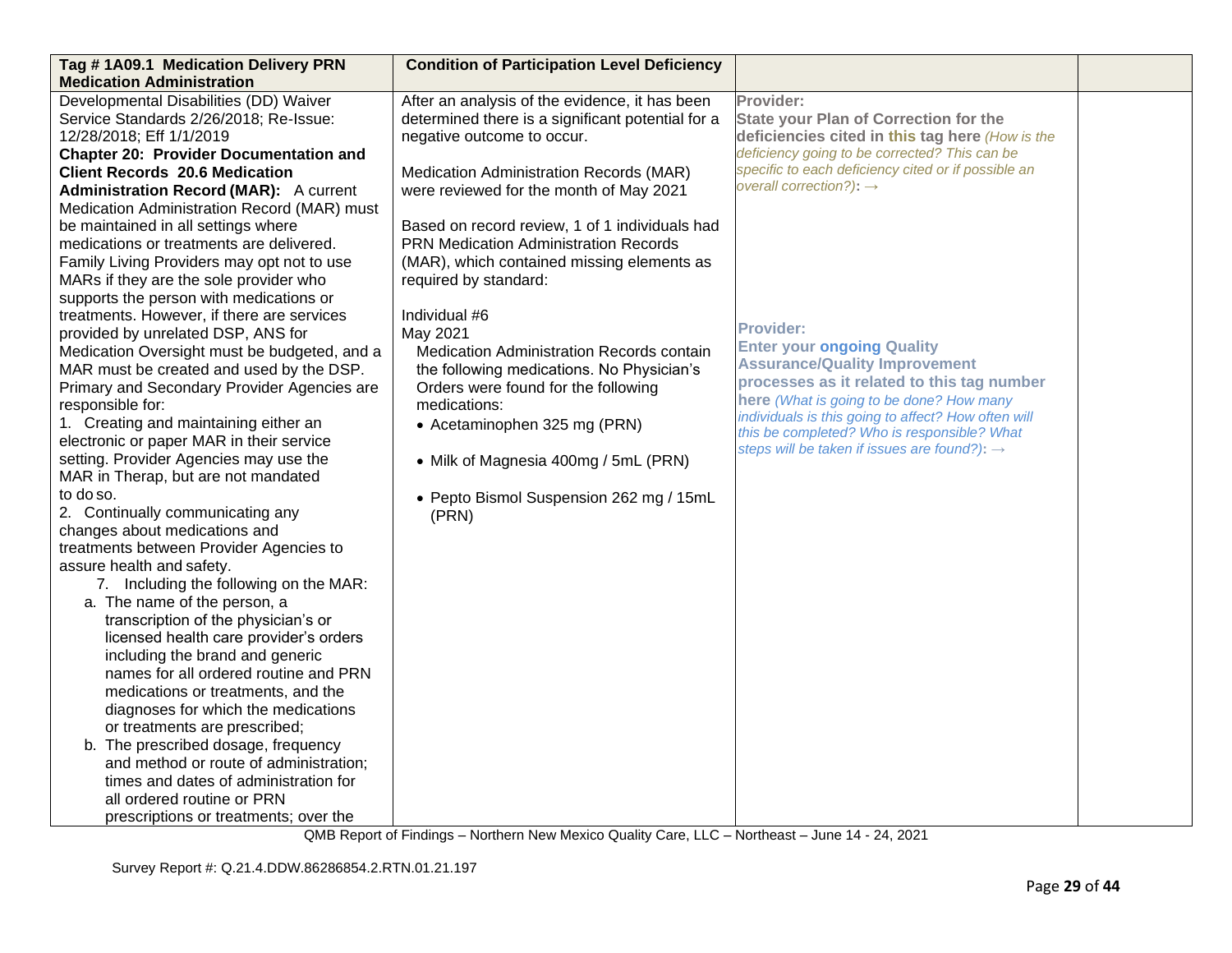|           | counter (OTC) or "comfort"                                 |  |  |
|-----------|------------------------------------------------------------|--|--|
|           | medications or treatments and all self-                    |  |  |
|           | selected herbal or vitamin therapy;                        |  |  |
|           | c. Documentation of all time limited or                    |  |  |
|           | discontinued medications or treatments;                    |  |  |
|           | d. The initials of the individual                          |  |  |
|           | administering or assisting with the                        |  |  |
|           | medication delivery and a signature                        |  |  |
|           | page or electronic record that                             |  |  |
|           | designates the full name<br>corresponding to the initials; |  |  |
|           | e. Documentation of refused, missed, or                    |  |  |
|           | held medications or treatments;                            |  |  |
|           | Documentation of any allergic                              |  |  |
|           | reaction that occurred due to                              |  |  |
|           | medication or treatments; and                              |  |  |
|           | g. For PRN medications or treatments:                      |  |  |
|           | i. instructions for the use of the PRN                     |  |  |
|           | medication or treatment which must                         |  |  |
|           | include observable signs/symptoms or                       |  |  |
|           | circumstances in which the                                 |  |  |
|           | medication or treatment is to be used                      |  |  |
|           | and the number of doses that may be                        |  |  |
|           | used in a 24-hour period;                                  |  |  |
|           | ii. clear documentation that the                           |  |  |
|           | DSP contacted the agency nurse                             |  |  |
|           | prior to assisting with the                                |  |  |
|           | medication or treatment, unless                            |  |  |
|           | the DSP is a Family Living                                 |  |  |
|           | Provider related by affinity of                            |  |  |
|           | consanguinity; and                                         |  |  |
|           | iii. documentation of the                                  |  |  |
|           | effectiveness of the PRN                                   |  |  |
|           | medication or treatment.                                   |  |  |
|           |                                                            |  |  |
|           | <b>Chapter 10 Living Care Arrangements</b>                 |  |  |
|           | 10.3.4 Medication Assessment and                           |  |  |
| Delivery: |                                                            |  |  |
|           | Living Supports Provider Agencies must                     |  |  |
|           | support and comply with:                                   |  |  |
|           | 1. the processes identified in the DDSD                    |  |  |
|           | <b>AWMD</b> training;                                      |  |  |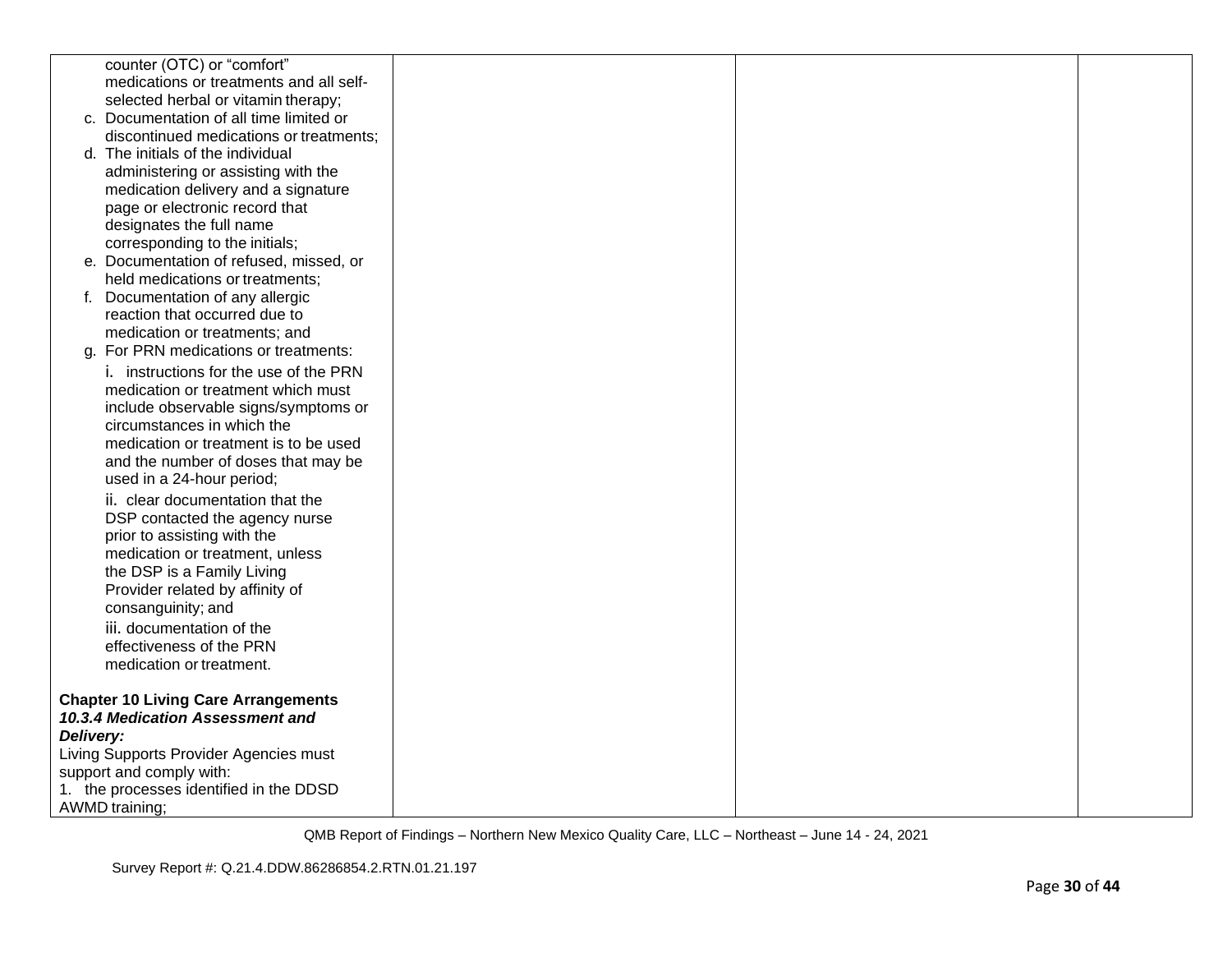| 2. the nursing and DSP functions<br>identified in the Chapter 13.3 Part 2- Adult<br>Nursing Services;<br>3. all Board of Pharmacy regulations as noted<br>in Chapter 16.5 Board of Pharmacy; and<br>4. documentation requirements in a<br><b>Medication Administration Record</b><br>(MAR) as described in Chapter 20.6<br>Medication Administration Record<br>(MAR). |  |  |
|-----------------------------------------------------------------------------------------------------------------------------------------------------------------------------------------------------------------------------------------------------------------------------------------------------------------------------------------------------------------------|--|--|
|                                                                                                                                                                                                                                                                                                                                                                       |  |  |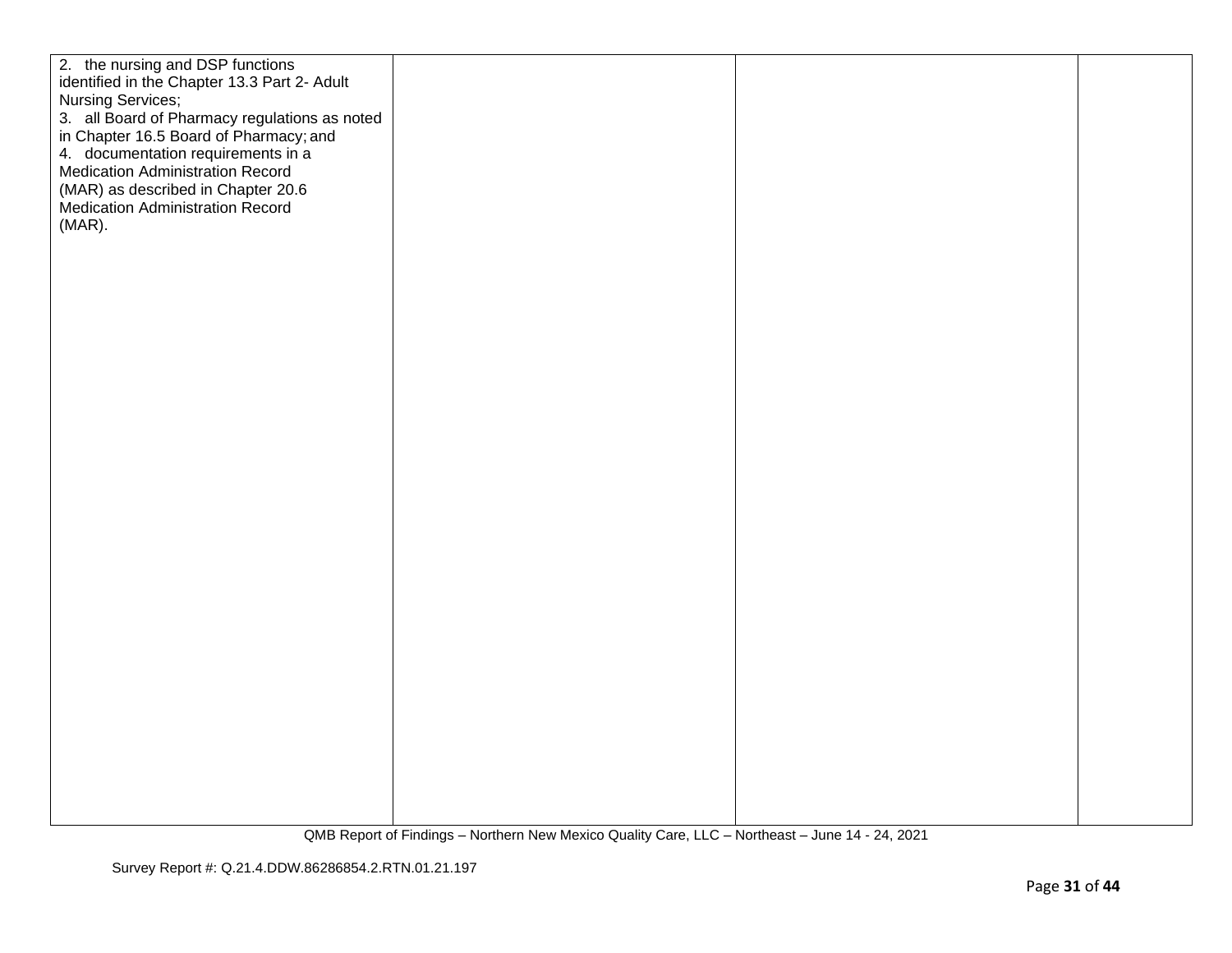| Tag #1A15.2 Administrative Case File:                                       | <b>Condition of Participation Level Deficiency</b> |                                                          |  |
|-----------------------------------------------------------------------------|----------------------------------------------------|----------------------------------------------------------|--|
| <b>Healthcare Documentation (Therap and</b>                                 |                                                    |                                                          |  |
| <b>Required Plans)</b>                                                      |                                                    |                                                          |  |
| Developmental Disabilities (DD) Waiver                                      | After an analysis of the evidence it has been      | Provider:                                                |  |
| Service Standards 2/26/2018; Re-Issue:                                      | determined there is a significant potential for a  | <b>State your Plan of Correction for the</b>             |  |
| 12/28/2018; Eff 1/1/2019                                                    | negative outcome to occur.                         | deficiencies cited in this tag here (How is the          |  |
| <b>Chapter 20: Provider Documentation and</b>                               |                                                    | deficiency going to be corrected? This can be            |  |
| <b>Client Records: 20.2 Client Records</b>                                  | Based on record review, the Agency did not         | specific to each deficiency cited or if possible an      |  |
| Requirements: All DD Waiver Provider                                        | maintain the required documentation in the         | overall correction?): $\rightarrow$                      |  |
| Agencies are required to create and maintain                                | Individuals Agency Record as required by           |                                                          |  |
| individual client records. The contents of client                           | standard for 6 of 9 individuals                    |                                                          |  |
| records vary depending on the unique needs                                  |                                                    |                                                          |  |
| of the person receiving services and the                                    | Review of the administrative individual case       |                                                          |  |
| resultant information produced. The extent of                               | files revealed the following items were not        |                                                          |  |
| documentation required for individual client                                | found, incomplete, and/or not current:             |                                                          |  |
| records per service type depends on the                                     |                                                    |                                                          |  |
| location of the file, the type of service being                             | <b>Electronic Comprehensive Health</b>             | <b>Provider:</b><br><b>Enter your ongoing Quality</b>    |  |
| provided, and the information necessary.                                    | <b>Assessment Tool (eCHAT):</b>                    | <b>Assurance/Quality Improvement</b>                     |  |
| DD Waiver Provider Agencies are required to                                 | $\triangleright$ Not Found (#2)                    | processes as it related to this tag number               |  |
| adhere to the following:                                                    | (Note: Completed during on-site survey.            | here (What is going to be done? How many                 |  |
| Client records must contain all documents                                   | Provider please complete POC for ongoing           | individuals is this going to affect? How often will      |  |
| essential to the service being provided and                                 | QA/QI.)                                            | this be completed? Who is responsible? What              |  |
| essential to ensuring the health and safety of                              |                                                    | steps will be taken if issues are found?): $\rightarrow$ |  |
| the person during the provision of the service.                             | eCHAT Summary:                                     |                                                          |  |
| 2. Provider Agencies must have readily                                      | $\triangleright$ Not Found (#2)                    |                                                          |  |
| accessible records in home and community                                    | (Note: Completed during on-site survey.            |                                                          |  |
| settings in paper or electronic form. Secure                                | Provider please complete POC for ongoing           |                                                          |  |
| access to electronic records through the                                    | $QA/QI.$ )                                         |                                                          |  |
| Therap web-based system using computers or<br>mobile devices is acceptable. | <b>Medication Administration Assessment</b>        |                                                          |  |
| 3. Provider Agencies are responsible for                                    | Tool:                                              |                                                          |  |
| ensuring that all plans created by nurses, RDs,                             | $\triangleright$ Not Found (#2)                    |                                                          |  |
| therapists or BSCs are present in all needed                                | (Note: Completed during on-site survey.            |                                                          |  |
| settings.                                                                   | Provider please complete POC for ongoing           |                                                          |  |
| Provider Agencies must maintain records                                     | $QA/QI.$ )                                         |                                                          |  |
| of all documents produced by agency                                         |                                                    |                                                          |  |
| personnel or contractors on behalf of each                                  | <b>Aspiration Risk Screening Tool:</b>             |                                                          |  |
| person, including any routine notes or data,                                | $\triangleright$ Not Found (#2)                    |                                                          |  |
| annual assessments, semi-annual reports,                                    | (Note: Completed during on-site survey.            |                                                          |  |
| evidence of training provided/received,                                     | Provider please complete POC for ongoing           |                                                          |  |
| progress notes, and any other interactions for                              | QA/QI.)                                            |                                                          |  |
| which billing is generated.                                                 |                                                    |                                                          |  |
| Each Provider Agency is responsible for                                     |                                                    |                                                          |  |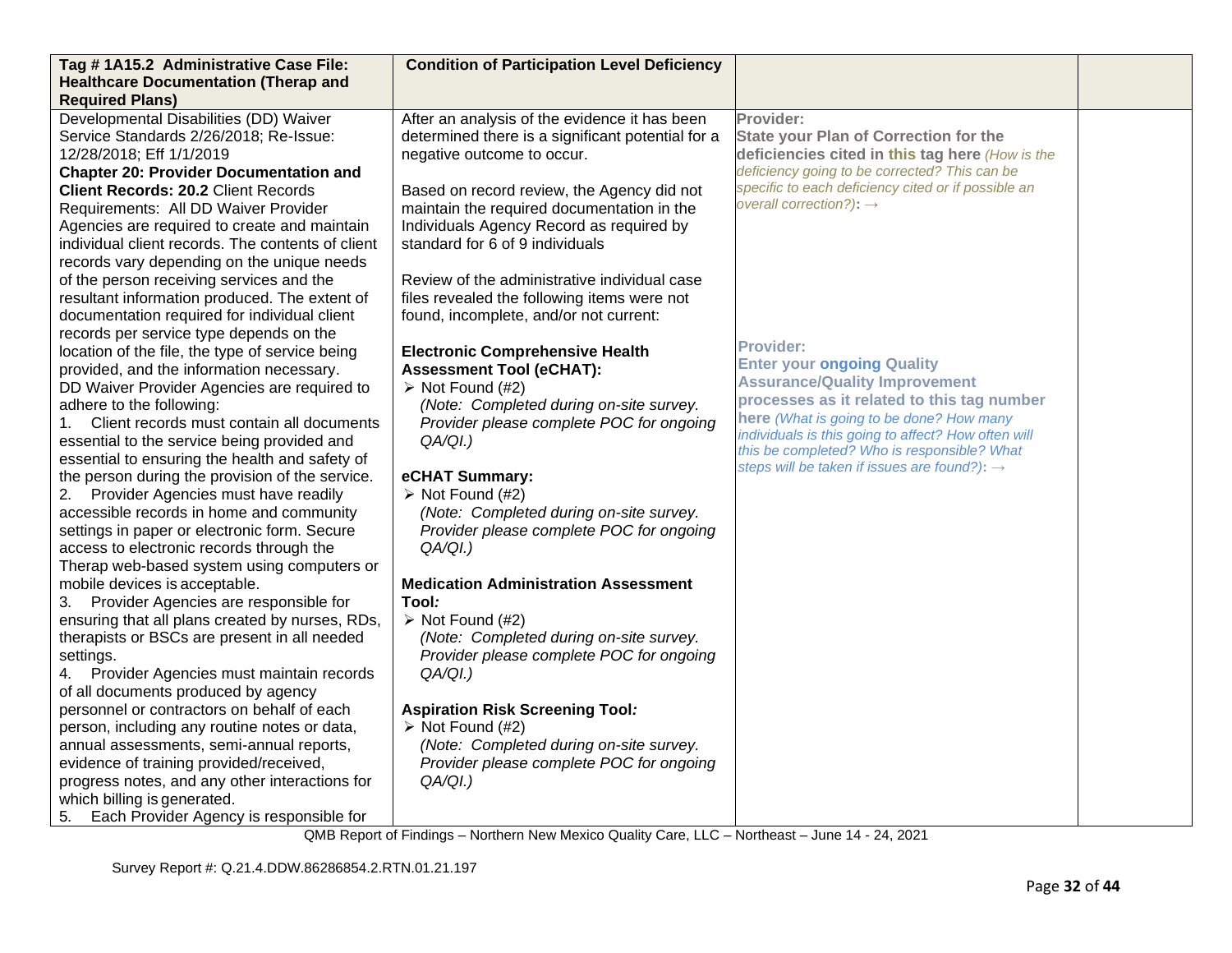| maintaining the daily or other contact notes                                             | <b>Healthcare Passport:</b>                                 |  |
|------------------------------------------------------------------------------------------|-------------------------------------------------------------|--|
| documenting the nature and frequency of                                                  | > Did not contain Name of Physician (#1, 6, 8)              |  |
| service delivery, as well as data tracking only                                          | (Note: Health Passport corrected during on-                 |  |
| for the services provided by their agency.                                               | site survey. Provider please complete POC                   |  |
| The current Client File Matrix found in<br>6.                                            | for ongoing QA/QI.)                                         |  |
| Appendix A Client File Matrix details the                                                |                                                             |  |
| minimum requirements for records to be                                                   | > Did not contain Emergency Contact                         |  |
| stored in agency office files, the delivery site,                                        | Information (#1, 8)                                         |  |
| or with DSP while providing services in the                                              | (Note: Health Passport corrected during on-                 |  |
| community.                                                                               | site survey. Provider please complete POC                   |  |
| 7. All records pertaining to JCMs must be                                                | for ongoing QA/QI.)                                         |  |
| retained permanently and must be made                                                    |                                                             |  |
| available to DDSD upon request, upon the                                                 | ▶ Did not contain Health and Safety Risk                    |  |
| termination or expiration of a provider                                                  | Factors (#5, 8)                                             |  |
| agreement, or upon provider withdrawal from                                              | (Note: Health Passport corrected during on-                 |  |
| services.                                                                                | site survey. Provider please complete POC                   |  |
|                                                                                          | for ongoing QA/QI.)                                         |  |
| <b>Chapter 3 Safeguards: 3.1.1 Decision</b>                                              |                                                             |  |
| <b>Consultation Process (DCP): Health</b>                                                | $\triangleright$ Did not contain Information regarding      |  |
| decisions are the sole domain of waiver                                                  | Insurance (#5, 9)                                           |  |
| participants, their guardians or healthcare                                              | (Note: Health Passport corrected during on-                 |  |
| decision makers. Participants and their                                                  | site survey. Provider please complete POC                   |  |
| healthcare decision makers can confidently                                               | for ongoing QA/QI.)                                         |  |
| make decisions that are compatible with their                                            |                                                             |  |
| personal and cultural values. Provider                                                   | > Did not contain Guardian / Healthcare                     |  |
| Agencies are required to support the informed                                            | Decision Marker (#1, 2, 5, 8)                               |  |
| decision making of waiver participants by                                                | (Note: #1, 2, and 8 corrected during on-site                |  |
| supporting access to medical consultation,<br>information, and other available resources | survey. Provider please complete POC for<br>ongoing QA/QI.) |  |
| according to the following:                                                              |                                                             |  |
| The DCP is used when a person or                                                         |                                                             |  |
| 1.<br>his/her guardian/healthcare decision maker                                         |                                                             |  |
| has concerns, needs more information about                                               |                                                             |  |
| health-related issues, or has decided not to                                             |                                                             |  |
| follow all or part of an order, recommendation,                                          |                                                             |  |
| or suggestion. This includes, but is not limited                                         |                                                             |  |
| to:                                                                                      |                                                             |  |
| a. medical orders or recommendations from                                                |                                                             |  |
| the Primary Care Practitioner, Specialists                                               |                                                             |  |
| or other licensed medical or healthcare                                                  |                                                             |  |
| practitioners such as a Nurse Practitioner                                               |                                                             |  |
| (NP or CNP), Physician Assistant (PA) or                                                 |                                                             |  |
| Dentist;                                                                                 |                                                             |  |
|                                                                                          |                                                             |  |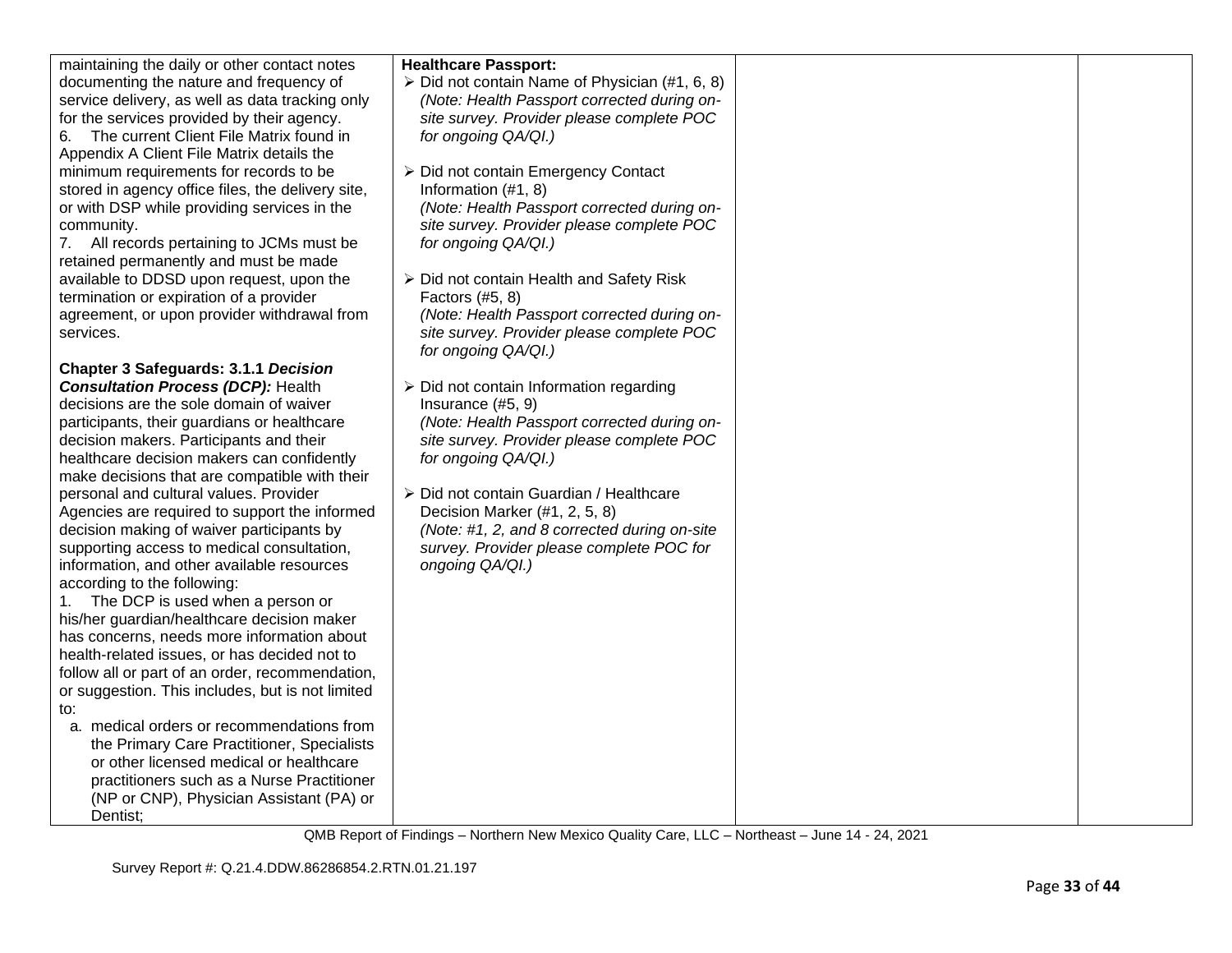| b. clinical recommendations made by          |  |  |
|----------------------------------------------|--|--|
| registered/licensed clinicians who are       |  |  |
| either members of the IDT or clinicians      |  |  |
| who have performed an evaluation such        |  |  |
| as a video-fluoroscopy;                      |  |  |
| c. health related recommendations or         |  |  |
| suggestions from oversight activities such   |  |  |
| as the Individual Quality Review (IQR) or    |  |  |
| other DOH review or oversight activities;    |  |  |
| and                                          |  |  |
| d. recommendations made through a            |  |  |
| Healthcare Plan (HCP), including a           |  |  |
| <b>Comprehensive Aspiration Risk</b>         |  |  |
| Management Plan (CARMP), or another          |  |  |
| plan.                                        |  |  |
|                                              |  |  |
| 2. When the person/guardian disagrees with a |  |  |
| recommendation or does not agree with the    |  |  |
| implementation of that recommendation,       |  |  |
| Provider Agencies follow the DCP and attend  |  |  |
| the meeting coordinated by the CM. During    |  |  |
| this meeting:                                |  |  |
| a. Providers inform the person/guardian of   |  |  |
| the rationale for that recommendation,       |  |  |
| so that the benefit is made clear. This      |  |  |
| will be done in layman's terms and will      |  |  |
| include basic sharing of information         |  |  |
| designed to assist the person/guardian       |  |  |
| with understanding the risks and benefits    |  |  |
| of the recommendation.                       |  |  |
| The information will be focused on the<br>b. |  |  |
| specific area of concern by the              |  |  |
| person/guardian. Alternatives should be      |  |  |
| presented, when available, if the            |  |  |
| guardian is interested in considering        |  |  |
| other options for implementation.            |  |  |
| c. Providers support the person/guardian to  |  |  |
| make an informed decision.                   |  |  |
| d. The decision made by the                  |  |  |
| person/guardian during the meeting is        |  |  |
| accepted; plans are modified; and the        |  |  |
| IDT honors this health decision in every     |  |  |
| setting.                                     |  |  |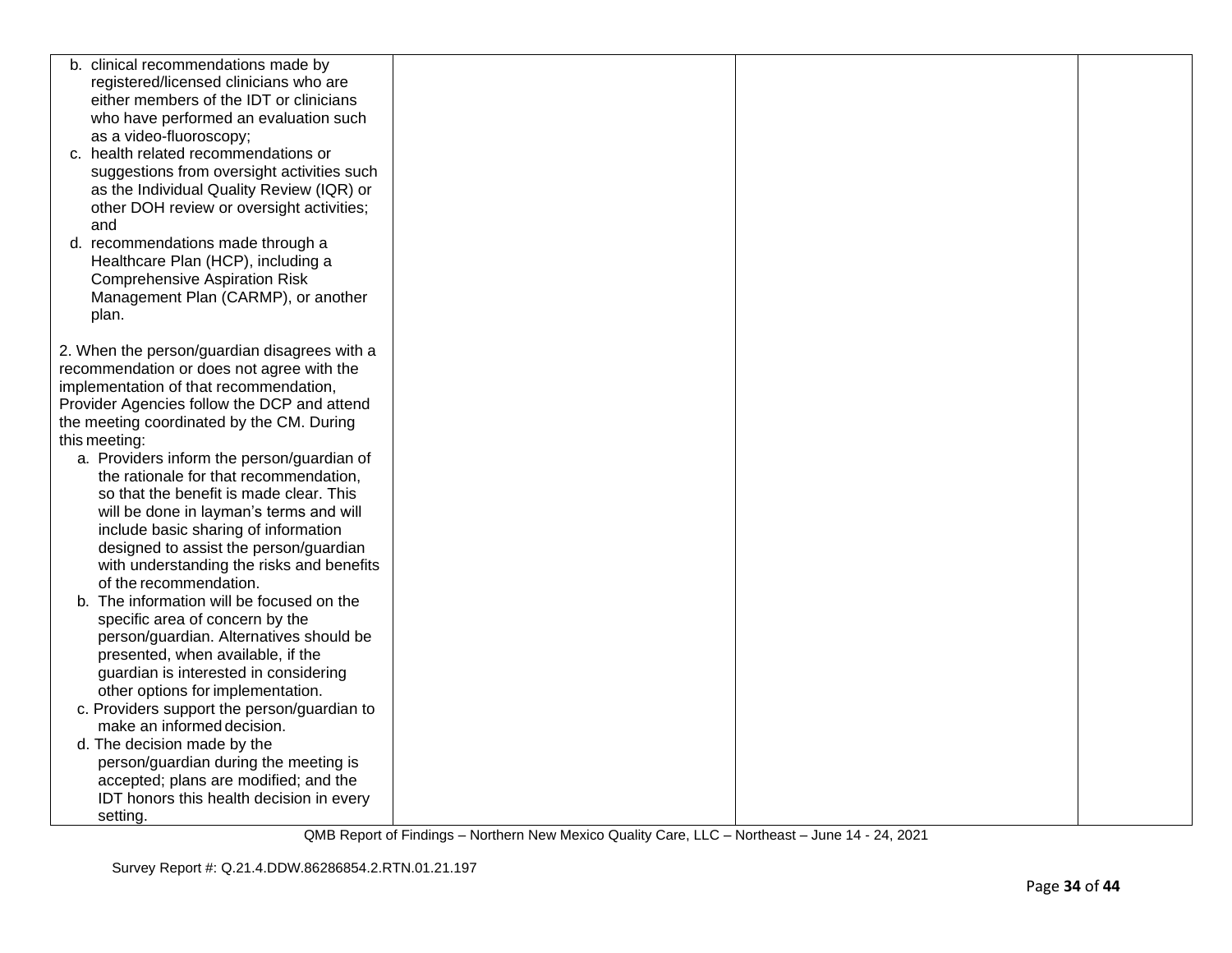| Chapter 13 Nursing Services: 13.2.5<br><b>Electronic Nursing Assessment and</b> |  |  |
|---------------------------------------------------------------------------------|--|--|
| <b>Planning Process:</b> The nursing assessment                                 |  |  |
| process includes several DDSD mandated                                          |  |  |
| tools: the electronic Comprehensive Nursing                                     |  |  |
| Assessment Tool (e-CHAT), the Aspiration                                        |  |  |
| Risk Screening Tool (ARST) and the                                              |  |  |
| Medication Administration Assessment Tool                                       |  |  |
| (MAAT). This process includes developing                                        |  |  |
| and training Health Care Plans and Medical                                      |  |  |
| Emergency Response Plans.                                                       |  |  |
| The following hierarchy is based on budgeted                                    |  |  |
| services and is used to identify which Provider                                 |  |  |
| Agency nurse has primary responsibility for                                     |  |  |
| completion of the nursing assessment process                                    |  |  |
| and related subsequent planning and training.                                   |  |  |
| Additional communication and collaboration for                                  |  |  |
| planning specific to CCS or CIE services may                                    |  |  |
| be needed.                                                                      |  |  |
| The hierarchy for Nursing Assessment and                                        |  |  |
| Planning responsibilities is:                                                   |  |  |
| 1. Living Supports: Supported Living, IMLS or                                   |  |  |
| Family Living via ANS;                                                          |  |  |
| 2. Customized Community Supports- Group;                                        |  |  |
| and                                                                             |  |  |
| 3. Adult Nursing Services (ANS):                                                |  |  |
| a. for persons in Community Inclusion                                           |  |  |
| with health-related needs; or                                                   |  |  |
| b. if no residential services are budgeted                                      |  |  |
| but assessment is desired and health                                            |  |  |
| needs may exist.                                                                |  |  |
|                                                                                 |  |  |
| 13.2.6 The Electronic Comprehensive                                             |  |  |
| <b>Health Assessment Tool (e-CHAT)</b>                                          |  |  |
| 1. The e-CHAT is a nursing assessment. It                                       |  |  |
| may not be delegated by a licensed nurse to a                                   |  |  |
| non-licensed person.                                                            |  |  |
| 2. The nurse must see the person face-to-face                                   |  |  |
| to complete the nursing assessment.                                             |  |  |
| Additional information may be gathered from                                     |  |  |
| members of the IDT and other sources.                                           |  |  |
| 3. An e-CHAT is required for persons in FL,                                     |  |  |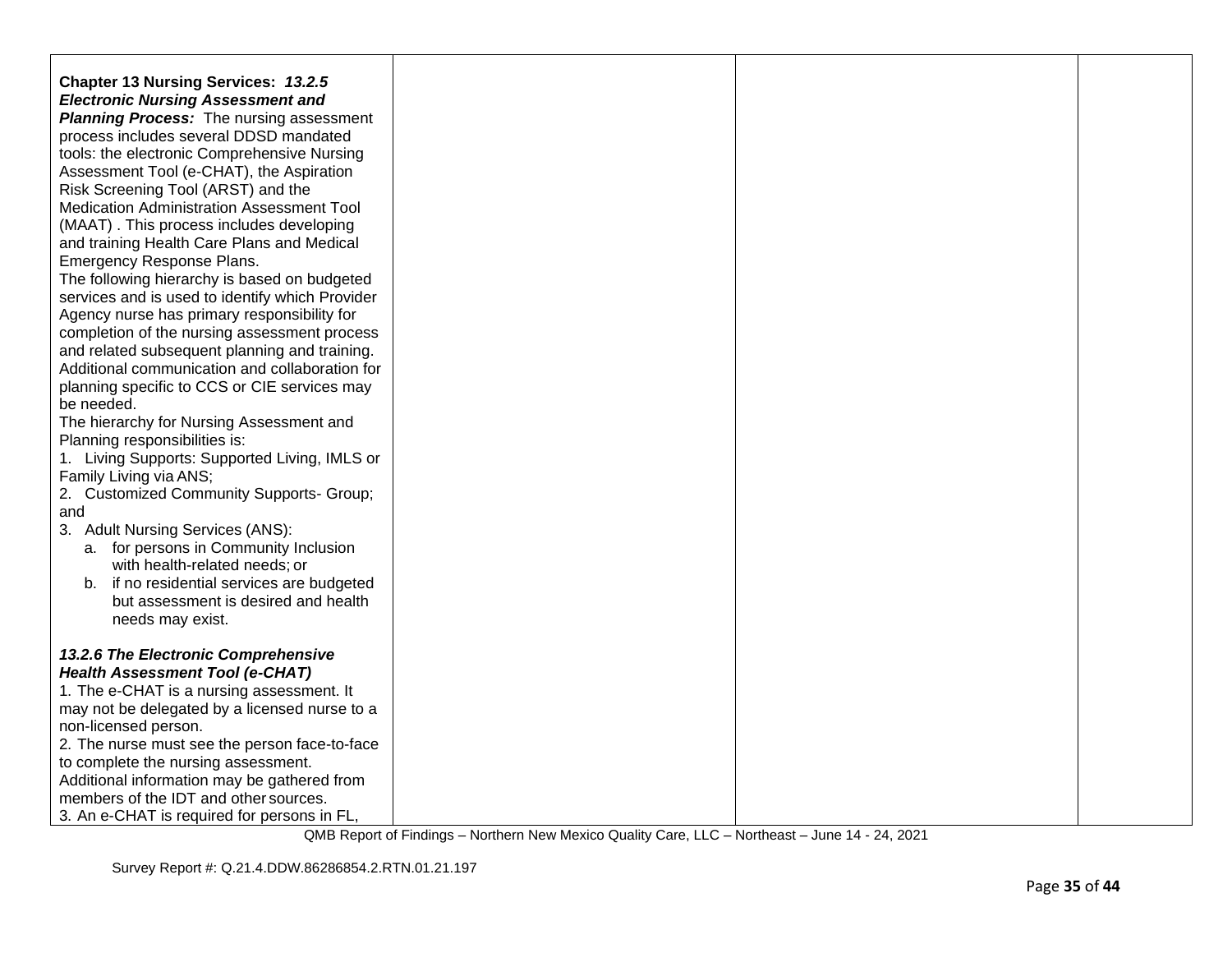| SL, IMLS, or CCS-Group. All other DD Waiver     |  |  |
|-------------------------------------------------|--|--|
| recipients may obtain an e-CHAT if needed or    |  |  |
| desired by adding ANS hours for assessment      |  |  |
| and consultation to their budget.               |  |  |
| 4. When completing the e-CHAT, the nurse is     |  |  |
| required to review and update the electronic    |  |  |
| record and consider the diagnoses,              |  |  |
| medications, treatments, and overall status of  |  |  |
| the person. Discussion with others may be       |  |  |
| needed to obtain critical information.          |  |  |
| 5. The nurse is required to complete all the e- |  |  |
| CHAT assessment questions and add               |  |  |
| additional pertinent information in all comment |  |  |
| sections.                                       |  |  |
|                                                 |  |  |
| 13.2.7 Aspiration Risk Management               |  |  |
| <b>Screening Tool (ARST)</b>                    |  |  |
|                                                 |  |  |
| 13.2.8 Medication Administration                |  |  |
| <b>Assessment Tool (MAAT):</b>                  |  |  |
| 1. A licensed nurse completes the               |  |  |
| <b>DDSD Medication Administration</b>           |  |  |
| Assessment Tool (MAAT) at least two             |  |  |
| weeks before the annual ISP meeting.            |  |  |
| 2. After completion of the MAAT, the nurse      |  |  |
| will present recommendations regarding the      |  |  |
| level of assistance with medication delivery    |  |  |
| (AWMD) to the IDT. A copy of the MAAT will      |  |  |
| be sent to all the team members two weeks       |  |  |
| before the annual ISP meeting and the           |  |  |
| original MAAT will be retained in the Provider  |  |  |
| Agency records.                                 |  |  |
| 3. Decisions about medication delivery          |  |  |
| are made by the IDT to promote a                |  |  |
| person's maximum independence and               |  |  |
| community integration. The IDT will             |  |  |
| reach consensus regarding which                 |  |  |
| criteria the person meets, as indicated         |  |  |
| by the results of the MAAT and the              |  |  |
| nursing recommendations, and the                |  |  |
| decision is documented this in the ISP.         |  |  |
|                                                 |  |  |
| 13.2.9 Healthcare Plans (HCP):                  |  |  |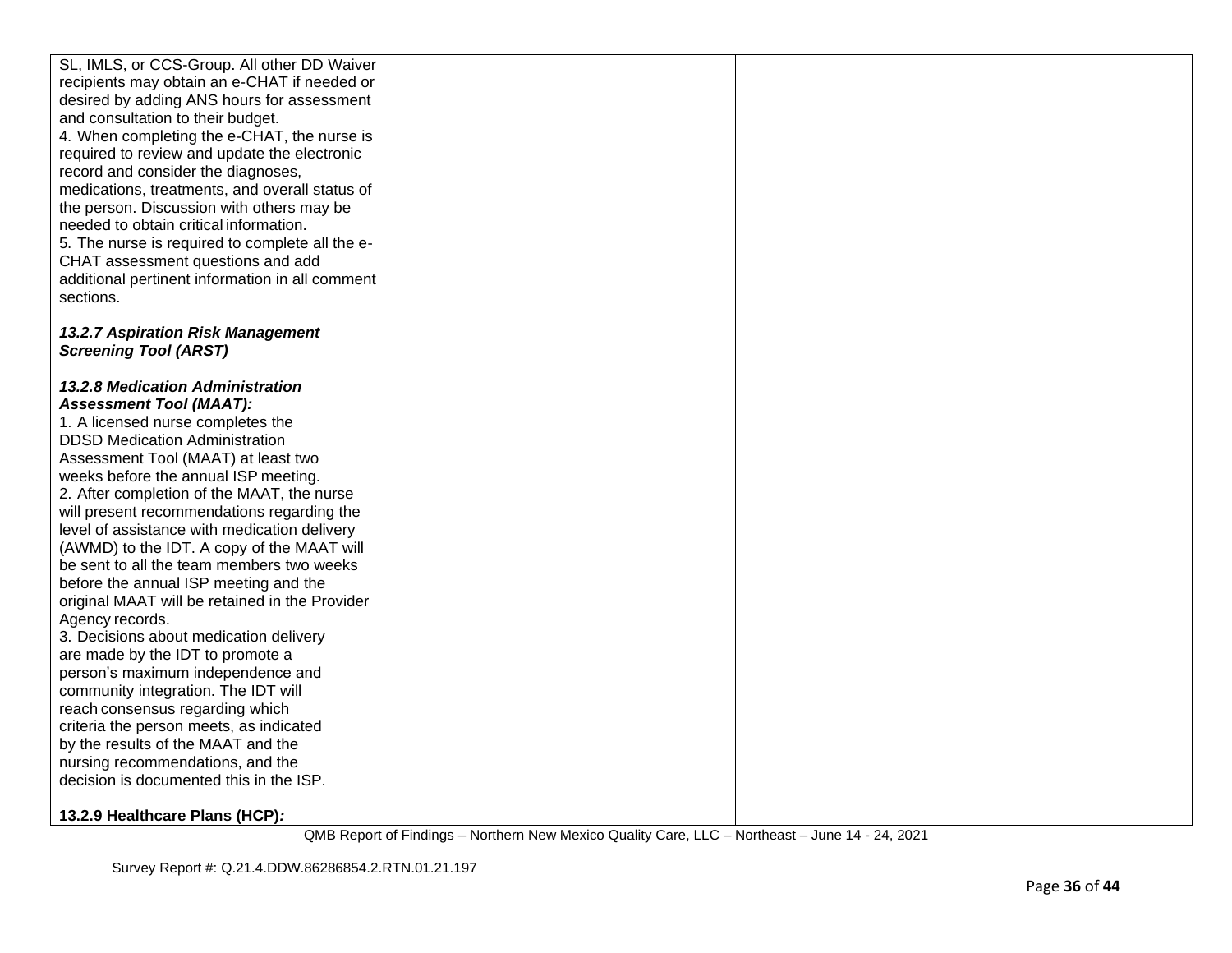| 1. At the nurse's discretion, based on prudent                                            |  |  |
|-------------------------------------------------------------------------------------------|--|--|
| nursing practice, interim HCPs may be                                                     |  |  |
| developed to address issues that must be                                                  |  |  |
| implemented immediately after admission,                                                  |  |  |
| readmission or change of medical condition to                                             |  |  |
| provide safe services prior to completion of the                                          |  |  |
| e-CHAT and formal care planning process.                                                  |  |  |
| This includes interim ARM plans for those                                                 |  |  |
| persons newly identified at moderate or high                                              |  |  |
| risk for aspiration. All interim plans must be                                            |  |  |
| removed if the plan is no longer needed or                                                |  |  |
| when final HCP including CARMPs are in                                                    |  |  |
| place to avoid duplication of plans.                                                      |  |  |
| 2. In collaboration with the IDT, the agency                                              |  |  |
| nurse is required to create HCPs that address                                             |  |  |
| all the areas identified as required in the most                                          |  |  |
| current e-CHAT summary report which is                                                    |  |  |
| indicated by "R" in the HCP column. At the                                                |  |  |
| nurse's sole discretion, based on prudent                                                 |  |  |
| nursing practice, HCPs may be combined                                                    |  |  |
| where clinically appropriate. The nurse should                                            |  |  |
| use nursing judgment to determine whether to                                              |  |  |
| also include HCPs for any of the areas                                                    |  |  |
| indicated by "C" on the e-CHAT summary                                                    |  |  |
| report. The nurse may also create other HCPs                                              |  |  |
| plans that the nurse determines are warranted.                                            |  |  |
|                                                                                           |  |  |
| 13.2.10 Medical Emergency Response Plan                                                   |  |  |
| (MERP):                                                                                   |  |  |
| 1. The agency nurse is required to develop a                                              |  |  |
| Medical Emergency Response Plan (MERP)<br>for all conditions marked with an "R" in the e- |  |  |
| CHAT summary report. The agency nurse                                                     |  |  |
| should use her/his clinical judgment and input                                            |  |  |
| from the Interdisciplinary Team (IDT) to                                                  |  |  |
| determine whether shown as "C" in the e-                                                  |  |  |
| CHAT summary report or other conditions also                                              |  |  |
| warrant a MERP.                                                                           |  |  |
| 2. MERPs are required for persons who have                                                |  |  |
| one or more conditions or illnesses that                                                  |  |  |
| present a likely potential to become a life-                                              |  |  |
| threatening situation.                                                                    |  |  |
|                                                                                           |  |  |
|                                                                                           |  |  |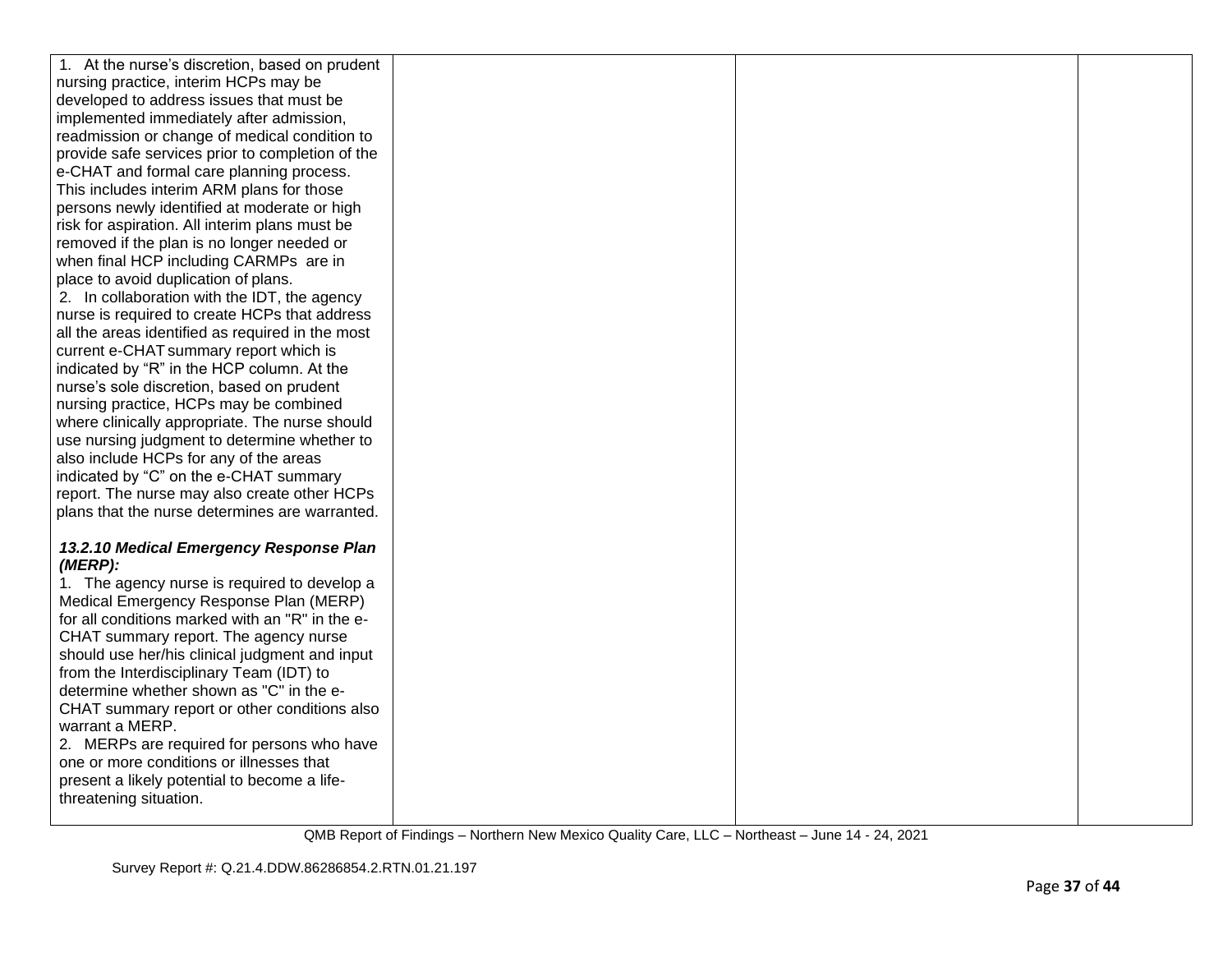| <b>Chapter 20: Provider Documentation and</b>   |  |  |
|-------------------------------------------------|--|--|
| Client Records: 20.5.3 Health Passport and      |  |  |
| <b>Physician Consultation Form: All Primary</b> |  |  |
| and Secondary Provider Agencies must use        |  |  |
| the Health Passport and Physician               |  |  |
| Consultation form from the Therap system.       |  |  |
| This standardized document contains             |  |  |
| individual, physician and emergency contact     |  |  |
| information, a complete list of current medical |  |  |
| diagnoses, health and safety risk factors,      |  |  |
| allergies, and information regarding insurance, |  |  |
| guardianship, and advance directives. The       |  |  |
| Health Passport also includes a standardized    |  |  |
| form to use at medical appointments called the  |  |  |
| Physician Consultation form.                    |  |  |
|                                                 |  |  |
|                                                 |  |  |
|                                                 |  |  |
|                                                 |  |  |
|                                                 |  |  |
|                                                 |  |  |
|                                                 |  |  |
|                                                 |  |  |
|                                                 |  |  |
|                                                 |  |  |
|                                                 |  |  |
|                                                 |  |  |
|                                                 |  |  |
|                                                 |  |  |
|                                                 |  |  |
|                                                 |  |  |
|                                                 |  |  |
|                                                 |  |  |
|                                                 |  |  |
|                                                 |  |  |
|                                                 |  |  |
|                                                 |  |  |
|                                                 |  |  |
|                                                 |  |  |
|                                                 |  |  |
|                                                 |  |  |
|                                                 |  |  |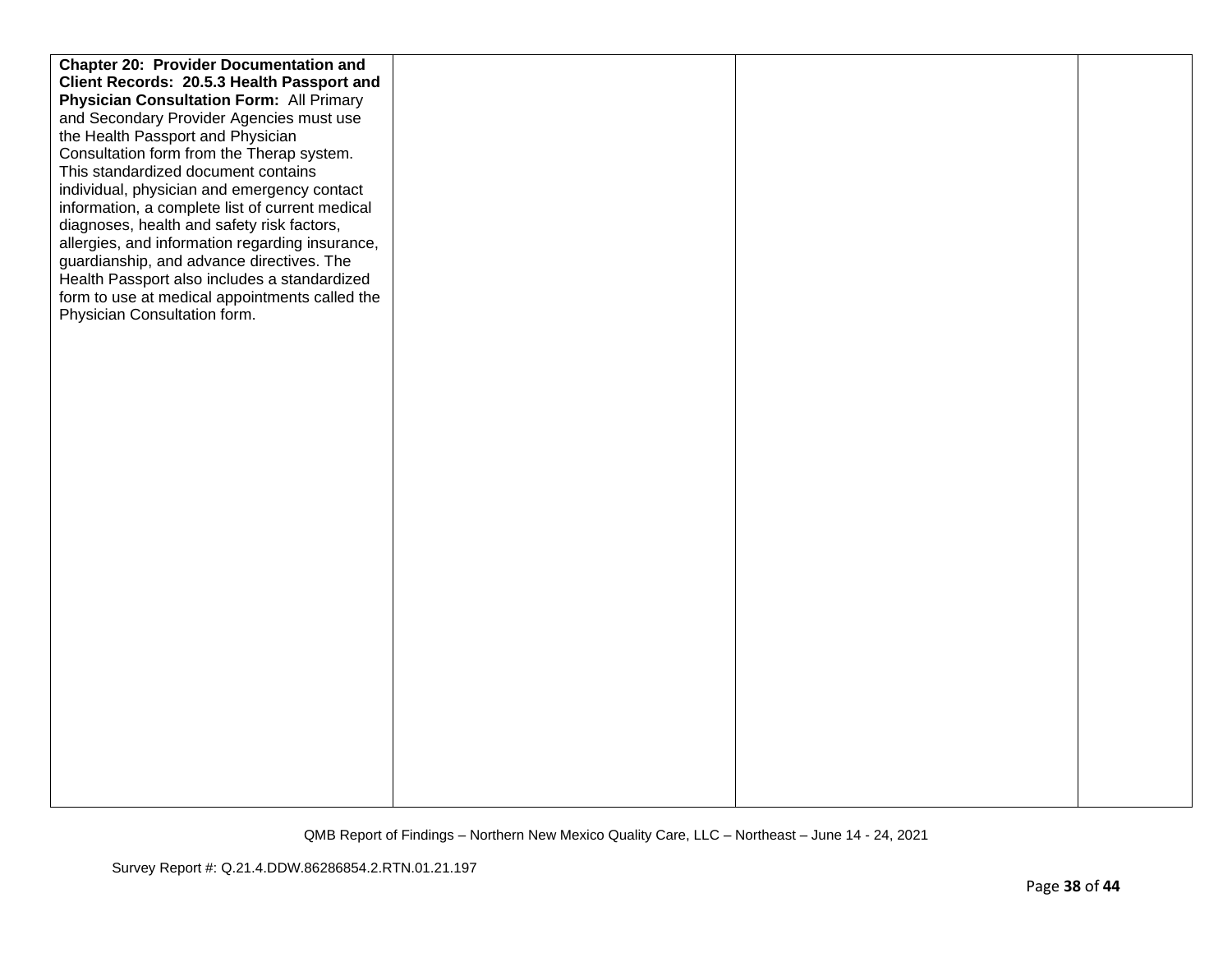| <b>Standard of Care</b>                                             | <b>Deficiencies</b>                                  | Agency Plan of Correction, On-going QA/QI<br>and Responsible Party                                                                                    | <b>Completion</b><br><b>Date</b> |
|---------------------------------------------------------------------|------------------------------------------------------|-------------------------------------------------------------------------------------------------------------------------------------------------------|----------------------------------|
|                                                                     |                                                      | Service Domain: Medicaid Billing/Reimbursement - State financial oversight exists to assure that claims are coded and paid for in accordance with the |                                  |
| reimbursement methodology specified in the approved waiver.         | <b>Standard Level Deficiency</b>                     |                                                                                                                                                       |                                  |
| Tag # LS27 Family Living<br><b>Reimbursement</b>                    |                                                      |                                                                                                                                                       |                                  |
| Developmental Disabilities (DD) Waiver                              | Based on record review, the Agency did not           | <b>Provider:</b>                                                                                                                                      |                                  |
| Service Standards 2/26/2018; Re-Issue:                              | provide written or electronic documentation as       | <b>Enter your ongoing Quality</b>                                                                                                                     |                                  |
| 12/28/2018; Eff 1/1/2019                                            | evidence for each unit billed for Family Living      | <b>Assurance/Quality Improvement</b>                                                                                                                  |                                  |
| <b>Chapter 21: Billing Requirements: 21.4</b>                       | Services for 2 of 4 individuals.                     | processes as it related to this tag number                                                                                                            |                                  |
| <b>Recording Keeping and Documentation</b>                          |                                                      | here (What is going to be done? How many                                                                                                              |                                  |
| <b>Requirements: DD Waiver Provider Agencies</b>                    | Individual #8                                        | individuals is this going to affect? How often will                                                                                                   |                                  |
| must maintain all records necessary to                              | April 2021                                           | this be completed? Who is responsible? What                                                                                                           |                                  |
| demonstrate proper provision of services for                        | • The Agency billed 7 units of Family Living         | steps will be taken if issues are found?): $\rightarrow$                                                                                              |                                  |
| Medicaid billing. At a minimum, Provider                            | (T2033 HB) from 4/1/2021 through                     |                                                                                                                                                       |                                  |
| Agencies must adhere to the following:                              | 4/7/2021. Documentation did not contain              |                                                                                                                                                       |                                  |
| 1. The level and type of service                                    | the required elements on 4/3/2021                    |                                                                                                                                                       |                                  |
| provided must be supported in the                                   | Documentation received accounted for 6               |                                                                                                                                                       |                                  |
| ISP and have an approved budget                                     | units. The required elements was not met:            |                                                                                                                                                       |                                  |
| prior to service delivery and billing.                              | $\triangleright$ The signature or authenticated name |                                                                                                                                                       |                                  |
| 2. Comprehensive documentation of direct                            | of staff providing the service.                      |                                                                                                                                                       |                                  |
| service delivery must include, at a minimum:                        | (Note: Void/Adjust provided on-site during           |                                                                                                                                                       |                                  |
| a. the agency name;<br>b. the name of the recipient of the service; | survey. Provider please complete POC for             |                                                                                                                                                       |                                  |
| c. the location of theservice;                                      | ongoing QA/QI.)                                      |                                                                                                                                                       |                                  |
| d. the date of the service;                                         | Individual #10                                       |                                                                                                                                                       |                                  |
| e. the type of service;                                             | April 2021                                           |                                                                                                                                                       |                                  |
| f. the start and end times of theservice;                           | • The Agency billed 7 units of Family Living         |                                                                                                                                                       |                                  |
| g. the signature and title of each staff member                     | (T2033 HB) from 4/22/2021 through                    |                                                                                                                                                       |                                  |
| who documents their time; and                                       | 4/28/2021. Documentation received                    |                                                                                                                                                       |                                  |
| h. the nature of services.                                          | accounted for 6 units.                               |                                                                                                                                                       |                                  |
| 3. A Provider Agency that receives payment                          | (Note: Void/Adjust provided on-site during           |                                                                                                                                                       |                                  |
| for treatment, services, or goods must retain                       | survey. Provider please complete POC for             |                                                                                                                                                       |                                  |
| all medical and business records for a period                       | ongoing QA/QI.)                                      |                                                                                                                                                       |                                  |
| of at least six years from the last payment                         |                                                      |                                                                                                                                                       |                                  |
| date, until ongoing audits are settled, or until                    |                                                      |                                                                                                                                                       |                                  |
| involvement of the state Attorney General is                        |                                                      |                                                                                                                                                       |                                  |
| completed regarding settlement of any claim,                        |                                                      |                                                                                                                                                       |                                  |
| whichever is longer.                                                |                                                      |                                                                                                                                                       |                                  |
| 4. A Provider Agency that receives payment                          |                                                      |                                                                                                                                                       |                                  |
| for treatment, services or goods must retain all                    |                                                      |                                                                                                                                                       |                                  |
| medical and business records relating to any                        |                                                      |                                                                                                                                                       |                                  |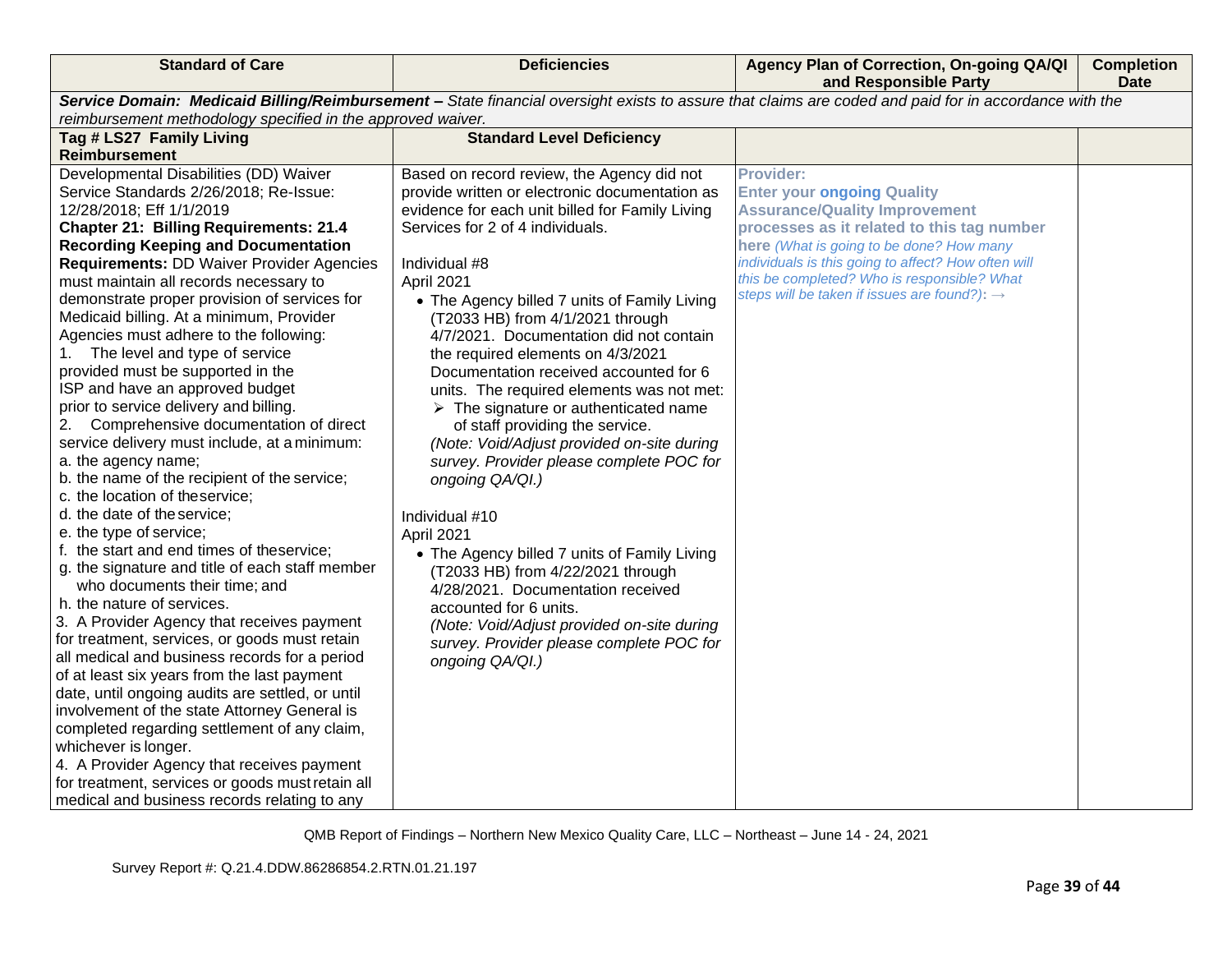| of the following for a period of at least six<br>years from the payment date:<br>a. treatment or care of any eligible recipient;<br>b. services or goods provided to any eligible<br>recipient;<br>c. amounts paid by MAD on behalf of any<br>eligible recipient; and<br>d. any records required by MAD for the<br>administration of Medicaid.                                                                                                                                                                                                                                                                                                                                                                                                                                                                                                                                                                                                                                          |  |  |
|-----------------------------------------------------------------------------------------------------------------------------------------------------------------------------------------------------------------------------------------------------------------------------------------------------------------------------------------------------------------------------------------------------------------------------------------------------------------------------------------------------------------------------------------------------------------------------------------------------------------------------------------------------------------------------------------------------------------------------------------------------------------------------------------------------------------------------------------------------------------------------------------------------------------------------------------------------------------------------------------|--|--|
| 21.9 Billable Units: The unit of billing<br>depends on the service type. The unit may be<br>a 15-minute interval, a daily unit, a monthly unit<br>or a dollar amount. The unit of billing is<br>identified in the current DD Waiver Rate Table.<br>Provider Agencies must correctly report<br>service units.                                                                                                                                                                                                                                                                                                                                                                                                                                                                                                                                                                                                                                                                            |  |  |
| 21.9.1 Requirements for Daily Units: For<br>services billed in daily units, Provider Agencies<br>must adhere to the following:<br>1. A day is considered 24 hours from midnight<br>to midnight.<br>2. If 12 or fewer hours of service are<br>provided, then one-half unit shall be billed.<br>A whole unit can be billed if more than 12<br>hours of service is provided during a 24-<br>hour period.<br>3. The maximum allowable billable units<br>cannot exceed 340 calendar days per ISP<br>year or 170 calendar days per six months.<br>4. When a person transitions from one<br>Provider Agency to another during the ISP<br>year, a standard formula to calculate the<br>units billed by each Provider Agency must be<br>applied as follows:<br>a. The discharging Provider Agency bills<br>the number of calendar days that<br>services were provided multiplied by .93<br>$(93%)$ .<br>b. The receiving Provider Agency bills the<br>remaining days up to 340 for the ISP year. |  |  |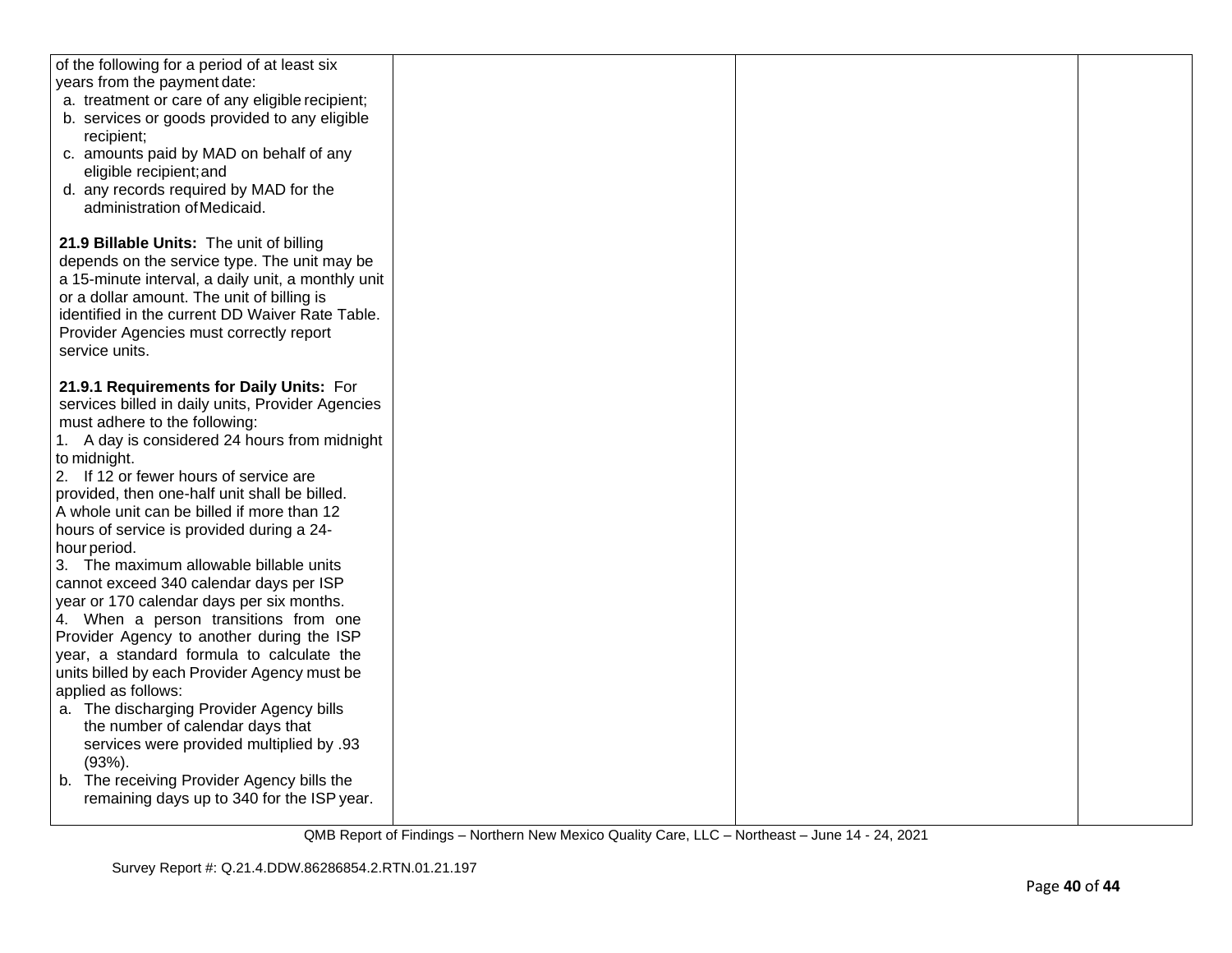| 21.9.2 Requirements for Monthly Units: For                                                      |  |  |
|-------------------------------------------------------------------------------------------------|--|--|
| services billed in monthly units, a Provider                                                    |  |  |
| Agency must adhere to the following:                                                            |  |  |
| 1. A month is considered a period of 30                                                         |  |  |
| calendar days.                                                                                  |  |  |
| 2. At least one hour of face-to-face                                                            |  |  |
| billable services shall be provided during                                                      |  |  |
| a calendar month where any portion of a                                                         |  |  |
| monthly unit is billed.                                                                         |  |  |
| 3. Monthly units can be prorated by a half unit.                                                |  |  |
| 4. Agency transfers not occurring at the                                                        |  |  |
| beginning of the 30-day interval are required                                                   |  |  |
| to be coordinated in the middle of the 30-day<br>interval so that the discharging and receiving |  |  |
| agency receive a half unit.                                                                     |  |  |
|                                                                                                 |  |  |
| 21.9.3 Requirements for 15-minute and                                                           |  |  |
| hourly units: For services billed in 15-minute                                                  |  |  |
| or hourly intervals, Provider Agencies must                                                     |  |  |
| adhere to the following:                                                                        |  |  |
| 1. When time spent providing the service                                                        |  |  |
| is not exactly 15 minutes or one hour,                                                          |  |  |
| Provider Agencies are responsible for                                                           |  |  |
| reporting time correctly following NMAC                                                         |  |  |
| 8.302.2.                                                                                        |  |  |
| 2. Services that last in their entirety less than                                               |  |  |
| eight minutes cannot be billed.                                                                 |  |  |
|                                                                                                 |  |  |
|                                                                                                 |  |  |
|                                                                                                 |  |  |
|                                                                                                 |  |  |
|                                                                                                 |  |  |
|                                                                                                 |  |  |
|                                                                                                 |  |  |
|                                                                                                 |  |  |
|                                                                                                 |  |  |
|                                                                                                 |  |  |
|                                                                                                 |  |  |
|                                                                                                 |  |  |
|                                                                                                 |  |  |
|                                                                                                 |  |  |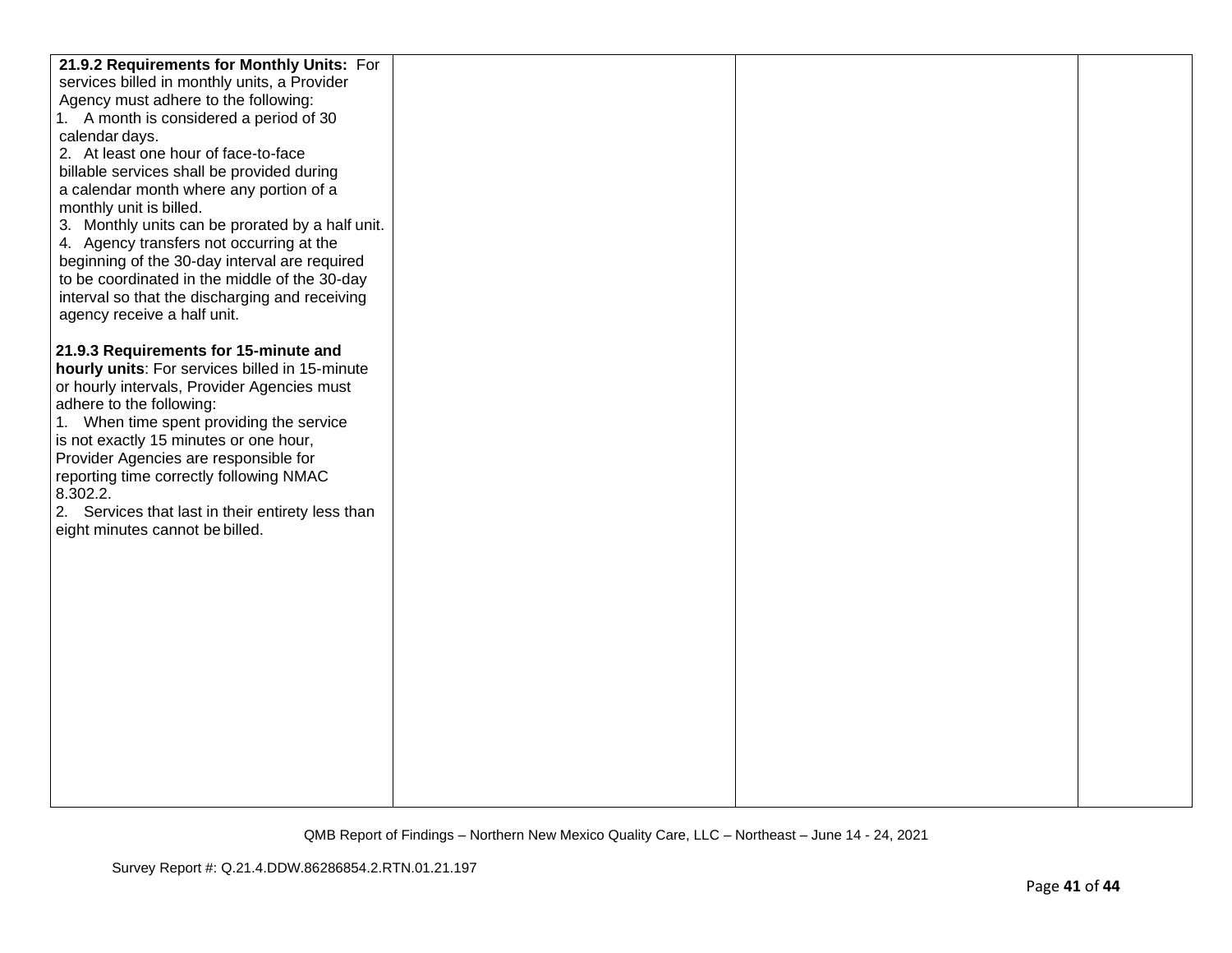| Tag #IH32 Customized In-Home Supports<br>Reimbursement | <b>Standard Level Deficiency</b>                 |                                                          |  |
|--------------------------------------------------------|--------------------------------------------------|----------------------------------------------------------|--|
| Developmental Disabilities (DD) Waiver                 | Based on record review, the Agency did not       | <b>Provider:</b>                                         |  |
| Service Standards 2/26/2018; Re-Issue:                 | provide written or electronic documentation as   | <b>Enter your ongoing Quality</b>                        |  |
| 12/28/2018; Eff 1/1/2019                               | evidence for each unit billed for Customized In- | <b>Assurance/Quality Improvement</b>                     |  |
| <b>Chapter 21: Billing Requirements: 21.4</b>          | Home Supports Reimbursement for 1 of 5           | processes as it related to this tag number               |  |
| <b>Recording Keeping and Documentation</b>             | individuals.                                     | here (What is going to be done? How many                 |  |
| <b>Requirements: DD Waiver Provider Agencies</b>       |                                                  | individuals is this going to affect? How often will      |  |
| must maintain all records necessary to                 | Individual #3                                    | this be completed? Who is responsible? What              |  |
| demonstrate proper provision of services for           | April 2021                                       | steps will be taken if issues are found?): $\rightarrow$ |  |
| Medicaid billing. At a minimum, Provider               | • The Agency billed 48 units of Customized       |                                                          |  |
| Agencies must adhere to the following:                 | In-Home Supports (S5125 HB) from                 |                                                          |  |
| 1. The level and type of service provided              | 4/4/2021 through 4/7/2021.                       |                                                          |  |
| must be supported in the ISP and have an               | Documentation received accounted for 32          |                                                          |  |
| approved budget prior to service delivery and          | units.                                           |                                                          |  |
| billing.                                               | (Note: Void/Adjust provided on-site during       |                                                          |  |
| 2. Comprehensive documentation of direct               | survey. Provider please complete POC for         |                                                          |  |
| service delivery must include, at a minimum:           | ongoing QA/QI.)                                  |                                                          |  |
| a. the agency name;                                    |                                                  |                                                          |  |
| b. the name of the recipient of the service;           |                                                  |                                                          |  |
| c. the location of theservice;                         |                                                  |                                                          |  |
| d. the date of the service;                            |                                                  |                                                          |  |
| e. the type of service;                                |                                                  |                                                          |  |
| the start and end times of theservice;<br>f.           |                                                  |                                                          |  |
| g. the signature and title of each staff member        |                                                  |                                                          |  |
| who documents their time; and                          |                                                  |                                                          |  |
| h. the nature of services.                             |                                                  |                                                          |  |
| 3. A Provider Agency that receives payment             |                                                  |                                                          |  |
| for treatment, services, or goods must retain          |                                                  |                                                          |  |
| all medical and business records for a period          |                                                  |                                                          |  |
| of at least six years from the last payment            |                                                  |                                                          |  |
| date, until ongoing audits are settled, or until       |                                                  |                                                          |  |
| involvement of the state Attorney General is           |                                                  |                                                          |  |
| completed regarding settlement of any claim,           |                                                  |                                                          |  |
| whichever is longer.                                   |                                                  |                                                          |  |
| 4. A Provider Agency that receives payment             |                                                  |                                                          |  |
| for treatment, services or goods must retain all       |                                                  |                                                          |  |
| medical and business records relating to any           |                                                  |                                                          |  |
| of the following for a period of at least six          |                                                  |                                                          |  |
| years from the payment date:                           |                                                  |                                                          |  |
| a. treatment or care of any eligible recipient;        |                                                  |                                                          |  |
| b. services or goods provided to any eligible          |                                                  |                                                          |  |
| recipient;                                             |                                                  |                                                          |  |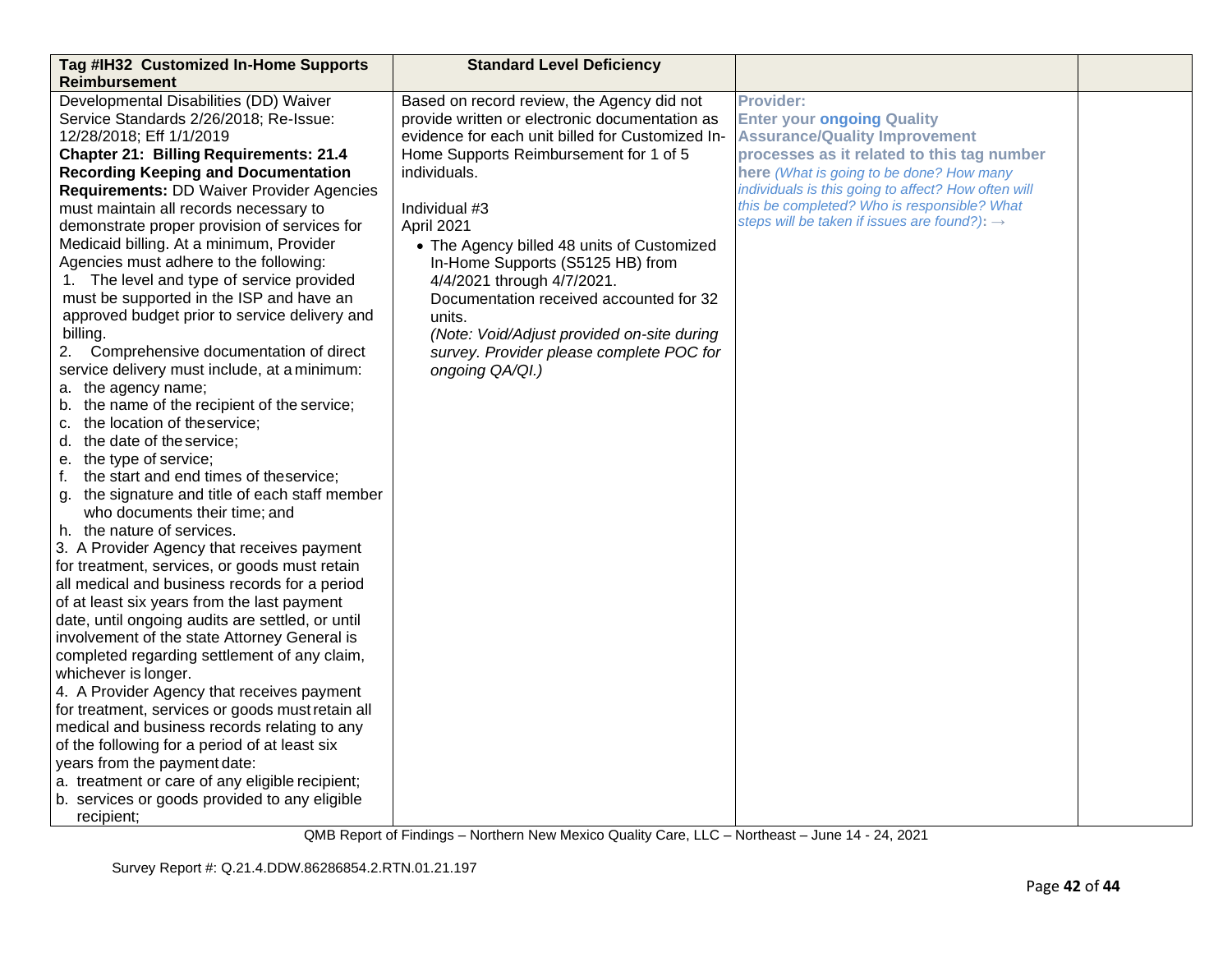| c. amounts paid by MAD on behalf of any            |  |  |
|----------------------------------------------------|--|--|
| eligible recipient; and                            |  |  |
| d. any records required by MAD for the             |  |  |
| administration of Medicaid.                        |  |  |
|                                                    |  |  |
| 21.9 Billable Units: The unit of billing           |  |  |
| depends on the service type. The unit may be       |  |  |
|                                                    |  |  |
| a 15-minute interval, a daily unit, a monthly unit |  |  |
| or a dollar amount. The unit of billing is         |  |  |
| identified in the current DD Waiver Rate Table.    |  |  |
| Provider Agencies must correctly report            |  |  |
| service units.                                     |  |  |
|                                                    |  |  |
| 21.9.1 Requirements for Daily Units: For           |  |  |
| services billed in daily units, Provider Agencies  |  |  |
| must adhere to the following:                      |  |  |
| 1. A day is considered 24 hours from midnight      |  |  |
| to midnight.                                       |  |  |
| 2. If 12 or fewer hours of service are             |  |  |
| provided, then one-half unit shall be billed.      |  |  |
| A whole unit can be billed if more than 12         |  |  |
| hours of service is provided during a 24-          |  |  |
| hour period.                                       |  |  |
| 3. The maximum allowable billable units            |  |  |
| cannot exceed 340 calendar days per ISP            |  |  |
| year or 170 calendar days per six months.          |  |  |
| 4. When a person transitions from one              |  |  |
| Provider Agency to another during the ISP          |  |  |
| year, a standard formula to calculate the          |  |  |
| units billed by each Provider Agency must be       |  |  |
| applied as follows:                                |  |  |
| a. The discharging Provider Agency bills           |  |  |
| the number of calendar days that                   |  |  |
| services were provided multiplied by .93           |  |  |
| $(93%)$ .                                          |  |  |
| b. The receiving Provider Agency bills the         |  |  |
| remaining days up to 340 for the ISP year.         |  |  |
|                                                    |  |  |
| 21.9.2 Requirements for Monthly Units: For         |  |  |
| services billed in monthly units, a Provider       |  |  |
| Agency must adhere to the following:               |  |  |
| 1. A month is considered a period of 30            |  |  |
| calendar days.                                     |  |  |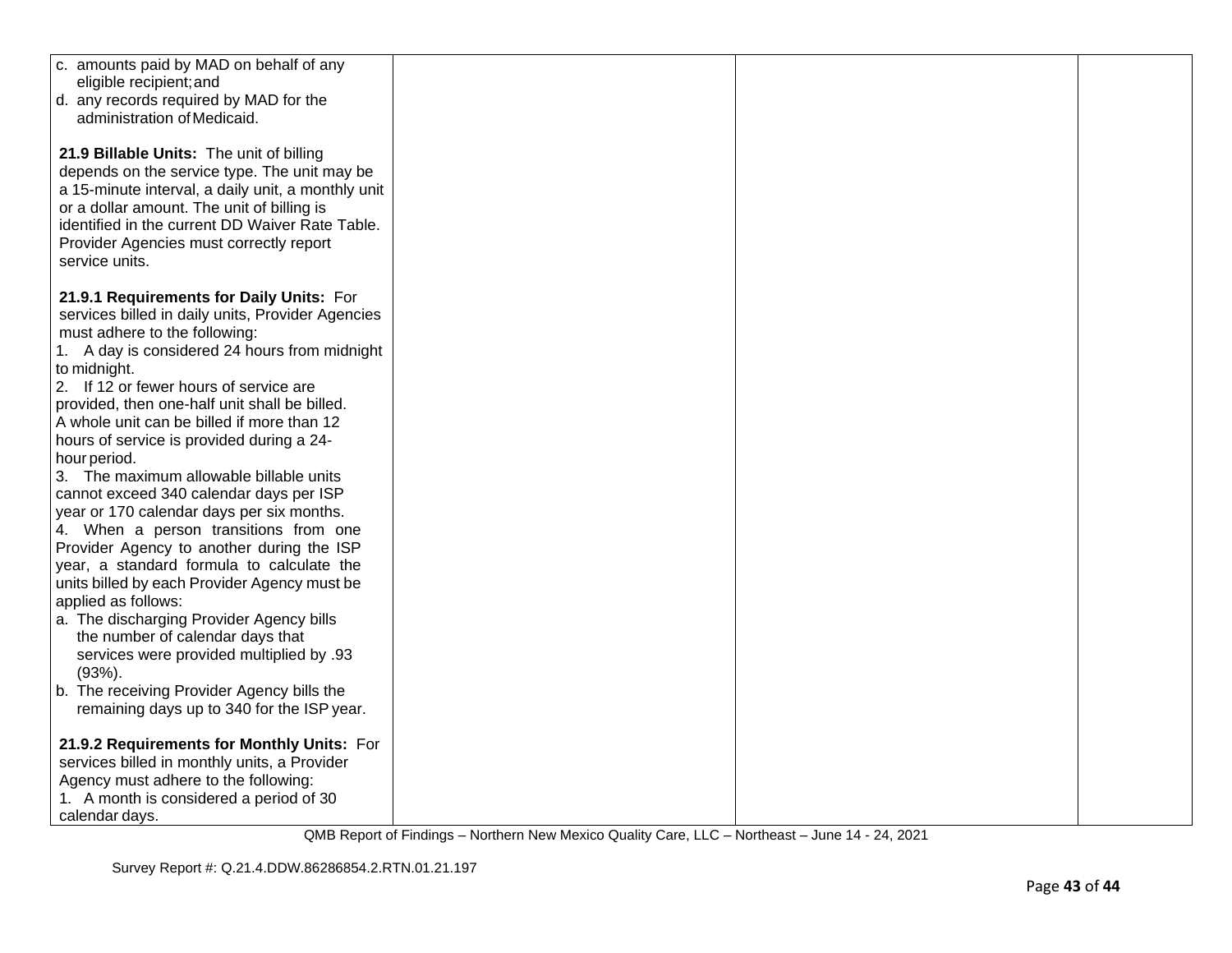| 2. At least one hour of face-to-face<br>billable services shall be provided during<br>a calendar month where any portion of a<br>monthly unit is billed.<br>3. Monthly units can be prorated by a half unit.<br>4. Agency transfers not occurring at the<br>beginning of the 30-day interval are required<br>to be coordinated in the middle of the 30-day<br>interval so that the discharging and receiving<br>agency receive a half unit.      |  |  |
|--------------------------------------------------------------------------------------------------------------------------------------------------------------------------------------------------------------------------------------------------------------------------------------------------------------------------------------------------------------------------------------------------------------------------------------------------|--|--|
| 21.9.3 Requirements for 15-minute and<br>hourly units: For services billed in 15-minute<br>or hourly intervals, Provider Agencies must<br>adhere to the following:<br>1. When time spent providing the service<br>is not exactly 15 minutes or one hour,<br>Provider Agencies are responsible for<br>reporting time correctly following NMAC<br>8.302.2.<br>2. Services that last in their entirety less than<br>eight minutes cannot be billed. |  |  |